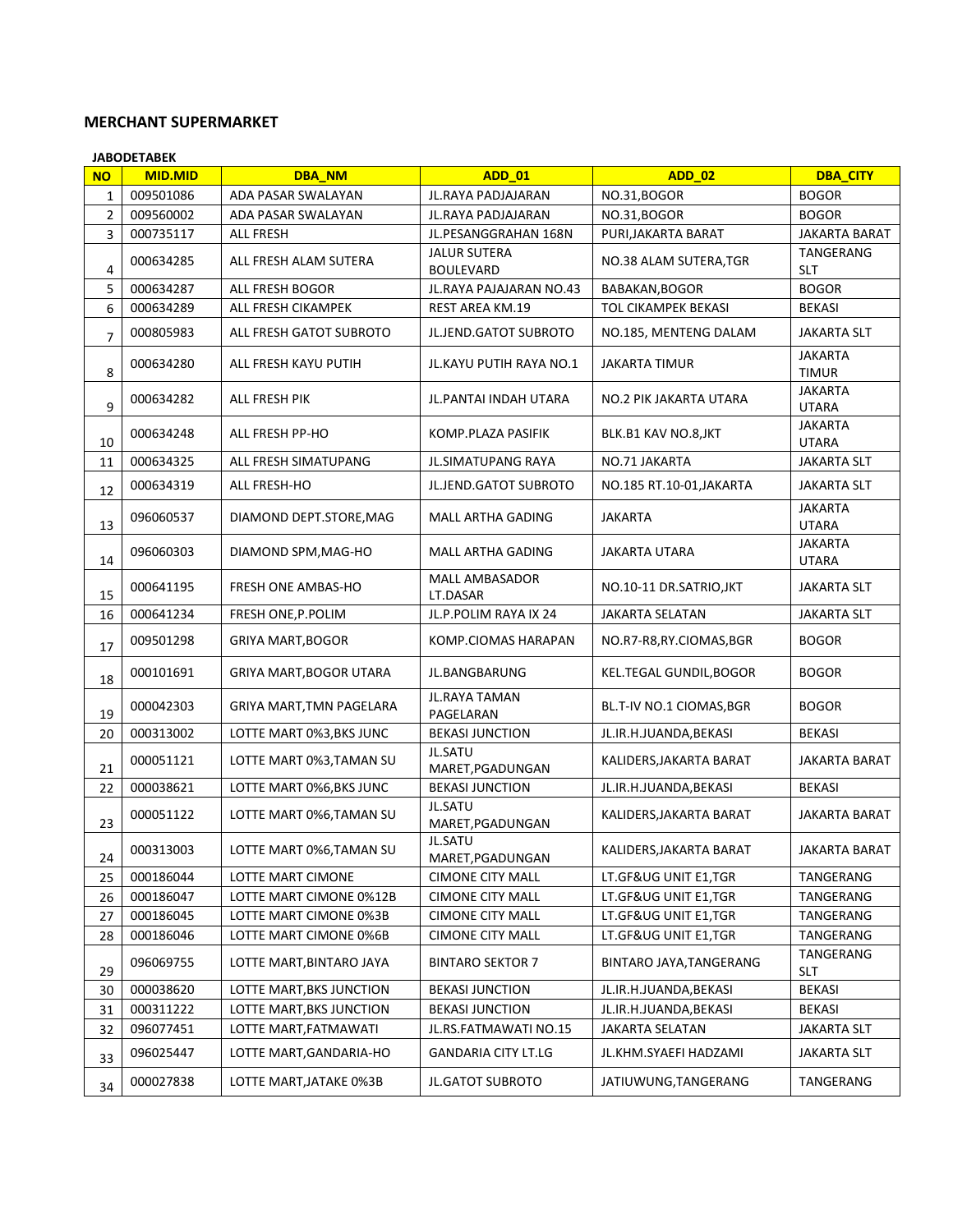| 35 | 000027839 | LOTTE MART, JATAKE 0%6B   | <b>JL.GATOT SUBROTO</b>            | JATIUWUNG, TANGERANG     | TANGERANG                      |
|----|-----------|---------------------------|------------------------------------|--------------------------|--------------------------------|
| 36 | 096068827 | LOTTE MART, KLP GADING    | JL.RAYA BOULEVARD<br><b>BARAT</b>  | KELAPA GADING, JAKARTA   | <b>JAKARTA</b><br><b>UTARA</b> |
| 37 | 096076658 | LOTTE MART, KUNINGAN CTY  | JL.PROF DR.SATRIO KV.18            | UNIT LG-1, JAKARTA       | <b>JAKARTA SLT</b>             |
| 38 | 096033473 | LOTTE MART, RATU PLAZA-HO | <b>RATU PLAZA</b>                  | JL.JEND.SUDIRMAN, JKT    | JAKARTA PUSAT                  |
| 39 | 000051119 | LOTTE MART, TAMAN SURYA   | <b>JL.SATU</b><br>MARET, PGADUNGAN | KALIDERS, JAKARTA BARAT  | <b>JAKARTA BARAT</b>           |
| 40 | 000051120 | LOTTE MART, TAMAN SURYA   | <b>JL.SATU</b><br>MARET, PGADUNGAN | KALIDERS, JAKARTA BARAT  | JAKARTA BARAT                  |
| 41 | 000038622 | LOTTE MART0%12, BKS JUNC  | <b>BEKASI JUNCTION</b>             | JL.IR.H.JUANDA, BEKASI   | <b>BEKASI</b>                  |
| 42 | 000051123 | LOTTE MART0%12, TAMAN SU  | <b>JL.SATU</b><br>MARET, PGADUNGAN | KALIDERS, JAKARTA BARAT  | <b>JAKARTA BARAT</b>           |
| 43 | 000207760 | LOTTE SPMKT KEMANG        | JL.RAYA KEMANG NO.8                | MAMPANG PRAPATAN, JKT    | <b>JAKARTA SLT</b>             |
| 44 | 000207785 | LOTTE SPMKT KEMANG        | JL.RAYA KEMANG NO.8                | MAMPANG PRAPATAN, JKT    | JAKARTA SLT                    |
| 45 | 000207788 | LOTTE SPMKT KEMANG0%12B   | JL.RAYA KEMANG NO.8                | MAMPANG PRAPATAN, JKT    | <b>JAKARTA SLT</b>             |
| 46 | 000207786 | LOTTE SPMKT KEMANG0%3BL   | JL.RAYA KEMANG NO.8                | MAMPANG PRAPATAN, JKT    | <b>JAKARTA SLT</b>             |
| 47 | 000207787 | LOTTE SPMKT KEMANG0%6BL   | JL.RAYA KEMANG NO.8                | MAMPANG PRAPATAN, JKT    | <b>JAKARTA SLT</b>             |
| 48 | 000167078 | LOTTEMART FF, KGP         | JL.RAYA BOULEVARD<br><b>BARAT</b>  | KELAPA GADING, JAKARTA   | <b>JAKARTA</b><br><b>UTARA</b> |
| 49 | 000490032 | LOTTEMART GREEN PRAMUKA   | <b>GREEN PRAMUKA CITY</b>          | LT.LG JL.J.A.YANI,JKT    | <b>JAKARTA PUSAT</b>           |
| 50 | 000881514 | NAGA SWALAYAN HANKAM BK   | JL.RAYA HANKAM RT.3-8              | JATI RAHAYU, BEKASI      | <b>BEKASI</b>                  |
| 51 | 000881259 | NAGA SWALAYAN JT WARING   | JL.RAYA JATIWARINGIN               | NO.12B, JAKARTA TIMUR    | <b>JAKARTA</b><br><b>TIMUR</b> |
| 52 | 000881507 | NAGA SWALAYAN TB SIMATU   | JL.TB SIMATUPANG BLOK<br>U         | KOMPLEK TJ.BARAT, JKT    | <b>JAKARTA SLT</b>             |
| 53 | 000881521 | NAGA SWALAYAN, CIKARANG   | JL.RAYA INDUSTRI NO.5              | CIKARANG, BEKASI         | <b>BEKASI</b>                  |
| 54 | 000881487 | NAGA SWALAYAN, CIRACAS    | JL.RY BOGOR KM.26 NO.8             | <b>JAKARTA TIMUR</b>     | <b>JAKARTA</b><br><b>TIMUR</b> |
| 55 | 000881539 | NAGA SWALAYAN, JATIASIH   | JL. WIBAWA MUKTI NO.1              | JATIASIH, BEKASI SELATAN | <b>BEKASI</b>                  |
| 56 | 000881477 | NAGA SWALAYAN, KRANJI     | JL.RAYA JEND SUDIRMAN              | KRANJI, BEKASI BARAT     | <b>BEKASI</b>                  |
| 57 | 000881481 | NAGA SWALAYAN, PD. UNGU   | JL.SULTAN AGUNG KM.27              | HARAPAN MAL-PD.UNGU, BKS | <b>BEKASI</b>                  |
| 58 | 000881484 | NAGA SWALAYAN, PDK.GD     | JL.RAYA JATIWARINGIN-99            | PONDOK GEDE PLAZA, BKS   | <b>BEKASI</b>                  |
| 59 | 000881536 | NAGA SWALAYAN, PEKAYON    | JL.RAYA PEKAYON                    | <b>BEKASI SELATAN</b>    | <b>BEKASI</b>                  |
| 60 | 000881535 | NAGA SWALAYAN, PRJUANGAN  | JL.RY.PERJUANGAN RT.4-8            | HARAPAN BARU-BEKASI      | <b>BEKASI</b>                  |
| 61 | 000881495 | NAGA SWALAYAN, TAMBUN     | <b>MAL TAMBUN</b>                  | JL.DIPONEGORO KM.39,BKS  | <b>BEKASI</b>                  |
| 62 | 000799972 | REZEKI FRESH MARKET       | SIMPRUG JL.TEUKU NYAK              | ARIEF JL.ARTERI PONDOK   | <b>JAKARTA SLT</b>             |
| 63 | 000269950 | <b>REZEKI PIK</b>         | OZONE FOOD CENTER                  | PANTAI INDAH KAPUK, JKT  | <b>JAKARTA</b><br>UTARA        |
| 64 | 000468320 | REZEKI SPM HAYAM WURUK    | JL.HAYAMWURUK 2AAA-<br>3AAA        | JAKARTA PUSAT            | JAKARTA PUSAT                  |
| 65 | 000252852 | REZEKI SPM, GREENVILLE    | JL GREENVILLE RAYA NO 2            | JAKARTA BARAT            | <b>JAKARTA BARAT</b>           |
| 66 | 000252845 | REZEKI SPM, PLUIT         | JL PLUIT SAKTI NO 26               | <b>JAKARTA UTARA</b>     | <b>JAKARTA</b><br>UTARA        |
| 67 | 000252717 | REZEKI SPM, PURI          | JL PESANGGRAHAN NO<br>54DE         | PURI INDAH, JAK-BAR      | JAKARTA BARAT                  |
| 68 | 000252854 | REZEKI SPM, KARAWACI      | KOMP RK PINANGSIA BL M             | 6-7, JL PINANGSIA, TGR   | TANGERANG                      |
| 69 | 000265109 | TIP TOP, CIPUTAT          | JL.RE.MARTHADINATA<br>NO.5         | CIPUTAT, TANGERANG       | TANGERANG<br>SLT               |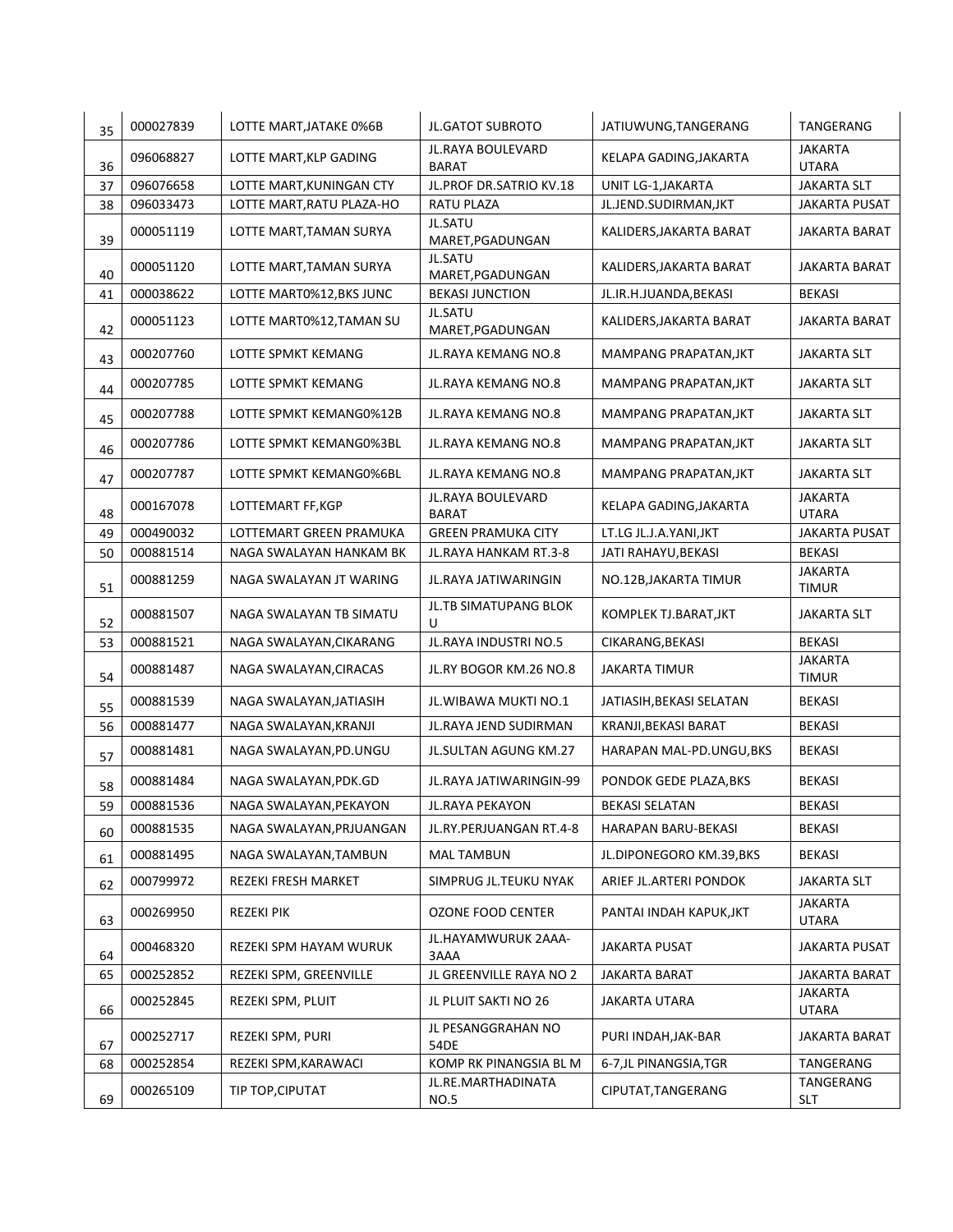| 96       | 001253384<br>001400654 | <b>GS SUPERMARKET</b><br><b>GS SUPERMARKET</b><br><b>GS SUPERMARKET</b> | 003, Kelurahan Jatibening<br><b>Mampang Business Park</b><br>Blok B, Jl Warung Buncit<br>Raya No. 301<br>Mall Boxies 123, Unit GF.<br>A2 & SB.01, Jl. Raya Tajur | JATI BENING<br>MAMPANG<br><b>TAJUR</b> | JAWA BARAT<br><b>JAKARTA</b><br><b>BOGOR</b> |
|----------|------------------------|-------------------------------------------------------------------------|------------------------------------------------------------------------------------------------------------------------------------------------------------------|----------------------------------------|----------------------------------------------|
|          |                        |                                                                         |                                                                                                                                                                  |                                        |                                              |
|          |                        |                                                                         |                                                                                                                                                                  |                                        |                                              |
| 95       | 000667014              |                                                                         | Jl. Caman Raya RT 004 RW                                                                                                                                         |                                        |                                              |
| 94       | 000650643              | <b>GS SUPERMARKET</b>                                                   | Jl. Pemuda Siliwangi No.<br>126, RT 004 RW 001                                                                                                                   | KEMANG PRATAMA                         | JAKARTA                                      |
| 93       | 000579603              | <b>GS SUPERMARKET</b>                                                   | Jl. KH. Hasyim Ashari No.<br>88. RT 002 RW 003                                                                                                                   | <b>CIPONDOH</b>                        | TANGERANG                                    |
| 92       | 000520588              | <b>GS SUPERMARKET</b>                                                   | Jalan Wibawa Mukti II Rt.<br>03, Rw. 16                                                                                                                          | JATI ASIH                              | <b>BEKASI</b>                                |
| 91       | 000467502              | <b>GS SUPERMARKET</b>                                                   | Jl. Alternatif Transyogi<br>Cibubur Perumahan<br>Legenda Wisata Cluster<br>Davinci Block T 16                                                                    | LEGENDA WISATA                         | JAKARTA                                      |
| 90       | 000650280              | YOMART WIJAYA KUSUMA                                                    | JL.BRIGJEN SAPTADJI                                                                                                                                              | HADI PRAWIRA RT.01-07                  | <b>BOGOR</b>                                 |
| 89       | 000115282              | YOMART TUMENGGUNG                                                       | JL.BUBULAK BOJONG<br>ENYOD                                                                                                                                       | <b>TEGAL GUNDIL, BOGOR</b>             | <b>BOGOR</b>                                 |
| 88       | 000548444              | YOMART SEMPLAK BOGOR                                                    | JL RAYA SEMPLAK RT.2-7                                                                                                                                           | KEL.SEMPLAK, BOGOR                     | <b>BOGOR</b>                                 |
| 87       | 000516172              | YOMART KOTA BARU                                                        | JL.KAPTEN YUSUF NO.1                                                                                                                                             | RT.01 RW.01,BOGOR                      | <b>BOGOR</b>                                 |
| 86       | 000468761              | YOMART CIAPUS                                                           | JL.KAPTEN YUSUF NO.157                                                                                                                                           | CIAPUS, BOGOR                          | <b>BOGOR</b>                                 |
| 84<br>85 | 009560390              | YOGYA TOSERBA, CIMANGGU<br>YOGYA TOSERBA, SK                            | JL. SURYAKENCANA NO. 3                                                                                                                                           | <b>BOGOR</b>                           | <b>BOGOR</b>                                 |
| 83       | 000163365<br>009560382 | YOGYA SPM, PD.BAMBU                                                     | JL. PAHLAWAN REVOLUSI<br>NO.15<br><b>BOGOR INDAH PLAZA</b>                                                                                                       | KLENDER, JAKARTA TIMUR<br><b>BOGOR</b> | JAKARTA<br><b>TIMUR</b><br><b>BOGOR</b>      |
| 82       | 000339001              | YOGYA GRAND DRAMAGA SPM                                                 | JL.RAYA DRAMAGA KM.7                                                                                                                                             | <b>BOGOR</b>                           | <b>BOGOR</b>                                 |
| 81       | 000163357              | YOGYA DEPT.STORE, P.BAMB                                                | JL. PAHLAWAN REVOLUSI<br>NO.15                                                                                                                                   | KLENDER, JAKARTA TIMUR                 | JAKARTA<br><b>TIMUR</b>                      |
| 80       | 009501327              | TOSERBA YOGYA, SK BOGOR                                                 | JL.SURYAKENCANA NO.3                                                                                                                                             | <b>BOGOR</b>                           | <b>BOGOR</b>                                 |
| 79       | 009500676              | TOSERBA YOGYA, BOGOR PLZ                                                | <b>BOGOR INDAH PLAZA</b>                                                                                                                                         | JL.RAYA CIMANGGU,BOGOR                 | <b>BOGOR</b>                                 |
| 77<br>78 | 009500634<br>009500635 | <b>TOSERBA YOGYA, BOGOR</b><br>TOSERBA YOGYA, BOGOR                     | <b>JL.JENDERAL SUDIRMAN II</b><br>JL.JENDERAL SUDIRMAN II                                                                                                        | <b>BOGOR</b><br><b>BOGOR</b>           | <b>BOGOR</b><br><b>BOGOR</b>                 |
| 76       | 000002532              | <b>TOSERBA GRIYA, CITEUREUP</b>                                         | JL.MAYOR OKING JAA                                                                                                                                               | NO.146 CITEUREUP, BOGOR                | <b>BOGOR</b>                                 |
| 75       | 000161268              | TIP TOP, TANGERANG                                                      | JL.GATOT SUBROTO NO.17                                                                                                                                           | TMN CIBODAS-CIMONE, TGR                | TANGERANG                                    |
| 74       | 000165994              | TIP TOP, TAMBUN                                                         | JL.MUSTIKA JAYA RT.01                                                                                                                                            | RW.05 LAMBANGSARI.BKS                  | <b>BEKASI</b>                                |
| 73       | 000265117              | TIP TOP, RAWAMANGUN-HO                                                  | JL. BALAI PUSTAKA TIMUR                                                                                                                                          | NO.35 RAWAMANGUN, JKT                  | JAKARTA<br>TIMUR                             |
| 72       | 096061635              | TIP TOP, PONDOK GEDE                                                    | JL.JATI MAKMUR NO.30                                                                                                                                             | JATIRAHAYU, PD. GEDE, BKS              | <b>BEKASI</b>                                |
| 71       | 000164088              | TIP TOP, PONDOK BAMBU                                                   | JL.PAHLAWAN<br>REVOLUSI/25                                                                                                                                       | PONDOK BAMBU, JAKARTA                  | <b>JAKARTA</b><br><b>TIMUR</b>               |
| 70       | 096060015              | TIP TOP, DEPOK                                                          | JL.TOLE ISKANDAR RT.6/1                                                                                                                                          | DEPOK II, DEPOK                        | <b>DEPOK</b>                                 |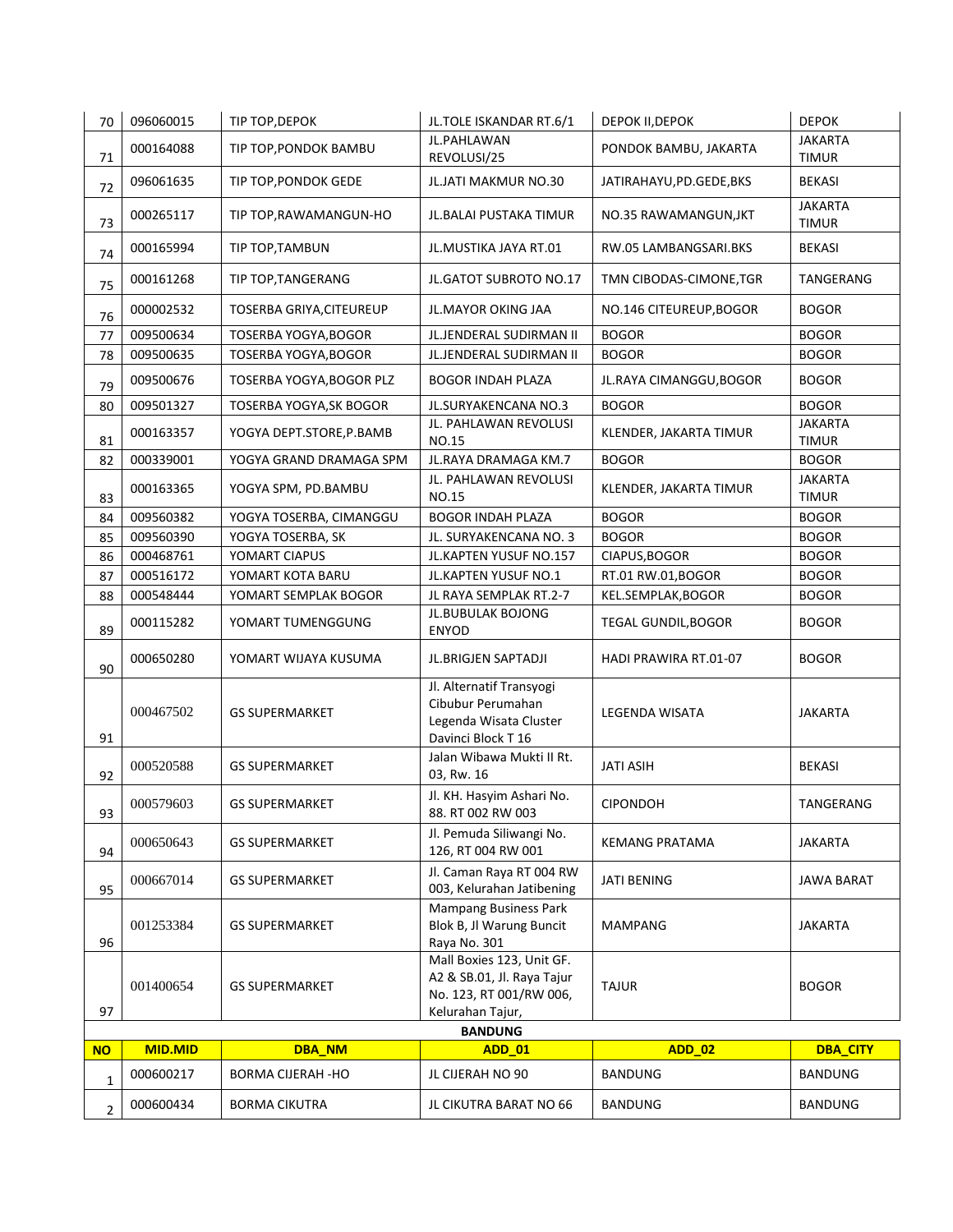| 3  | 000600426 | <b>BORMA GEMPOL</b>             | JL GEMPOL SARI NO 9             | <b>BANDUNG</b>            | <b>BANDUNG</b>                 |
|----|-----------|---------------------------------|---------------------------------|---------------------------|--------------------------------|
| 4  | 000600442 | <b>BORMA KERKOF</b>             | JL KERKOF NO 31                 | <b>CIMAHI</b>             | <b>CIMAHI</b>                  |
| 5  | 000365293 | <b>CHERBON JUNCTION SPM</b>     | JL.KARTINI NO.26                | <b>CIREBON</b>            | <b>CIREBON</b>                 |
| 6  | 000853238 | FRESH MARKET MATARAM            | JL.SRIWIJAYA NO.72              | CILINAYA MATARAM          | <b>MATARAM</b>                 |
| 7  | 004060094 | <b>GARDENA DEPT.STORE</b>       | JL A.YANI NO.10                 | PANJANG MAGELANG          | MAGELANG                       |
| 8  | 001200030 | <b>GARDENA STATIONERY</b>       | JL.A.YANI NO.10                 | MAGELANG                  | MAGELANG                       |
| 9  | 001200141 | <b>GARDENA STATIONERY</b>       | JL.A.YANI NO.10                 | MAGELANG                  | MAGELANG                       |
| 10 | 001200029 | <b>GARDENA SUPERMARKET</b>      | JL.A.YANI NO.10                 | MAGELANG                  | <b>MAGELANG</b>                |
| 11 | 001200142 | GARDENA SUPERMARKET             | JL.A.YANI NO.10                 | MAGELANG                  | MAGELANG                       |
| 12 | 044460263 | <b>GRAND YOGYA SPM KPTHN</b>    | JL.KEPATIHAN NO.18              | <b>BANDUNG</b>            | <b>BANDUNG</b>                 |
| 13 | 044460095 | GRIYA DEPT STORE, SMDG          | <b>JL.MAYOR ABDUL</b><br>RAHMAN | NO.53, SUMEDANG           | SUMEDANG                       |
| 14 | 000443735 | <b>GRIYA MAJALAYA</b>           | JL. ALUN-ALUN 41                | MAJALAYA BDG              | <b>BANDUNG</b>                 |
| 15 | 000433366 | <b>GRIYA MAJALENGKA</b>         | JL.ABDUL HALIM NO.235           | MAJALENGKA                | MAJALENGKA                     |
| 16 | 044406350 | <b>GRIYA MART</b>               | MAJALAYA NO.27                  | DANGDEUR, BOJONGLOA, BDG  | SUMEDANG                       |
| 17 | 044400721 | GRIYA MART, AH. NASUTION        | JL.AH.NASUTION 22               | CICAHEUM KM.6,5, BANDUNG  | <b>BANDUNG</b>                 |
| 18 | 044401090 | <b>GRIYA MART, BTC</b>          | <b>BTC LT.SEMI BASEMENT</b>     | JOO NO.2, DJUNJUNAN, BDG  | <b>BANDUNG</b>                 |
| 19 | 003800244 | <b>GRIYA MART, CICURUG SKBM</b> | JL.RAYA SILIWANGI NO.35         | DS.CICURUG, SUKABUMI      | SUKABUMI                       |
| 20 | 044402360 | <b>GRIYA MART, CIPATAT</b>      | JL.RAYA RAJAMANDALA<br>403      | <b>CIPATAT</b>            | <b>BANDUNG</b>                 |
| 21 | 003800268 | GRIYA MART, CISAAT SKBM         | RAYA CISAAT RT.38 RW.12         | DS.SUKAMANTRI, SUKABUMI   | <b>SUKABUMI</b>                |
| 22 | 009600105 | <b>GRIYA MART, HAURGEULIS</b>   | JL.JEND.SUDIRMAN 44             | HAURGEULIS, INDRAMAYU     | INDRAMAYU                      |
| 23 | 000105501 | GRIYA MART, KARAWITAN           | JL.KARAWITAN NO.60              | <b>BANDUNG</b>            | <b>BANDUNG</b>                 |
| 24 | 009600557 | <b>GRIYA MART, KEDAWUNG CRB</b> | JL.TUPAREV NO.85A&85B           | KEC.KEDAWUNG,CIREBON      | <b>CIREBON</b>                 |
| 25 | 006000165 | <b>GRIYA MART, KLAYAN</b>       | JL.SUNAN GUNUNG JATI            | NO.1, KLAYAN, CIREBON     | <b>CIREBON</b>                 |
| 26 | 044405021 | GRIYA MART, LEUWIGAJAH          | JL.LEUWI GAJAH NO.20            | BLOK CIMINDI CIMAHI, BDG  | <b>CIMAHI</b>                  |
| 27 | 000119023 | GRIYA MART, PADALARANG          | JL.GA MANULANG NO.80            | PADALARANG                | <b>BANDUNG</b><br><b>BARAT</b> |
| 28 | 044400650 | <b>GRIYA MART, SKH</b>          | JL.SOEKARNO HATTA 236           | <b>BANDUNG</b>            | <b>BANDUNG</b>                 |
| 29 | 005500032 | <b>GRIYA MART, SUBANG</b>       | JL.STASIUN, PAGADEN             | KAB.SUBANG                | SUBANG                         |
| 30 | 003800115 | GRIYA MART, SUKABUMI            | JL.RAYA SILIWANGI 55            | CIBADAK, SUKABUMI         | SUKABUMI                       |
| 31 | 000861466 | <b>GRIYA TOSERBA</b>            | JL. MAYOR<br>ABDURACHMAN NO.163 | SUMEDANG                  | <b>BANDUNG</b>                 |
| 32 | 000862226 | <b>GRIYA TOSERBA</b>            | JL.DR.DJUNDJUNAN                | 115-115A, BANDUNG         | <b>BANDUNG</b>                 |
| 33 | 044460238 | <b>GRIYA TOSERBA</b>            | RAYA JATINANGOR 130             | JATINANGOR, KAB, SUMEDANG | <b>BANDUNG</b>                 |
| 34 | 000864896 | GRIYA TOSERBA LEMBANG           | JL.PASAR PANORAMA 14            | LEMBANG, BANDUNG          | <b>BANDUNG</b><br>BARAT        |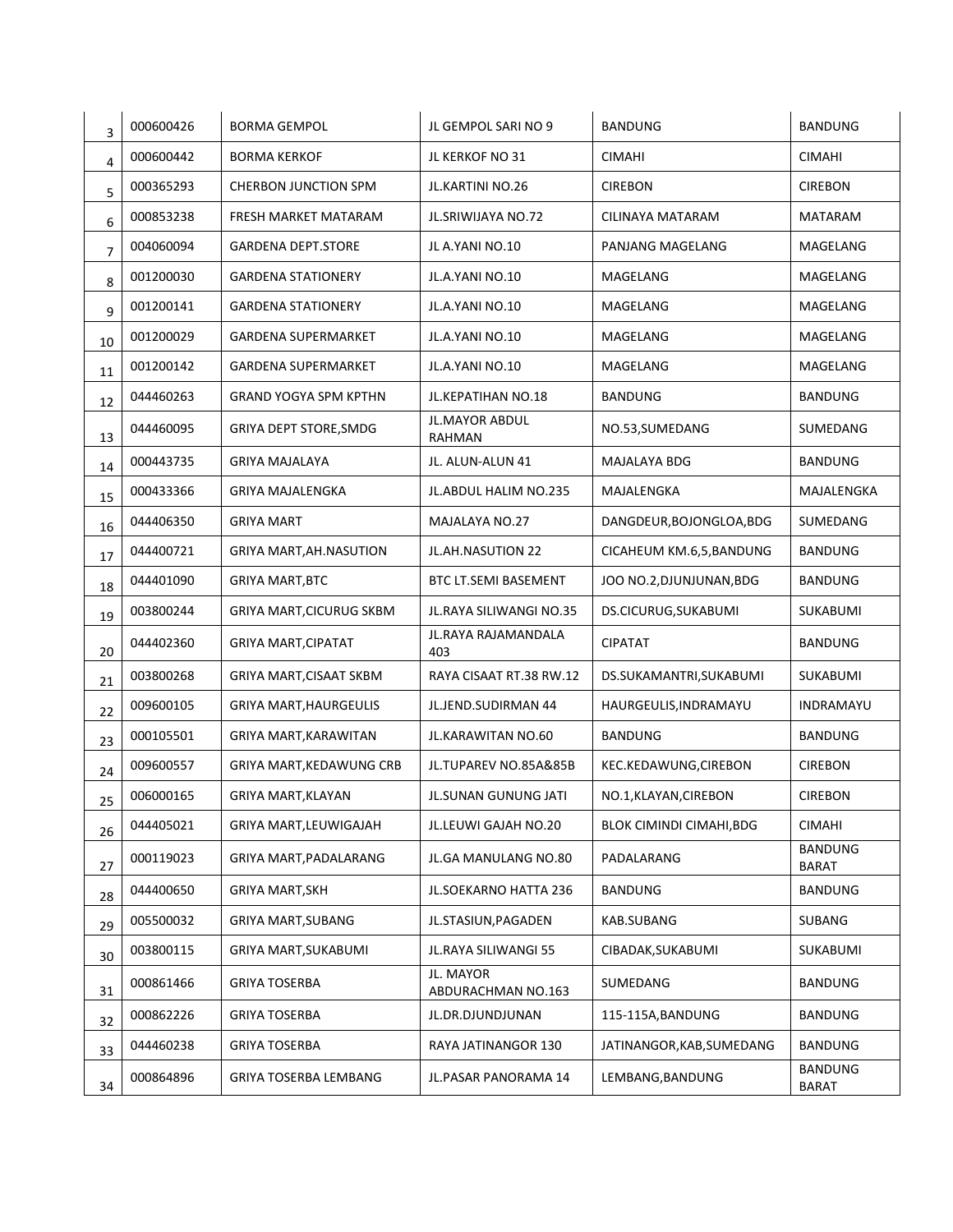| 35 | 000863696 | GRIYA TOSERBA, KOPO           | KOPO PERMAI I-6 PRI-2                    | <b>BANDUNG</b>               | <b>BANDUNG</b>  |
|----|-----------|-------------------------------|------------------------------------------|------------------------------|-----------------|
| 36 | 000863769 | GRIYA TOSERBA, S.SARI         | KOMP.PERUMAHAN<br><b>SUMBER</b>          | SARI INDAH T1-T2,BDG         | <b>BANDUNG</b>  |
| 37 | 000864749 | GRIYA TOSERBA, ANTAPANI       | JL.PURWAKARTA NO.140                     | <b>BANDUNG</b>               | <b>BANDUNG</b>  |
| 38 | 044403723 | GRIYA TOSERBA, ANTAPANI       | JL.PURWAKARTA NO.140                     | ANTAPANI, BANDUNG            | <b>BANDUNG</b>  |
| 39 | 000863816 | GRIYA TOSERBA, ARCAMANIK      | JL.ARCAMANIK ENDAH                       | T1-T3, BANDUNG               | <b>BANDUNG</b>  |
| 40 | 044460317 | GRIYA TOSERBA, BUAH BATU      | JL.BUAH BATU NO.183-185                  | <b>BANDUNG</b>               | <b>BANDUNG</b>  |
| 41 | 009660038 | <b>GRIYA TOSERBA, CIREBON</b> | PALIMANAN KM 13,8                        | <b>DS.KASUGENGAN LOR,CRB</b> | <b>CIREBON</b>  |
| 42 | 044403432 | <b>GRIYA TOSERBA, KIRCON</b>  | JL.IBRAHIM ADJIE NO.175                  | KIARACONDONG, BANDUNG        | <b>BANDUNG</b>  |
| 43 | 009660164 | GRIYA TOSERBA, KUNINGAN       | JL.SILIWANGI NO.53                       | <b>KUNINGAN</b>              | <b>KUNINGAN</b> |
| 44 | 044460006 | GRIYA TOSERBA, SETIA          | JL.SETIABUDHI 170                        | <b>BANDUNG</b>               | <b>BANDUNG</b>  |
| 45 | 000861513 | GRIYA TOSERBA, SETRASARI      | PROF.DR.IR.SUTAMI 11-17                  | SETRASARI MAL 31-33,BDG      | <b>BANDUNG</b>  |
| 46 | 000864870 | GRIYA TOSERBA, TANJUNGSA      | JL.RAYA TANJUNG SARI<br>229              | JATISARI BANDUNG             | <b>BANDUNG</b>  |
| 47 | 044460059 | <b>GRIYA TOSERBA, TKI</b>     | TAMAN KOPO INDAH II                      | <b>BANDUNG</b>               | BANDUNG         |
| 48 | 000864757 | GRIYA TOSERBA,U.BERUNG        | RY.UJUNG BERUNG 227-<br>229              | <b>BANDUNG</b>               | <b>BANDUNG</b>  |
| 49 | 000863688 | <b>GRIYA TOSERBA, VENUS</b>   | <b>VENUS BARAT RT.4 RW19</b>             | MARGAHAYU RAYA, BANDUNG      | <b>BANDUNG</b>  |
| 50 | 000259338 | HYFRESH BIP, BANDUNG 0%3      | MAL BANDUNG INDAH<br><b>PLAZA</b>        | JL.SUMATRA 53, BANDUNG       | <b>BANDUNG</b>  |
| 51 | 044402990 | LOTTE MART FESTIVAL CTY       | FESTIVAL CITY MALL LG                    | JL.PETA NO.241, BANDUNG      | <b>BANDUNG</b>  |
| 52 | 000128141 | LOTTE MART, KESAMBI 0%3B      | JL.BRIGJND DHARSONO 27                   | KESAMBI, CIREBON             | <b>CIREBON</b>  |
| 53 | 000285797 | LOTTE SPMKT BEC BANDUNG       | <b>BANDUNG ELECTRONIC</b><br><b>CNTR</b> | JL. PURNAWARMAN NO.5         | <b>BANDUNG</b>  |
| 54 | 000285804 | LOTTE SPMKT BEC BANDUNG       | <b>BANDUNG ELECTRONIC</b><br><b>CNTR</b> | JL. PURNAWARMAN NO.5         | BANDUNG         |
| 55 | 000950434 | LOTTE SPMKT BEC BANDUNG       | <b>DELIVERY</b>                          | <b>BANDUNG</b>               | <b>BANDUNG</b>  |
| 56 | 000285805 | LOTTE SPMKT BEC BDG 0%3BL     | <b>BANDUNG ELECTRONIC</b><br><b>CNTR</b> | JL. PURNAWARMAN NO.5         | <b>BANDUNG</b>  |
| 57 | 000512603 | NIAGA ADISUCIPTO              | JL.ADI SUCIPTO AMPENAN                   | MATARAM                      | MATARAM         |
| 58 | 000512415 | NIAGA SELAPARANG HO           | JL.SELAPARANG NO.36                      | MATARAM                      | MATARAM         |
| 59 | 000512556 | NIAGA SUPERMARKET P. HO       | JL.SRIWIJAYA                             | MATARAM                      | MATARAM         |
| 60 | 044460237 | PAPAYA FRESH GALLERY-HO       | <b>JL.SUKAASIH NO.01</b>                 | <b>BANDUNG</b>               | BANDUNG         |
| 61 | 000600255 | PRAMA BANJARAN -HO            | JL RAYA BANJARAN                         | KP SEREH LEBAKWANGI BDG      | <b>BANDUNG</b>  |
| 62 | 001309395 | PRAMA FRESH BURANGRANG        | JL BURANGRANG NO 37                      | <b>BANDUNG</b>               | <b>BANDUNG</b>  |
| 63 | 001416904 | PRAMA FRESH GARUDA            | JL GARUDA NO 79                          | <b>KEC ANDIR</b>             | <b>BANDUNG</b>  |
| 64 | 001074474 | PRAMA MEKAR WANGI             | JL MEKAR LAKSANA NO 1                    | RT 01 MEKARWANGI BDG         | <b>BANDUNG</b>  |
| 65 | 000794801 | PRAMA TOSERBA                 | JL BABAKAN SARI I NO 11                  | KIARACONDONG BDG             | BANDUNG         |
| 66 | 000746863 | PROGO PALAGAN                 | JL PALAGAN KM 8.4                        | MUDAL SARIHARJO NGAGLIK      | SLEMAN          |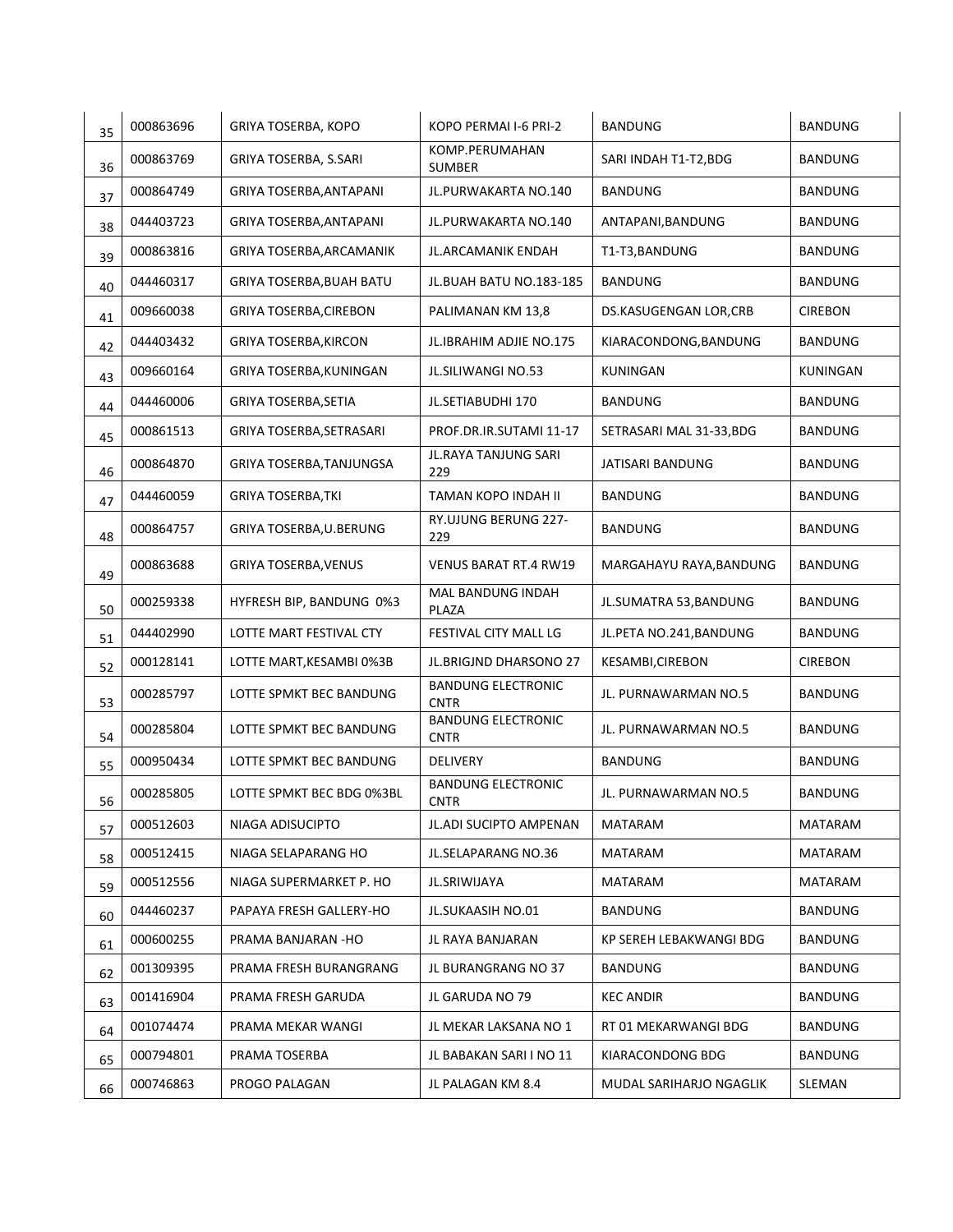| 67 | 000439934 | RUMAH ZAKAT LOTTEMART          | LOTTE SHOPPING<br><b>INDNESIA</b> | WHOLESASE-ST05, BANDUNG  | <b>BANDUNG</b> |
|----|-----------|--------------------------------|-----------------------------------|--------------------------|----------------|
| 68 | 000439936 | RUMAH ZAKAT LOTTEMART          | LOTTE MART BANDUNG                | <b>FESTIVAL CITYLINK</b> | <b>BANDUNG</b> |
| 69 | 000439948 | RUMAH ZAKAT LOTTEMART          | LOTTE SHOPPING<br><b>INDNESIA</b> | WHOLESALE-ST 22, CILEGON | <b>CILEGON</b> |
| 70 | 000202481 | SEGAR FRESH MARKET             | JL.MEKAR UTAMA NO.41              | KOMP. MEKAR WANGI        | <b>BANDUNG</b> |
| 71 | 001230212 | SEGAR FRESH MARKET             | RUKO SETRASARI PLAZA              | II BLOK A NO.16 BDG      | <b>BANDUNG</b> |
| 72 | 044402502 | SETIABUDHI SPMKT               | JL.DR.SETIABUDHI NO.46            | <b>BANDUNG</b>           | <b>BANDUNG</b> |
| 73 | 044402501 | SETIABUDHI SUPERMARKET-H       | JL.DR.SETIABUDHI NO.46            | <b>BANDUNG</b>           | <b>BANDUNG</b> |
| 74 | 000164138 | TIARA 1                        | JL.ASTANA ANYAR 19                | BANDUNG                  | <b>BANDUNG</b> |
| 75 | 000164136 | TIARA 2                        | JL.ASTANA ANYAR 19                | BANDUNG                  | <b>BANDUNG</b> |
| 76 | 000863751 | TIARA, BDG-HO                  | <b>ASTANA ANYAR 19</b>            | <b>BANDUNG</b>           | <b>BANDUNG</b> |
| 77 | 044407837 | <b>TOSERBA GRIYA</b>           | JL.BATUNUNGGAL INDAH I            | NO.21, BANDUNG           | <b>BANDUNG</b> |
| 78 | 044460262 | TOSERBA GRIYA HEMAT, SKH       | SOEKARNO HATTA NO.533             | <b>BANDUNG</b>           | <b>BANDUNG</b> |
| 79 | 000861432 | TOSERBA GRIYA SPM, BUBAT       | JL.BUAH BATU NO.183-185           | <b>BANDUNG</b>           | <b>BANDUNG</b> |
| 80 | 044404821 | <b>TOSERBA GRIYA SPM, CNNK</b> | JL. RAYA CINUNUK NO. 187          | CILEUNYI, BANDUNG        | <b>BANDUNG</b> |
| 81 | 044403433 | TOSERBA GRIYA SPM, PHLWN       | JL.PAHLAWAN NO.17                 | <b>BANDUNG</b>           | <b>BANDUNG</b> |
| 82 | 044402472 | TOSERBA GRIYA, ARCAMANIK       | KOMP.GOLF GARDEN                  | ARCAMANIK ENDAH 123, BDG | BANDUNG        |
| 83 | 044460097 | TOSERBA GRIYA, BANJARAN        | RAYA BANJARMASIN 148              | BANJARAN, BANDUNG        | <b>BANDUNG</b> |
| 84 | 044408166 | TOSERBA GRIYA, GATSU           | JL.JEND.GATOT SUBROTO             | NO.299, BANDUNG          | <b>BANDUNG</b> |
| 85 | 044402748 | TOSERBA GRIYA, KOPOPRMAI       | KOPO PERMAI II BLK.6AR            | NO.1-2, BANDUNG          | <b>BANDUNG</b> |
| 86 | 000161350 | TOSERBA GRIYA, MAJALAYA        | JL.TENGAH 132                     | DESA MAJALAYA, BANDUNG   | BANDUNG        |
| 87 | 044403941 | TOSERBA GRIYA, MARGAHAYU       | JL.PLUTO UTARA NO.1               | KOMP.MARGAHAYU RAYA, BDG | <b>BANDUNG</b> |
| 88 | 044460495 | TOSERBA GRIYA, MARGAHAYU       | KOM.RUKO METRO KV.17-<br>20       | MARGAHAYU RAYA, BANDUNG  | <b>BANDUNG</b> |
| 89 | 044404797 | TOSERBA GRIYA, PASTEUR         | JL.DR.DJUNDJUNAN<br>NO.115        | BANDUNG                  | <b>BANDUNG</b> |
| 90 | 044405208 | TOSERBA GRIYA, SETRASARI       | SETRASARI MALL 31-33              | SUTAMI, BANDUNG          | <b>BANDUNG</b> |
| 91 | 044404844 | TOSERBA GRIYA, SUMBERSAR       | KOMP.SUMBERSARI T1-T2             | <b>BANDUNG</b>           | <b>BANDUNG</b> |
| 92 | 044460410 | TOSERBA GRIYA, SUMEDANG        | JL.MAYOR ABDUL<br>RACHMAN         | NO.53, SUMEDANG          | SUMEDANG       |
| 93 | 005400224 | <b>TOSERBA GRIYA, TASIK</b>    | JL RAYA PERJUANGAN                | RT 01-01 KURNIA BAKTI    | TASIKMALAYA    |
| 94 | 044402141 | TOSERBA GRIYA, UBER            | JL.RAYA UJUNGBERUNG<br>227        | LT.2, BANDUNG            | <b>BANDUNG</b> |
| 95 | 044405244 | TOSERBA GRIYA, UJGBERUNG       | JL.RAYA UJUNG BERUNG              | NO.227, BANDUNG          | BANDUNG        |
| 96 | 044403079 | TOSERBA GRIYAJATINANGOR        | RAYA JATINANGOR 130               | JATINANGOR, BANDUNG      | BANDUNG        |
| 97 | 000131963 | TOSERBA YOGYA CIUMBLEIT        | JL CIUMBULEUIT NO 147             | BANDUNG                  | <b>BANDUNG</b> |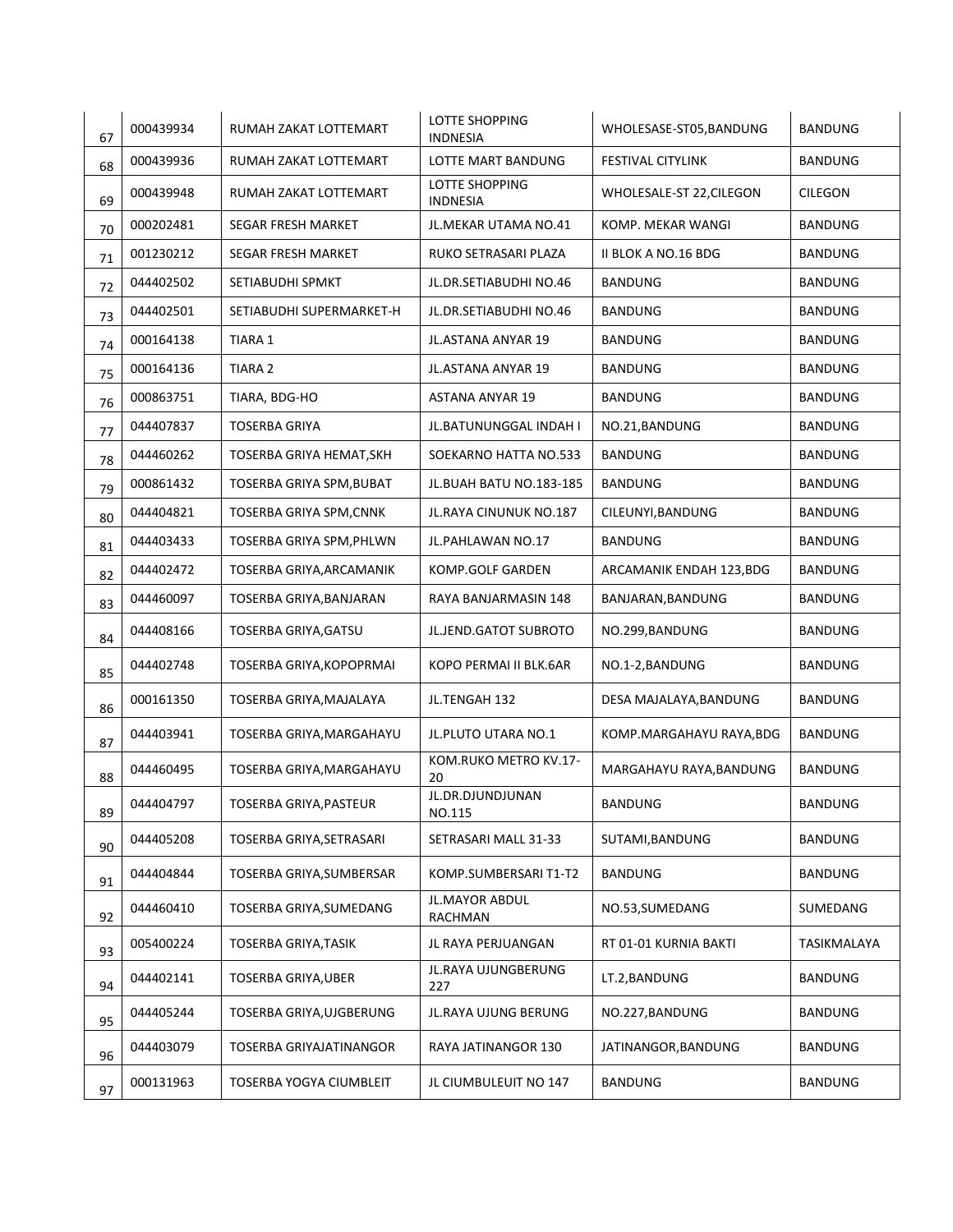| 98  | 000167315 | TOSERBA YOGYA JUNCTION   | JL.CEMARA NO.83                  | SUKAJADI BANDUNG        | <b>BANDUNG</b>          |
|-----|-----------|--------------------------|----------------------------------|-------------------------|-------------------------|
| 99  | 000183962 | TOSERBA YOGYA SBNG SPM   | LT.DASAR                         | JL.OTISTA 35,SUBANG     | <b>SUBANG</b>           |
| 100 | 000210049 | TOSERBA YOGYA SPM BREBS  | <b>JLSUDIRMAN 109</b>            | LANTAI DASAR, BREBES    | <b>BREBES</b>           |
| 101 | 000214118 | TOSERBA YOGYA SPM KTNGA  | JL.PANGERAN<br><b>DIPONEGORO</b> | NO.19 KETANGGUNGAN, BRS | <b>BREBES</b>           |
| 102 | 000217531 | TOSERBA YOGYA SPM LOSAR  | JL.JEND.SUDIRMAN NO.21           | KEC.LOSARI, BREBES      | <b>BREBES</b>           |
| 103 | 000214224 | TOSERBA YOGYA SPM PEMAL  | JL.JEND.SUDIRMAN NO.94           | KAB.PEMALANG            | PEMALANG                |
| 104 | 000211801 | TOSERBA YOGYA SPM SLAWI  | JL.JEND.AHMAD YANI               | NO.18, SLAWI            | <b>TEGAL</b>            |
| 105 | 000217726 | TOSERBA YOGYA SPM TEGAL  | JL.AR.HAKIM 16                   | KEL.RANDUKUNING TEGAL   | TEGAL                   |
| 106 | 044460318 | TOSERBA YOGYA SPM, CIWAL | JL.CIHAMPELAS 160                | <b>BANDUNG</b>          | <b>BANDUNG</b>          |
| 107 | 044460315 | TOSERBA YOGYA SPM, KPTHN | <b>JL.KEPATIHAN 18</b>           | <b>BANDUNG</b>          | <b>BANDUNG</b>          |
| 108 | 044460313 | TOSERBA YOGYA SPM, RIAU  | JL.RE.MARTADINATA<br>NO.17       | <b>BANDUNG</b>          | <b>BANDUNG</b>          |
| 109 | 000032764 | TOSERBA YOGYA SPM, SKJDI | JL.SUKAJADI NO.31                | <b>BANDUNG</b>          | <b>BANDUNG</b>          |
| 110 | 000861042 | TOSERBA YOGYA SPM, SUNDA | JL.SUNDA NO.54-60                | <b>BANDUNG</b>          | BANDUNG                 |
| 111 | 005400216 | TOSERBA YOGYA, BANJAR    | JL.LETJEN SUWARTO 36             | <b>BANJAR</b>           | <b>BANJAR</b>           |
| 112 | 018300003 | TOSERBA YOGYA, CIANJUR   | JL.ARIF RACHMAN HAKIM            | KEL.SOLOK PADANG,CAJ    | <b>CIANJUR</b>          |
| 113 | 044460510 | TOSERBA YOGYA, CIMAHI    | JL.JEND.H.AMIRMACHMUD            | 128, CIMAHI, BANDUNG    | <b>CIMAHI</b>           |
| 114 | 018300002 | TOSERBA YOGYA, CNJUR     | JL.ARIFRACHMAN HAKIM             | KEL.SOLOK PADANG,CAJ    | <b>CIANJUR</b>          |
| 115 | 014800008 | TOSERBA YOGYA, GARUT     | JL.SILIWANGI NO.21               | <b>GARUT</b>            | <b>GARUT</b>            |
| 116 | 044402480 | TOSERBA YOGYA, KIRCON    | JL.KIARACONDONG NO.17            | PLAZA DINASTI, BANDUNG  | BANDUNG                 |
| 117 | 044405180 | TOSERBA YOGYA, KOPOMAS   | JL.KOPO NO.618A                  | KOMP.KOPO MAS, BANDUNG  | BANDUNG                 |
| 118 | 009600269 | TOSERBA YOGYA, KUNINGAN  | JL.LLRE MARTADINATA              | KEL.CIJOHO KUNINGAN     | <b>CIREBON</b>          |
| 119 | 009600021 | TOSERBA YOGYA, MAJENANG  | JL.DIPONEGORO 313                | MAJENANG                | <b>CILACAP</b>          |
| 120 | 044404286 | TOSERBA YOGYA, PAJAJARAN | JL.PAJAJARAN NO.83               | <b>BANDUNG</b>          | <b>BANDUNG</b>          |
| 121 | 009600727 | TOSERBA YOGYA, PATROL    | JL.RAYA PATROL                   | KEC.PATROL, INDRAMAYU   | INDRAMAYU               |
| 122 | 044404224 | TOSERBA YOGYA, PJJRAN    | JL.PAJAJARAN NO.83               | BANDUNG                 | BANDUNG                 |
| 123 | 000132361 | TOSERBA YOGYA, SUMBER    | JL.PANGERAN<br>CAKRABUANA        | <b>CIREBON</b>          | <b>CIREBON</b>          |
| 124 | 001016135 | YM BHN BUMI HARAPAN      | KOMP BUMI HARAPAN                | JL CIBIRU HILIR BDG     | <b>BANDUNG</b>          |
| 125 | 001016117 | YM CJ2 CIJAMBE 2         | JL CIJAMBE NO 37 RT 5            | RW 1 PASIR ENDAH BDG    | <b>BANDUNG</b>          |
| 126 | 000045052 | YM CKL                   | JL CISARANTEN KULON              | RT4 RW5 KEL CISARANTEN  | <b>BANDUNG</b>          |
| 127 | 000998015 | YM CP2 CIPAKU 2          | KP BABAKAN JATI RT1 RW3          | DS CIPAKU KEC PASEH BDG | <b>BANDUNG</b>          |
| 128 | 000998005 | YM RC2 RANCAMANYAR 2     | JL KATAPANG ANDIR NO 4           | RT1 RW5 KP PENCLUT      | <b>BANDUNG</b>          |
| 129 | 000998032 | YM SGN SPRING GARDEN     | CIGANITRI RT 3 RW 9              | DESA LENGKONG BDG       | <b>BANDUNG</b>          |
| 130 | 001016186 | YM SWI SARIWANGI         | KOMP BUMI SARIWANGI 1            | BLOK F NO 12 RT6 RW9    | <b>BANDUNG</b><br>BARAT |
| 131 | 000433458 | YOGYA BOJONGSOANG SPM    | JL.RAYA BOJONGSOANG<br>333       | <b>BANDUNG</b>          | <b>BANDUNG</b>          |
| 132 | 000764606 | YOGYA CIKONENG-TASIK     | JL.MARGALUYU CIKONENG            | <b>CIAMIS</b>           | <b>CIAMIS</b>           |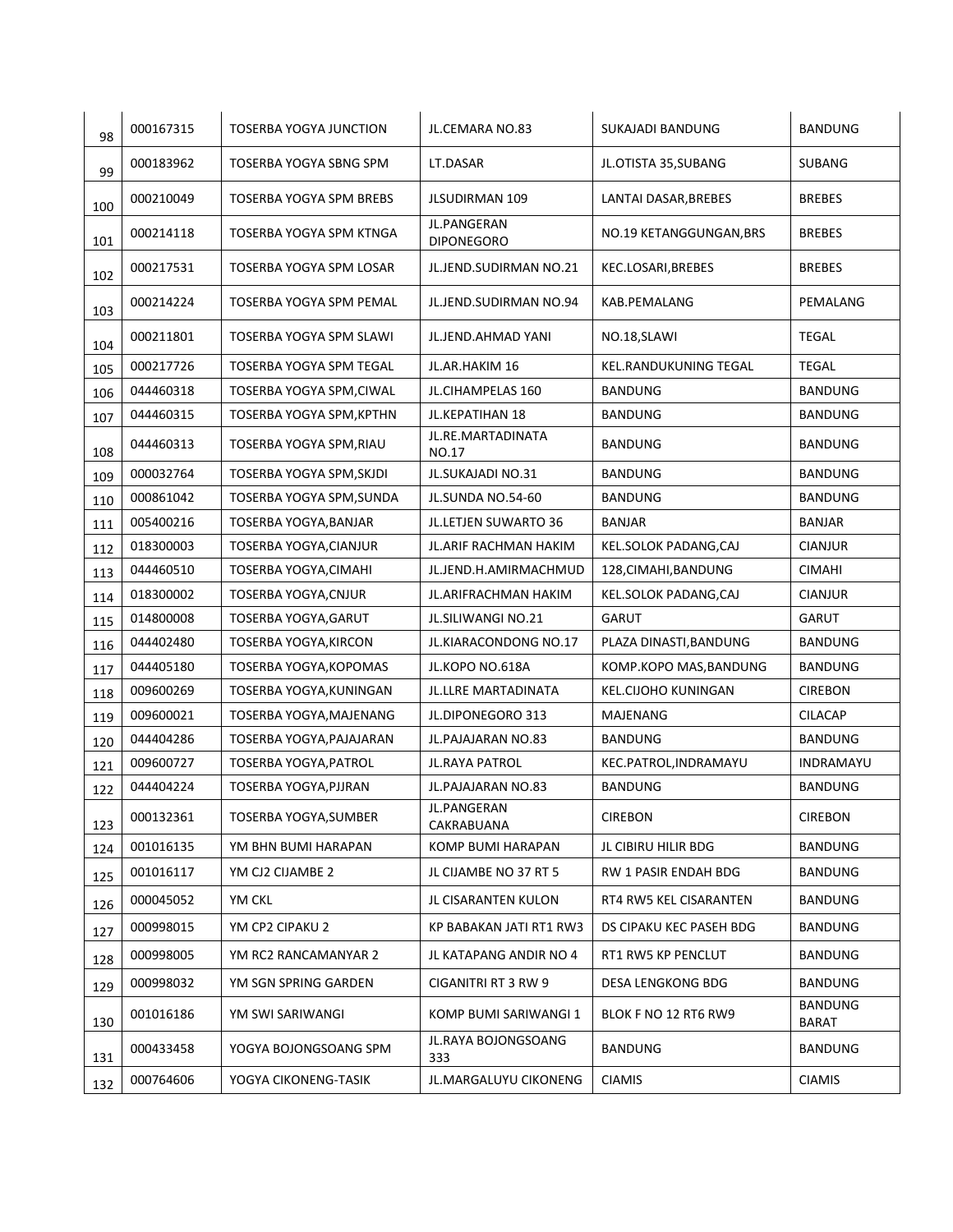| 133 | 000536044 | YOGYA CIRANJANG SPM       | JL.RAYA CIRANJANG                      | NO.80-82 CIRANJANG       | <b>CIANJUR</b>                 |
|-----|-----------|---------------------------|----------------------------------------|--------------------------|--------------------------------|
| 134 | 000862349 | YOGYA DEPT.STORE, A. YANI | JL. A.YANI 125                         | <b>BANDUNG</b>           | <b>BANDUNG</b>                 |
| 135 | 000860208 | YOGYA DEPT.STORE, A.YN-HO | JL. JEND A.YANI 119                    | <b>BANDUNG</b>           | <b>BANDUNG</b>                 |
| 136 | 044460513 | YOGYA DEPT.STORE, CIMAHI  | JL.JEND.H.AMIRMACHMUD                  | 128, CIMAHI, BANDUNG     | <b>CIMAHI</b>                  |
| 137 | 009660122 | YOGYA DEPT.STORE, GRAND   | <b>CIREBON GRAND CENTER</b>            | JL.KARANGGETAS 64,CRB    | <b>CIREBON</b>                 |
| 138 | 005460116 | YOGYA DEPT.STORE, HM-TS   | JL.HZ MUSTOFA 124                      | TASIKMALAYA              | TASIKMALAYA                    |
| 139 | 009660130 | YOGYA DEPT.STORE, SILIWA  | JL.SILIWANGI NO.173                    | <b>CIREBON</b>           | <b>CIREBON</b>                 |
| 140 | 003860073 | YOGYA DEPT.STORE, SKB     | JL.RE.MARTADINATA NO.3                 | SUKABUMI                 | SUKABUMI                       |
| 141 | 000523536 | YOGYA JUNCTION LEMBANG    | JL.RAYA LEMBANG 416                    | LEMBANG BDG BARAT        | <b>BANDUNG</b><br><b>BARAT</b> |
| 142 | 001501442 | YOGYA MEKARWANGI SPM      | JL MEKAR UTAMA NO 3A<br><b>BANDUNG</b> | <b>BANDUNG</b>           | BANDUNG                        |
| 143 | 000191233 | YOGYA PEKALONGAN SPM      | JL DR CIPTO NO 65                      | PEKALONGAN               | PEKALONGAN                     |
| 144 | 000764234 | YOGYA PELABUHAN RT, SPM   | JL.SILIWANGI RT.02-03                  | RW.18, PELABUHAN RATU    | SUKABUMI                       |
| 145 | 000734095 | YOGYA SUMBER SARI, SPM    | JL SUMBER SARI NO 34                   | <b>BANDUNG</b>           | <b>BANDUNG</b>                 |
| 146 | 000301887 | YOGYA TOSERBA BANJAR      | JL.LETJEN SUWARTO 36                   | <b>BANJAR</b>            | <b>BANJAR</b>                  |
| 147 | 005460140 | YOGYA TOSERBA REM-TSK     | JL.RE.MARTADINATA                      | NO.81-83, TASIKMALAYA    | TASIKMALAYA                    |
| 148 | 000861979 | YOGYA TOSERBA, KOPO       | JL.KOPO NO.618                         | KOMPLEKS KOPOMAS, BDG    | <b>BANDUNG</b>                 |
| 149 | 023160050 | YOGYA TOSERBA, PWK        | JL.JEND.SUDIRMAN NO.5                  | PURWAKARTA               | PURWAKARTA                     |
| 150 | 005560134 | YOGYA TOSERBA, SUBANG     | JL.OTTO ISKANDARNIDATA                 | NO.77,SUBANG             | SUBANG                         |
| 151 | 005460001 | YOGYA TOSERBA, BANJAR     | JL.LETJEN SUWARTO 36                   | <b>BANJAR</b>            | BANJAR                         |
| 152 | 005460174 | YOGYA TOSERBA, CIAMIS     | <b>JL.PERINTIS</b><br>KEMERDEKAAN      | 57 CIAMIS, TASIKMALAYA   | TASIKMALAYA                    |
| 153 | 044404395 | YOGYA TOSERBA, CICALENGK  | JL.RAYA BARAT                          | CICALENGKA NO.315,BDG    | <b>BANDUNG</b>                 |
| 154 | 044460031 | YOGYA TOSERBA, CICALENGK  | JL.RAYA BARAT                          | CICALENGKA NO.315,BDG    | <b>BANDUNG</b>                 |
| 155 | 044460319 | YOGYA TOSERBA, CIWALK     | JL.CIHAMPELAS 160                      | <b>BANDUNG</b>           | <b>BANDUNG</b>                 |
| 156 | 004860040 | YOGYA TOSERBA, GARUT      | <b>JL.SILIWANGI NO.21</b>              | <b>GARUT</b>             | <b>GARUT</b>                   |
| 157 | 009660288 | YOGYA TOSERBA, INDRAMAYU  | JL.JEND.SUDIRMAN 48A                   | INDRAMAYU                | INDRAMAYU                      |
| 158 | 000129255 | YOGYA TOSERBA, MJLNGK-HO  | JL.KH.ABDUL HALIM 110                  | MAJALENGKA               | MAJALENGKA                     |
| 159 | 000864935 | YOGYA TOSERBA, PAMANUKAN  | JL.HUSEN KARTADIBRATA                  | NO.89 PAMANUKAN, SUBANG  | SUBANG                         |
| 160 | 006060023 | YOGYA TOSERBA-HO          | JL.DIPONEGORO NO.330                   | MAJENANG, CILACAP        | <b>CILACAP</b>                 |
| 161 | 009660043 | YOGYA TOSRBA, JATIBRNG    | <b>JL.SILIWANGI 28</b>                 | JATI BARANG, INDRAMAYU   | INDRAMAYU                      |
| 162 | 000478994 | YOMART A YANI 2           | JL A YANI TIMUR NO 14                  | DEKET BUNDERAN SUCI      | <b>BANDUNG</b>                 |
| 163 | 001526584 | YOMART ABDUL GANI         | Letkol Abdul Gani No 140               | Majalengka               | Majalengka                     |
| 164 | 000831517 | YOMART AMPERA SUBANG      | JL.RAYA AMPERA DS                      | TANJUNG SARI TMR CIKAUM  | SUBANG                         |
| 165 | 000115811 | YOMART BANDARA HUSEIN-HO  | KOMP.TOKO BANDARA                      | HUSEIN SASTRANEGARA, BDG | <b>BANDUNG</b>                 |
| 166 | 001206830 | YOMART BANDREK GARUT      | JL RY BANDUNG TASIK                    | KP BANDREK RT 01 RW 01   | GARUT                          |
| 167 | 000811545 | YOMART BANYURESMI         | JL.KH.HASAN ARIEF                      | NO.222 BANYURESMI, GARUT | GARUT                          |
| 168 | 000566057 | YOMART BARATAYUDHA        | JL.BARATAYUDHA NO.105                  | KOTA KULON, GARUT        | <b>GARUT</b>                   |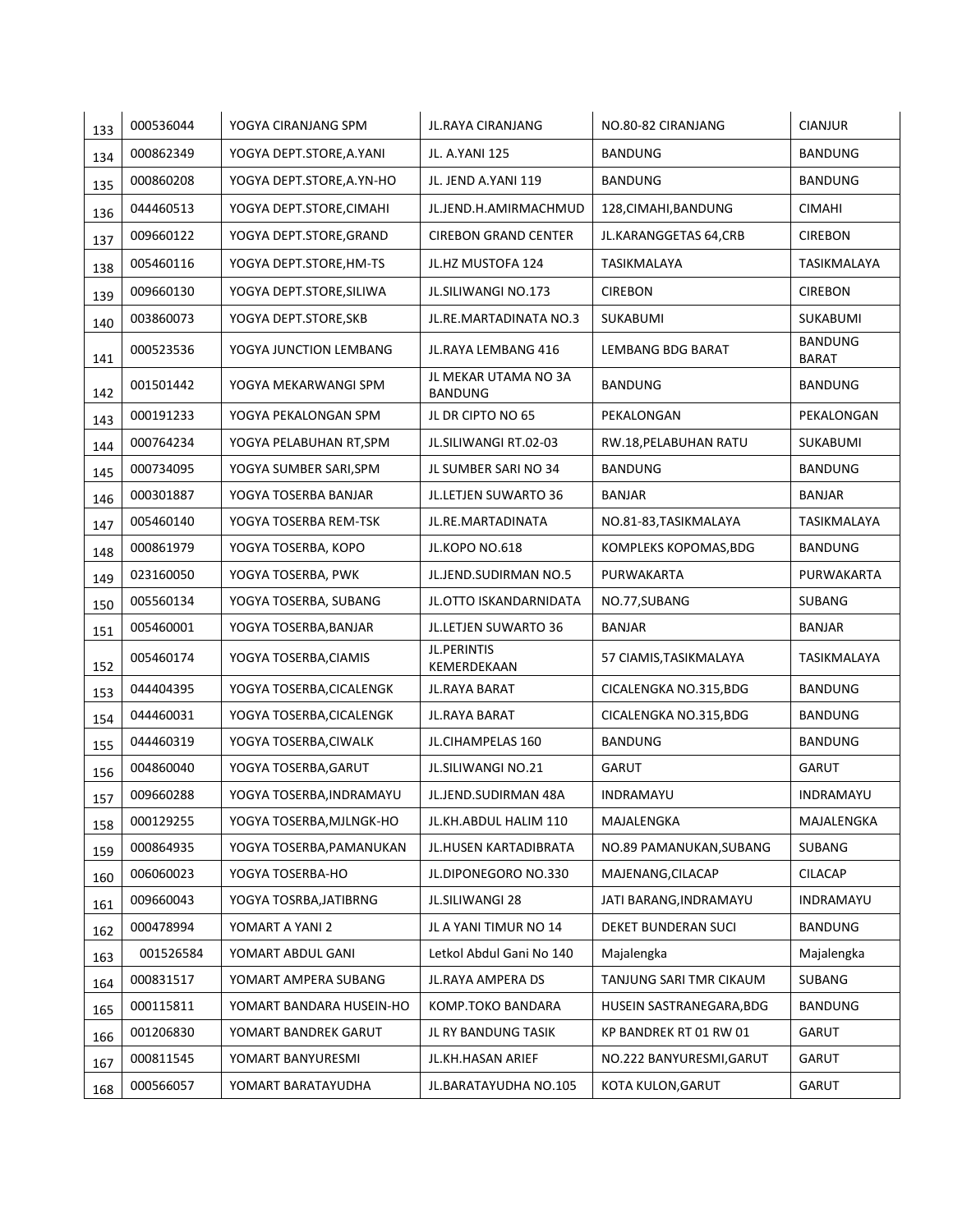| 169        | 000485266 | YOMART BATUJAJAR        | <b>BLOK PESANTREN RT 02</b>             | RW 07 BATUJAJAR BARAT           | <b>CIMAHI</b>                  |
|------------|-----------|-------------------------|-----------------------------------------|---------------------------------|--------------------------------|
| 170        | 000263774 | YOMART BAYONGBONG       | JL.RAYA SIMPANG SARI                    | NO.9 KEC.CISURUPAN, GRT         | <b>GARUT</b>                   |
| 171        | 000824661 | YOMART BOJONG SAMPORA   | PELABUHAN II KP<br>SAMPORA              | DS BOJONG RAHARJA               | SUKABUMI                       |
| 172        | 000563467 | YOMART BUMI ASRI        | JL ASRI RT 5 RW 13                      | KEL PASIRLAYUNG BDG             | <b>BANDUNG</b>                 |
| 173        | 000807725 | YOMART BUNGBULANG GRT   | <b>RY BUNGBULANG</b><br><b>BL.JOGLO</b> | KP.DARUSALAM                    | GARUT                          |
| 174        | 000475877 | YOMART BUNISEURI        | JL.RAYA CIAMIS KAWALI                   | NO.165 KAB.CIAMIS               | <b>CIAMIS</b>                  |
| 175        | 000592568 | YOMART CAMPAKA PWK      | KP PASAR MINGGU RT.8-3                  | DS.CAMPAKA, PURWAKARTA          | PURWAKARTA                     |
| 176        | 000064143 | YOMART CIATEUL-HO       | <b>JL.CIATEUL NO.82</b>                 | BANDUNG                         | <b>BANDUNG</b>                 |
| 177        | 000686353 | YOMART CIAWI GEBANG-KNG | DESA CIAWIGEBANG                        | JL.SILIWANGI RT.5-1             | KUNINGAN                       |
| 178        | 000115889 | YOMART CIBADAK 3-HO     | <b>JL.SURYA KENCANA</b>                 | NO.181 CIBADAK, SUKABUMI        | SUKABUMI                       |
| 179        | 000467041 | YOMART CIBEBER          | JL. RAYA CIBEBER NO. 1                  | <b>KP.SONGGOM CIBEBER</b>       | <b>CIANJUR</b>                 |
| 180        | 000136731 | YOMART CIBIRU           | JL.CIBIRU RAYA NO.597                   | RT003-RW010 CIBIRU              | <b>BANDUNG</b>                 |
| 181        | 001293054 | YOMART CIBIRU HILIR     | JL.CIBIRU HILIR NO.28A                  | RT02 RW01 BDG                   | <b>BANDUNG</b>                 |
| 182        | 000126736 | YOMART CIDAHU           | JL.RAYA CIDAHU RT.02-01                 | DS.BABAKAN JAYA, SMI            | SUKABUMI                       |
|            | 000522237 | YOMART CIHANJUANG 2     | JL.KECAMATAN NO.10 RT.1                 | RW.25 CIBABAT CIMAHI            | <b>BANDUNG</b>                 |
| 183<br>184 | 000061816 | YOMART CIJAMBE-HO       | JL.CIJAMBE NO.4                         | UJUNGBERUNG, BANDUNG            | <b>BARAT</b><br><b>BANDUNG</b> |
|            |           |                         |                                         |                                 |                                |
| 185        | 000115547 | YOMART CIJEROKASO       | <b>JL.SARIJADI RAYA NO.49</b>           | <b>BANDUNG</b>                  | <b>BANDUNG</b>                 |
| 186        | 000187622 | YOMART CIKAJANG         | JL. RAYA CIKAJANG NO. 34                | <b>GARUT</b>                    | <b>GARUT</b>                   |
| 187        | 000220444 | YOMART CIKAJANG         | JL. RAYA CIKAJANG NO. 34                | <b>GARUT</b>                    | <b>GARUT</b>                   |
| 188        | 000342728 | YOMART CIKAJANG 2       | JL. RAYA SUKADANA NO.8                  | RT.03-05 CIKAJANG, GARUT        | GARUT                          |
| 189        | 000475314 | YOMART CIKALONG KULON   | JL.SILIWANGI NO.1 RT.7                  | RW.2,CIANJUR                    | <b>CIANJUR</b>                 |
| 190        | 001420484 | YOMART CILAWU GARUT     | JL GENTENG MUNJUL                       | NO 435 RT 01 RW 08              | GARUT                          |
| 191        | 000712739 | YOMART CILEDUG CIREBON  | JL.LETJEND SUPRAPTO                     | <b>DUSUN PAHING RT.2-3, CRB</b> | <b>CIREBON</b>                 |
| 192        | 000115806 | YOMART CILILIN I        | JL.RAYA CIHAMPELAS                      | CILILIN NO.87 BANDUNG           | <b>BANDUNG</b><br><b>BARAT</b> |
| 193        | 001350652 | YOMART CILIMUS GARUT    | <b>JL RAYA BAYONGBONG</b>               | KP CILIMUS RT 02 RW 04          | <b>GARUT</b>                   |
| 194        | 000616925 | YOMART CIMAHPAR SUKABUM | KP.CIMAHPAR RT.03<br>RW.01              | DS.PASIRHALANG                  | SUKABUMI                       |
| 195        | 000156329 | YOMART CIMANUK 3        | JL.CIMANUK NO.6                         | <b>GARUT</b>                    | GARUT                          |
| 196        | 000578549 | YOMART CIMANUK 4        | JL.CIMANUK NO.150                       | <b>GARUT</b>                    | GARUT                          |
| 197        | 000294197 | YOMART CIMAUNG          | JL. RAYA PANGALENGAN                    | RT.02 RW.05 DS CIMAUNG          | <b>BANDUNG</b>                 |
| 198        | 000551123 | YOMART CIPADUNG I       | JL DESA CIPADUNG NO 166                 | CIPADUNG CIBIRU BANDUNG         | <b>BANDUNG</b>                 |
| 199        | 000485261 | YOMART CIPAKU MAJALAYA  | KP RAJA DESA RT 3 RW 16                 | DESA CIPAKU KEC PASEH           | <b>BANDUNG</b>                 |
| 200        | 000525322 | YOMART CIPANAS CIANJUR  | JL.RAYA CIPANAS 39                      | KP.PASEKON RT.3 RW.10           | <b>CIANJUR</b>                 |
| 201        | 000569729 | YOMART CIPANAS GARUT    | JL.RAYA CIPANAS<br><b>TAROGOG</b>       | NO.64, TAROGONG KALER           | GARUT                          |
| 202        | 000545995 | YOMART CIPARAY 3        | JL.RAYA LASWI RT.01-09                  | DS MANGGUNGHARJA                | BANDUNG                        |
| 203        | 000472224 | YOMART CIPEUNDEUY       | JL.CIPEUNDEUY KULON 92                  | BANDUNG                         | <b>BANDUNG</b>                 |
| 204        | 000115892 | YOMART CISAAT 1         | JL.CAGAK CIBARAJA                       | NO.335, SUKABUMI                | SUKABUMI                       |
| 205        | 000156323 | YOMART CISAAT 2         | JL.SURYA KENCANA NO.37                  | RT.12 RW.02,SUKABUMI            | SUKABUMI                       |
| 206        | 000365066 | YOMART CISALAK SUBANG   | JL.RAYA CISALAK BARAT                   | RT.02-02 CISALAK,SUBANG         | SUBANG                         |
| 207        | 000579444 | YOMART CISARANTEN ENDAH | JL CINGISED NO 4A                       | RT6 RW3 KEL CISARANTEN          | BANDUNG                        |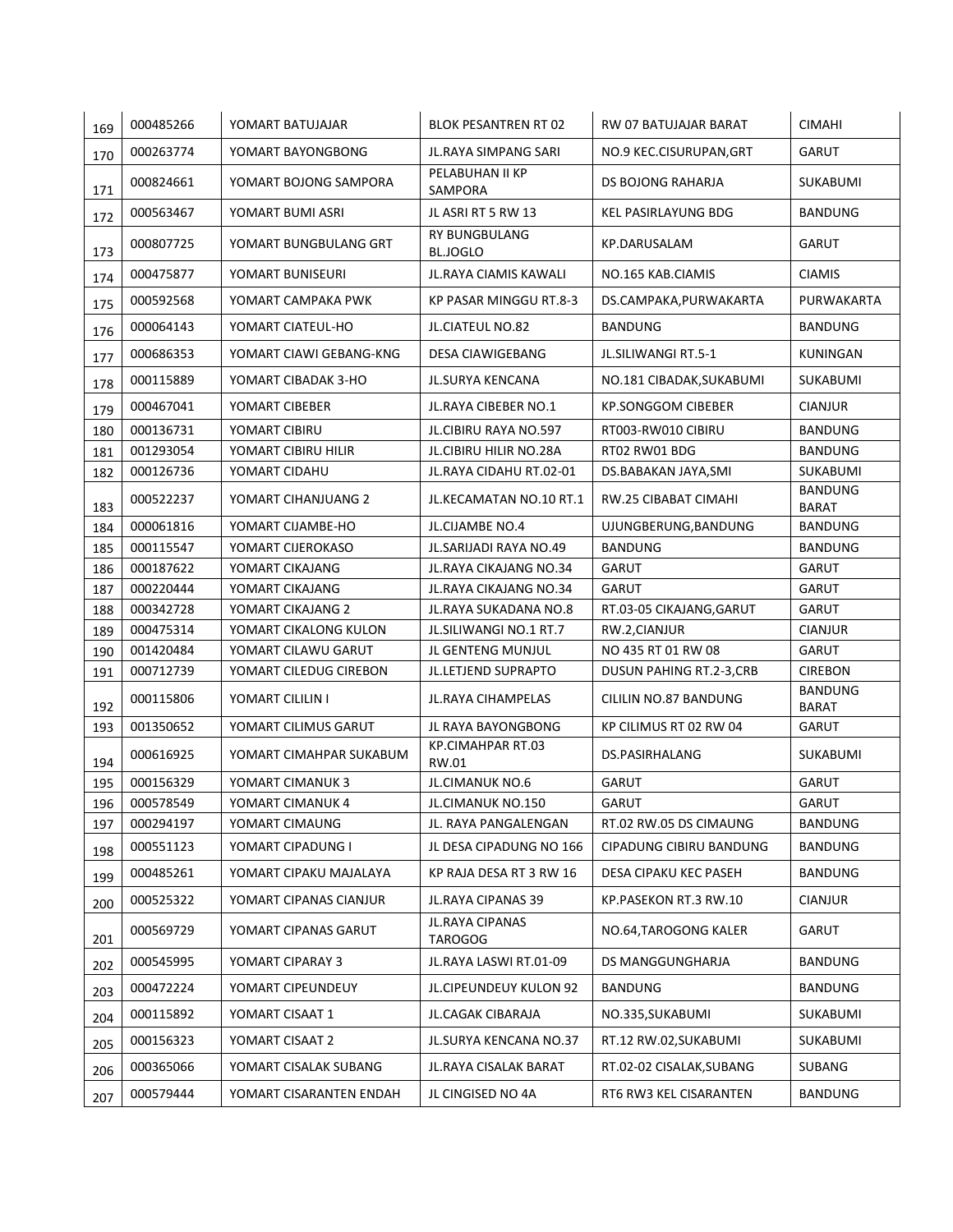| 208 | 000546788 | YOMART CISOLOK TUGU      | KP.TUGU RT.02 RW.04               | DESA CIKAHURIPAN-SMI        | SUKABUMI                       |
|-----|-----------|--------------------------|-----------------------------------|-----------------------------|--------------------------------|
| 209 | 000263784 | YOMART CISURUPAN         | JL.RAYA CISURUPAN                 | KEC.CISURUPAN, GARUT        | <b>GARUT</b>                   |
| 210 | 000230812 | YOMART CITAMIANG         | JL.CITAMIANG NO.55                | <b>BANDUNG</b>              | <b>BANDUNG</b>                 |
| 211 | 000539754 | YOMART CITEKO PWK        | KP.TEGAL KALAPA RT.12-4           | <b>DS.CITEKO KEC.PLERED</b> | PURWAKARTA                     |
| 212 | 000467622 | YOMART CIWIDEY 2         | JL SILIWANGI NO 22                | <b>CIWIDEY BANDUNG</b>      | <b>BANDUNG</b>                 |
| 213 | 000452993 | YOMART COBLONG           | <b>JL.RAYA COBLONG CIBOGO</b>     | KP.KELING RT.014, PWK       | PURWAKARTA                     |
| 214 | 000805280 | YOMART CONGGEANG SUMED   | JL RAYA CONGGEANG                 | DS CONGGEANG WETAN          | SUMEDANG                       |
| 215 | 000061759 | YOMART DERWATI-HO        | BODOGOL NO.70                     | RT.2-5, BANDUNG             | <b>BANDUNG</b>                 |
| 216 | 000452996 | YOMART DJUANDA CIANJUR   | JL.IR.H.DJUANDA NO.55             | RT.3-13 KEL.PAMOYANAN       | <b>CIANJUR</b>                 |
| 217 | 000805071 | YOMART EXPRES GRAND PG   | BLOK BULAK LAUT DESA              | PANANJUNG, PANGANDARAN      | PANGANDARAN                    |
| 218 | 000790587 | YOMART EXPRES PRUJAKAN   | JL.NYI MAS GANDASARI              | KEL.PEKALANGAN PRUJAKAN     | <b>CIREBON</b>                 |
| 219 | 000657369 | YOMART EXPRESS KM 72 A   | JL.TOL PURBALEUNYI                | REST AREA KM.72 A           | PURWAKARTA                     |
| 220 | 000550162 | YOMART EXPRESS ST BDG 2  | JL STASIUN TIMUR NO 1             | BANDUNG                     | <b>BANDUNG</b>                 |
| 221 | 000136732 | YOMART GBI               | JL.ALAM RAYA BLOK A2 9B           | <b>GRIYA BANDUNG INDAH</b>  | <b>BANDUNG</b>                 |
| 222 | 000765416 | YOMART GEDEBAGE          | JL SOEKARNO HATTA                 | NO 724 BANDUNG              | <b>BANDUNG</b>                 |
| 223 | 000115549 | YOMART GEGER KALONG 2-HO | JL.GEGERKALONG HILIR              | NO.206, BANDUNG             | <b>BANDUNG</b>                 |
| 224 | 000085968 | YOMART GROSIR PADALARAN  | JL.RAYA PADALARANG 527            | RK.PADALARANG POINT,BDG     | <b>BANDUNG</b><br><b>BARAT</b> |
| 225 | 000115266 | YOMART GROSIR SUKABUMI   | JL.PELABUHAN2 NO.308              | SUKABUMI                    | SUKABUMI                       |
| 226 | 000892029 | YOMART GUNTUR-GARUT      | JL GUNTUR NO.77                   | RT.01-01 KEL SUKAMENTRI     | <b>GARUT</b>                   |
| 227 | 000342731 | YOMART HAMPOR GARUT      | JL.SAMARANG<br><b>KP.NGONTONG</b> | RT.01 RW.13 DS.RNCBANGO     | GARUT                          |
| 228 | 000333788 | YOMART ISOLA             | JL SERSAN BAJURI NO 1             | KEL ISOLA, BANDUNG          | BANDUNG                        |
| 229 | 000731412 | YOMART JALAKSANA KNGN    | JL.RAYA JALAKSANA                 | RT.01-01, KUNINGAN          | KUNINGAN                       |
| 230 | 000156331 | YOMART JATILUHUR         | JL.PRAMUKA NO.223                 | RT.05 RW.02 KEL.BUNDER      | PURWAKARTA                     |
| 231 | 000485411 | YOMART JELEKONG          | KP GIRIHARJA RT 1 RW 1            | KEL JELEKONG BALEENDAH      | <b>BANDUNG</b>                 |
| 232 | 001156803 | YOMART KADUNGORA-GARUT   | JL RAYA KADUNGORA NO<br>97        | RT2-5 GARUT                 | GARUT                          |
| 233 | 000115891 | YOMART KALIJATI-SUBANG   | JL.RAYA KALIJATI                  | RT.14-005 KEL.KALIJATI      | SUBANG                         |
| 234 | 000462837 | YOMART KASOMALANG        | JL.RAYA KASOMALANG                | NO.5-7 RT.01-03, SUBANG     | SUBANG                         |
| 235 | 000485415 | YOMART KATAPANG 2        | TERUSAN KOPO KM 13,5              | RT 01 RW 12 PANGAUBAN       | BANDUNG                        |
| 236 | 000401519 | YOMART KAYU AMBON LEMBG  | JL. KAYU AMBON 59                 | RT.02 RW.14 LEMBANG         | BANDUNG<br><b>BARAT</b>        |
| 237 | 001099210 | YOMART KBA               | RK PANCAWARNA JL<br>TATAR         | PARIWARNA NIAGA BDG         | <b>BANDUNG</b><br><b>BARAT</b> |
| 238 | 000355178 | YOMART KIANGROKE         | JL.RAYA BANJARAN                  | PANGALENGAN RT.03-02        | BANDUNG                        |
| 239 | 000579809 | YOMART KM 88B            | <b>TOL CIPULARANG</b>             | REST AREA KM 88, PWK        | PURWAKARTA                     |
| 240 | 000202028 | YOMART KM 97             | <b>TOL CIPULARANG</b>             | REST AREA KM97 PWKT         | BANDUNG                        |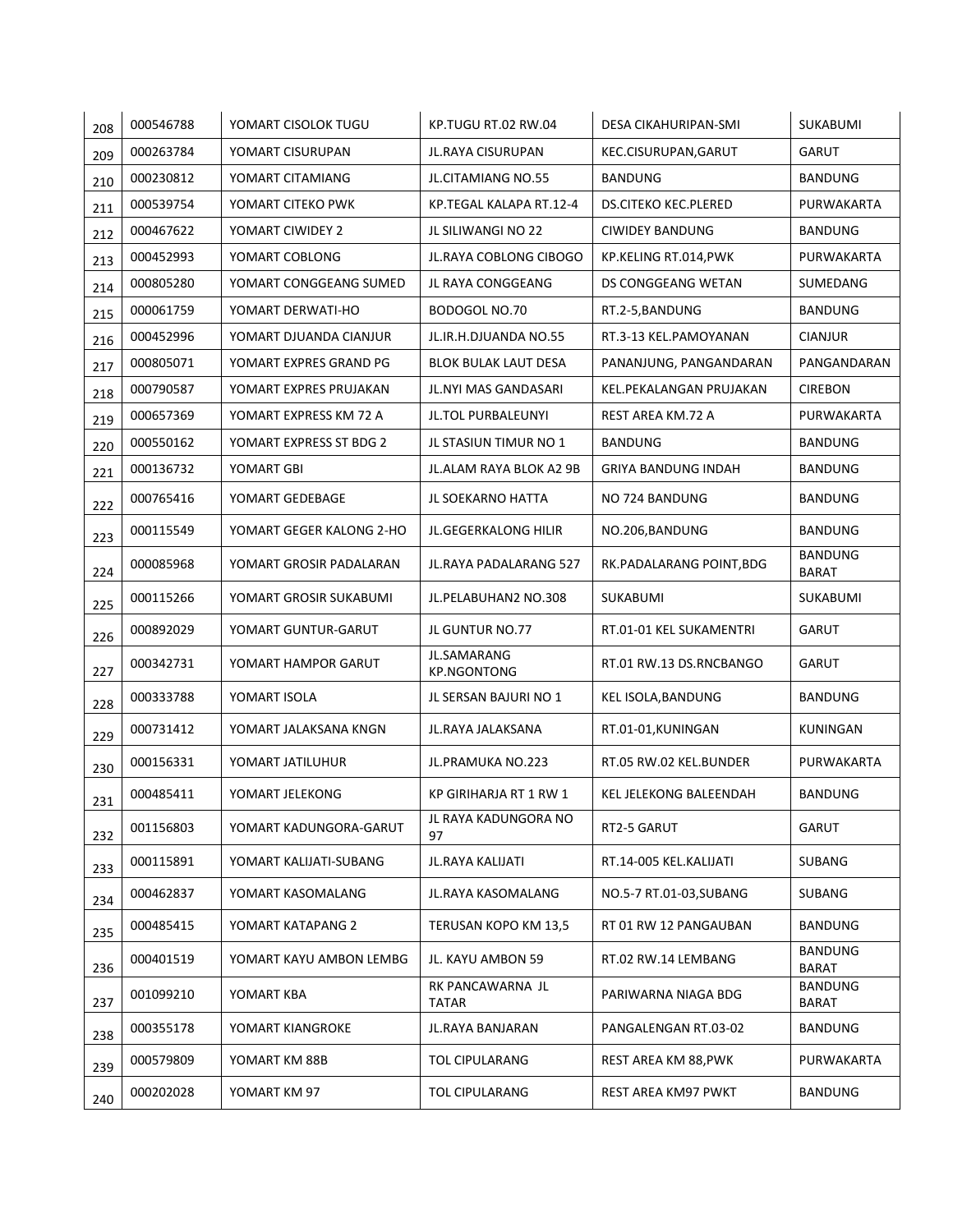| 241 | 001496472 | YOMART KM88A               | REST AREA KM 88A                  | <b>RUKO RETAIL No.05</b>   | PURWAKARTA                     |
|-----|-----------|----------------------------|-----------------------------------|----------------------------|--------------------------------|
| 242 | 000574970 | YOMART KOTA BARU           | JL. TATAR PARIWARA                | NIAGA 1 & 2 KBP            | <b>BANDUNG</b><br><b>BARAT</b> |
| 243 | 000516173 | YOMART LELES 2             | KP.SUKASIRNA RT.4-2               | LELES, GARUT               | <b>GARUT</b>                   |
| 244 | 001072687 | YOMART LELES2 - GARUT      | JL.RY.LELES KP CICAPAR            | KALER RT01 RW01 GARUT      | <b>GARUT</b>                   |
| 245 | 000468955 | YOMART LIMBANGAN 2         | JL.RY LIMBANGAN TENGAH            | 55 KEBON JATI RT.2-3       | <b>GARUT</b>                   |
| 246 | 000553704 | YOMART LINGKAR SELATAN     | JL.RAYA CIBOLANG                  | RT.35-6 CIBATU CISAAT      | SUKABUMI                       |
| 247 | 000764549 | YOMART LURAGUNG KNGN       | <b>DUSUN MANIS RT.1-2</b>         | DS LURAGUNG LANDEUH        | KUNINGAN                       |
| 248 | 000116051 | YOMART MEKARWANGI          | JL.MEKARWANGI RAYA                | NO.36, BANDUNG             | BANDUNG                        |
| 249 | 000916802 | YOMART MM GALUH-CIAMIS     | <b>JL.RY KAWALI CIAMIS</b>        | RT1-4 DS BAREGBEG          | <b>CIAMIS</b>                  |
| 250 | 000864381 | YOMART MM GRAND ASRI       | JL RE JAELANI NO 29&30            | KEL ARGASARI CIHIDEUNG     | TASIKMALAYA                    |
| 251 | 000874641 | YOMART MM GUNUNG BATU      | JL GUNUNG BATU NO 60              | KEL. SUKARAJA CICENDO      | <b>BANDUNG</b>                 |
| 252 | 000840757 | YOMART MM KERTASARI        | JL RAYA CIBEUREUM                 | RT 1 RW 25 KP SUKASARI     | <b>BANDUNG</b>                 |
| 253 | 000874635 | YOMART MM RSUD SMD         | JL PALASARI NO 84 DS              | KOTA KULON SUMEDANG        | SUMEDANG                       |
| 254 | 000870127 | YOMART MM WADO<br>SUMEDANG | JL RAYA WADO<br>MALANGBONG        | <b>KEC WADO SUMEDANG</b>   | SUMEDANG                       |
| 255 | 000475286 | YOMART MT HARYONO          | JL.MT HARYONO RT.23-05            | CIGADUNG, SUBANG           | SUBANG                         |
| 256 | 000476807 | YOMART MUNJUL              | JL.IPIK GANDAMANA<br><b>NO.24</b> | MUNJUL JAYA, PURWAKARTA    | PURWAKARTA                     |
| 257 | 000548506 | YOMART MUNJUL 2 PWK        | JL.RY CITALANG BL.RAWA            | RT.10-3, PURWAKARTA        | PURWAKARTA                     |
| 258 | 000127063 | YOMART NGAMPRAH            | JL.SOMAWINATA KEL.TANI            | MULYA, CIMAHI-BANDUNG      | BANDUNG                        |
| 259 | 000402866 | YOMART PADASUKA 3          | JL PADASUKA NO 125 RT03           | RW 04 LUYUNG CIBEUNYING    | <b>BANDUNG</b>                 |
| 260 | 000568640 | YOMART PAKUWON             | JL. RAYA PAKUWON RT.02            | RW.01 DS.BOJONGLONGOK      | <b>SUKABUMI</b>                |
| 261 | 000831575 | YOMART PAMEUNGPEUK         | JL.RAYA PAMEUNGPEUK               | KP.KAUM KULON RT.01-02     | GARUT                          |
| 262 | 000564493 | YOMART PAMOYANAN           | JL.H.SALIM<br>KP.PAMOYANAN        | <b>KEL.PAMOYANAN TASIK</b> | TASIKMALAYA                    |
| 263 | 000231320 | YOMART PANGANDARAN 1       | JL.MERDEKA NO.148                 | PANGANDARAN, CIAMIS        | <b>CIAMIS</b>                  |
| 264 | 000263883 | YOMART PANGANDARAN 3       | JL.MERDEKA                        | PANANJUNG, PANGANDARAN     | TASIKMALAYA                    |
| 265 | 000475875 | YOMART PANGANDARAN I       | JL.KIDANG PANANJUNG               | KAB.PANGANDARAN            | <b>CIAMIS</b>                  |
| 266 | 000115894 | YOMART PARUNG KUDA         | JL.SILIWANGI NO.45                | SILIWANGI, SUKABUMI        | SUKABUMI                       |
| 267 | 000670289 | YOMART PASAWAHAN PWK       | JL.TERUSAN KAPTEN<br><b>HALIM</b> | RT.3-2 DESA PASAWAHAN      | PURWAKARTA                     |
| 268 | 000189728 | YOMART PASIR JATI          | JL.PASIR JATI UTAMA               | BLOK C NO.145              | <b>BANDUNG</b>                 |
| 269 | 000979627 | YOMART PASIRJAMBU          | JL RAYA SUKARASA RT 01            | RW 05 DESA PASIRJAMBU      | <b>BANDUNG</b>                 |
| 270 | 000977017 | YOMART PASIRWANGI-GARUT    | KP.PASIRWANGI RT.1-4              | DS.PASIRWANGI, GARUT       | GARUT                          |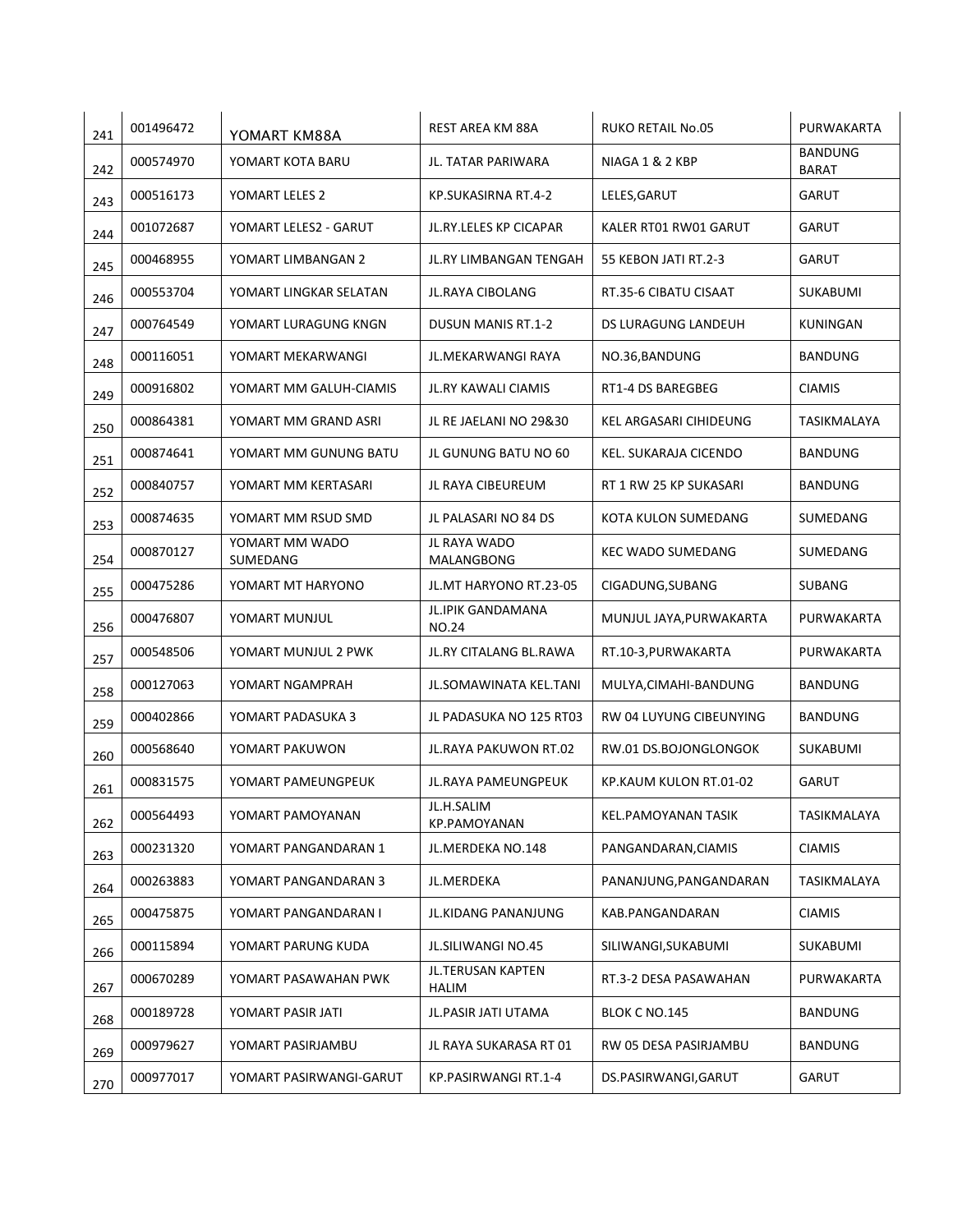| 271 | 000223529 | YOMART PELABUHAN RATU   | JL.SILIWANGI NO.17             | PELABUHAN RATU, SUKABUMI   | SUKABUMI           |
|-----|-----------|-------------------------|--------------------------------|----------------------------|--------------------|
| 272 | 000130461 | YOMART PELABUHAN RATU2  | JL.KIDANG KENCANA              | <b>SUKABUMI</b>            | SUKABUMI           |
| 273 | 000280139 | YOMART PERUMNAS SUBANG  | <b>JL.ANYELIR NO25 DS.SUKA</b> | RAHAYU KP.SUKA ASIH, SBG   | <b>SUBANG</b>      |
| 274 | 000452982 | YOMART PLERED 1         | JL.RAYA PLERED 114-115         | DS.PLERED KP.KAUM 05-02    | PURWAKARTA         |
| 275 | 000600970 | YOMART PURWADADI 2      | JL.PURWADADI KALIJATI          | KP.WARUNG ASEM, SUBANG     | <b>SUBANG</b>      |
| 276 | 001283569 | YOMART RAJAGALUH MJLKA  | JL.PANGERAN MUHAMAD            | BLOK WAGE RT 17/04         | MAJALENGKA         |
| 277 | 000116053 | YOMART RANCAEKEK 2      | JL.TERATAI RAYA NO.22          | RANCAEKEK, BANDUNG         | <b>BANDUNG</b>     |
| 278 | 000115813 | YOMART RANCAEKEK 3      | JL.RANCAEKEK MAJALAYA          | NO.244, BANDUNG            | <b>BANDUNG</b>     |
| 279 | 000362826 | YOMART RANCAPANGGUNG    | JL.PASAR<br>RANCAPANGGUNG      | KP LIO RT.11-3 CILILIN     | BANDUNG            |
| 280 | 000802560 | YOMART RAWABADAK SBNG   | KAPTEN HANAFIAH RT.97          | 27 KARANG ANYAR            | <b>SUBANG</b>      |
| 281 | 000879964 | YOMART RE MARTADINATA   | <b>JL RE MARTADINATA</b>       | NO.200A KEL CIPEDES        | <b>TASIKMALAYA</b> |
| 282 | 000554475 | YOMART RSUD TASIKMALAYA | JL.RUMAH SAKIT UMUM            | NO.30 RT.2 RW.9,TSM        | TASIKMALAYA        |
| 283 | 000773657 | YOMART SAGALAHERANG     | KP.SUNIARAJA RT06-03           | SAGALA HERANG              | <b>SUBANG</b>      |
| 284 | 000691628 | YOMART SAGARACIPTA      | JL RAYA PACET KP GARDUH        | RT 1 RW 3 KAB BANDUNG      | BANDUNG            |
| 285 | 000544194 | YOMART SAPARAKO         | JL.SAPARAKO RW.02              | MAJALAYA BDG               | <b>BANDUNG</b>     |
| 286 | 000412327 | YOMART SAYANG-SUMEDANG  | JL.KOLONEL AHMAD SYAM          | <b>BANDUNG</b>             | SUMEDANG           |
| 287 | 000187604 | YOMART SINGAPARNA       | JL.SINGAPARNA TIMUR            | NO.11, TASIKMALAYA         | TASIKMALAYA        |
| 288 | 000115802 | YOMART SINGOSARI        | JL.SINGOSARI RAYA NO.01        | <b>MELONG ASIH CIJERAH</b> | <b>CIMAHI</b>      |
| 289 | 000203182 | YOMART SMESCO SINGAPARN | JL.RAYA TIMUR NO.35            | SINGAPARNA, TASIKMALAYA    | TASIKMALAYA        |
| 290 | 000741392 | YOMART ST HAURGEULIS    | JL.JEND A YANI                 | <b>KEL.HAURGEULIS</b>      | INDRAMAYU          |
| 291 | 000680056 | YOMART ST.KEJAKSAAN     | <b>JL.RY SILIWANGI</b>         | DS KEBONWARU, CIREBON      | <b>CIREBON</b>     |
| 292 | 000202021 | YOMART STASIUN BANDUNG  | JL.STASIUN HALL NO.2           | RT05 RW02, BDG             | BANDUNG            |
| 293 | 000753213 | YOMART SUKALARANG       | JL.RY.SUKABUMI-CIANJUR         | RT.27-06 DESA TITISAN      | SUKABUMI           |
| 294 | 000317031 | YOMART SUKAMANDI 2      | JL.DUSUN MARGALUYU<br>BRT      | RT.27 RW.13 CIASEM         | SUBANG             |
| 295 | 000399518 | YOMART SUKAWENING GARUT | JL.RAYA SUKAWENING<br>RT.2     | RW.09 PESANGGRAHA, GARUT   | <b>GARUT</b>       |
| 296 | 000650206 | YOMART TALAGA MAJALENGK | <b>BLOK BURUJUL</b>            | DS.TALAGA KULON,TALAGA     | MAJALENGKA         |
| 297 | 000468754 | YOMART TANJUNG SIANG    | JL.TANJUNG SIANG RT.7-2        | KUWUNGLUWUK, SUBANG        | SUBANG             |
| 298 | 000447660 | YOMART TANJUNGLAYA      | JL. RY CICALENGKA              | MAJALAYA NO.162 BDG        | <b>BANDUNG</b>     |
| 299 | 000824657 | YOMART TAWANG TASIK     | JL.BEBEDAHAN NO.22B            | LENGKONG SARI, TAWANG      | TASIKMALAYA        |
| 300 | 000507055 | YOMART TCI 2            | TAMAN CIBADUYUT INDAH          | RT 02 RW 16 CANGKUANG      | <b>BANDUNG</b>     |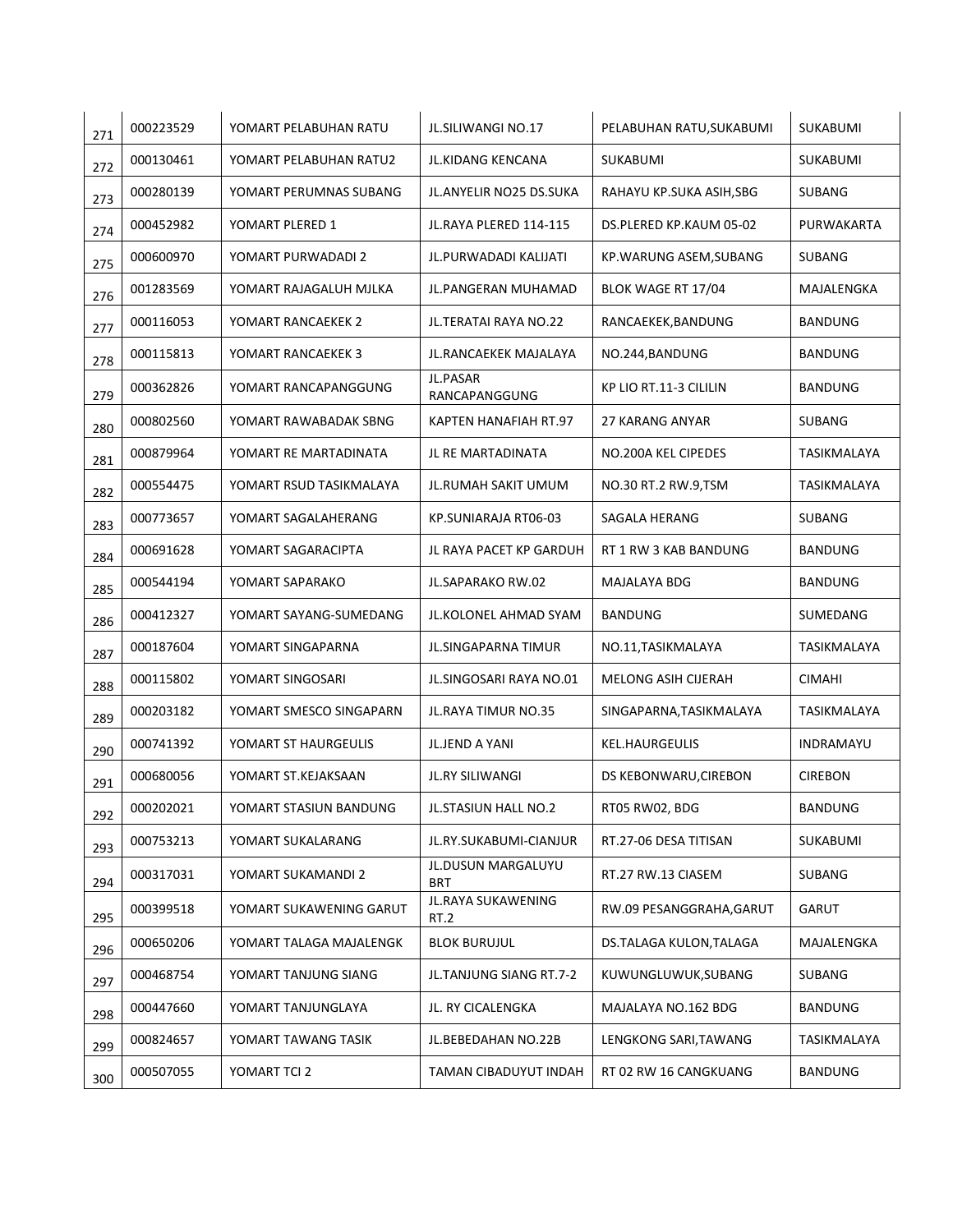| 301 | 000297866 | YOMART THE EDGE          | APARTEMENT THE EDGE               | BLOK A JL. CIBODAS 57        | <b>BANDUNG</b> |
|-----|-----------|--------------------------|-----------------------------------|------------------------------|----------------|
| 302 | 000508325 | YOMART WANARAJA 1        | JL.RAYA WANARAJA 418A             | <b>GARUT</b>                 | <b>GARUT</b>   |
| 303 | 000468956 | YOMART WANARAJA 2        | JL.WANARAJA KP.BOJONG             | CAMPAKA RT.5-6               | GARUT          |
| 304 | 000280408 | YOMART WARUNG CONTONG    | JL.WARUNG CONTONG<br><b>TIMUR</b> | NO.63 SETIAMANAH, CMH        | <b>CIMAHI</b>  |
| 305 | 000695316 | YOMART WARUNG KONDANG    | <b>KP.WARUNG KONDANG</b>          | RT.2-01 DS.JAMBUDIPA         | <b>CIANJUR</b> |
| 306 | 000318590 | YOMART WARUNG TANJUNG    | <b>KP.WARUNG TANJUNG</b><br>RT.03 | RW.04 KEC.TAROGONG, GRT      | GARUT          |
| 307 | 000063917 | YOMART WERIU             | JL.FATAHILLAH 40                  | RT.01-RW.05,CIREBON          | <b>CIREBON</b> |
| 308 | 000533633 | YOMART, DAGO POJOK       | JL IR H DJUANDA NO 353            | <b>BANDUNG</b>               | <b>BANDUNG</b> |
| 309 | 000207317 | YOMART, H GOFUR          | JL.HAJI GOFUR RT01 RW02           | DS GADOBANGKONG, BDG         | <b>BANDUNG</b> |
| 310 | 000261775 | YOMART, KAWALUYAAN       | JL.KAWALUYAAN NO.1                | SEKEJATI, BANDUNG            | <b>BANDUNG</b> |
| 311 | 000207321 | YOMART, RIUNG BANDUNG    | JL.RIUNG HEGAR NO.1               | RIUNG BANDUNG PERMAI         | <b>BANDUNG</b> |
| 312 | 000138073 | YOMART, A.YANI 1 GARUT   | JL.AHMAD YANI NO.377              | <b>GARUT</b>                 | GARUT          |
| 313 | 000061851 | YOMART, ANTAPANI         | JL.INDRAMAYU NO.49                | ANTAPANI, BANDUNG            | <b>BANDUNG</b> |
| 314 | 000115276 | YOMART, ARIEF RACHMAN    | JL.ARIF RAHMAN HAKIM              | NO.27, CIANJUR               | <b>CIANJUR</b> |
| 315 | 000063922 | YOMART, ARJAWINANGUN     | JL.KIHAJAR DEWANTARA              | NO.54-D,CIREBON              | <b>CIREBON</b> |
| 316 | 000126808 | YOMART, AYANI PURWAKARTA | JL.JEND.A.YANI NO.24              | PURWAKARTA                   | PURWAKARTA     |
| 317 | 000063923 | YOMART, BABAKAN          | JL.RAYA BABAKAN                   | NO.166-3, CIREBON            | <b>CIREBON</b> |
| 318 | 000090917 | YOMART, BALE ENDAH       | JL.RAYA BANJARAN<br>NO.240        | <b>BANDUNG</b>               | <b>BANDUNG</b> |
| 319 | 000085938 | YOMART, BANJARAN 2       | JL. RAYA BANJARAN NO. 11          | <b>BOJONG PALUS, BANDUNG</b> | <b>BANDUNG</b> |
| 320 | 000386378 | YOMART, BANJARSARI       | JL. RAYA BANJARSARI NO81          | RT.09-03 BANJARSARI          | <b>CIAMIS</b>  |
| 321 | 000389723 | YOMART, BATUNUNGGAL      | JL.BATUNUNGGAL INDAH              | RAYA NO.433 RT.04 RW.11      | <b>BANDUNG</b> |
| 322 | 000126729 | YOMART, BINONG SUBANG    | JL.RAYA WATES NO.43               | KP.WATES RT.13-04,SBG        | SUBANG         |
| 323 | 000261231 | YOMART, BOJONG SAWIT     | JL.RAYA BOJONG-SAWIT              | KM.32,DSN.BUNISARI-PWK       | PURWAKARTA     |
| 324 | 000063911 | YOMART, CAGAK            | JL.RAYA CAGAK NO.18               | SUBANG                       | SUBANG         |
| 325 | 000292421 | YOMART, CARINGIN SKB     | JL.SILIWANGI NO.54                | SUKABUMI                     | SUKABUMI       |
| 326 | 000115252 | YOMART, CIBADAK          | JL.SURYA KENCANA                  | NO.121 D, SUKABUMI           | SUKABUMI       |
| 327 | 000496570 | YOMART, CIBATU GARUT     | JL.KH.DEWANTARA 55                | RT.05 RW.04 KEC.CIBATU       | GARUT          |
| 328 | 000061835 | YOMART, CIBEUNYING KOLOT | JL.CIBEUNYING KOLOT               | NO.33 CIGADUNG, BANDUNG      | <b>BANDUNG</b> |
| 329 | 000249317 | YOMART, CIBOLERANG       | JL.CIBOLERANG NO.121              | <b>BANDUNG</b>               | <b>BANDUNG</b> |
| 330 | 000090931 | YOMART, CICALENGKA       | JL.RY.TIMUR CICALENGKA            | NO.398, BANDUNG              | <b>BANDUNG</b> |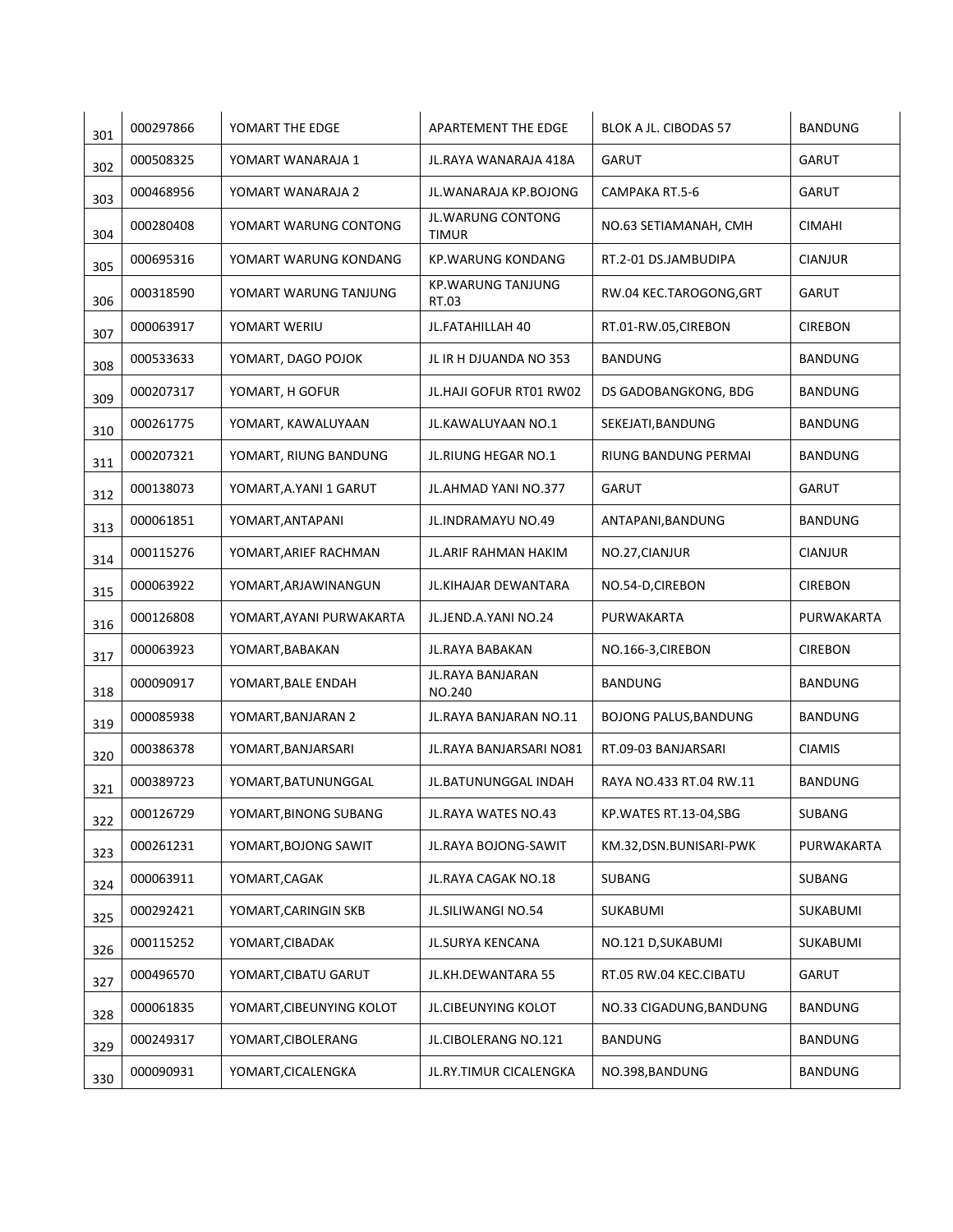| 331 | 000289642 | YOMART, CIGANITRI        | JL.CIGANITRI RAYA NO.19           | <b>BANDUNG</b>           | <b>BANDUNG</b>                 |
|-----|-----------|--------------------------|-----------------------------------|--------------------------|--------------------------------|
| 332 | 000250787 | YOMART, CIGENDING        | JL.CINANGKA RT03 RW05             | UJUNG BERUNG, BANDUNG    | <b>BANDUNG</b>                 |
| 333 | 000280163 | YOMART, CIHUNI           | <b>JL.RAYA CIHUNI</b>             | DS.CIHUNI RT1 RW5, GARUT | GARUT                          |
| 334 | 000090882 | YOMART, CIKALONG WETAN   | <b>JL.RAYA CIKALONG WETAN</b>     | (BLKG PASAR) RT.6-2,BDG  | <b>BANDUNG</b>                 |
| 335 | 000063889 | YOMART, CIKUTRA          | JL.CIKUTRA NO.78                  | <b>BANDUNG</b>           | <b>BANDUNG</b>                 |
| 336 | 000294210 | YOMART, CIKUTRA 2        | JL. CIKUTRA 222                   | <b>BANDUNG</b>           | <b>BANDUNG</b>                 |
| 337 | 000115810 | YOMART, CILAMPENI        | JL.TERS.KOPO NO.18                | CILAMPENI KATAPANG, BDG  | <b>BANDUNG</b>                 |
| 338 | 000115242 | YOMART, CILEDUG          | JL.RAYA CILEDUG NO.99             | <b>GARUT</b>             | <b>GARUT</b>                   |
| 339 | 000063906 | YOMART, CILEUNYI         | JL.RAYACILEUNYI NO.423            | <b>BANDUNG</b>           | <b>BANDUNG</b>                 |
| 340 | 000085958 | YOMART, CILILIN 2        | JL.RAYA CILILIN                   | NO.7 RT.1-2, BANDUNG     | <b>BANDUNG</b>                 |
| 341 | 000269932 | YOMART, CILUNCAT         | JL.RAYA CILUNCAT<br><b>JONGOR</b> | RT02 RW02 CANGKUANG      | <b>BANDUNG</b>                 |
| 342 | 000115235 | YOMART, CIMANUK GARUT    | JL.CIMANUK NO.151                 | <b>GARUT</b>             | <b>GARUT</b>                   |
| 343 | 000085904 | YOMART, CIMINDI          | <b>JL.LEUWI GAJAH</b>             | RT.4-5 NO.88, BANDUNG    | <b>BANDUNG</b>                 |
| 344 | 000085953 | YOMART, CIPARAY          | JL.RAYA LASWI NO.759              | RT.1-RW.16,BANDUNG       | <b>BANDUNG</b>                 |
| 345 | 000201981 | YOMART, CIPARAY 4        | JL.RAYA LASWI CIPARAY             | JONGOR NO.1 TEGAL LUAR   | <b>BANDUNG</b>                 |
| 346 | 000207222 | YOMART, CISARANTEN KULON | JL.CISARANTEN KULON               | RT 02 RW 03, BANDUNG     | <b>BANDUNG</b>                 |
| 347 | 000090924 | YOMART, CISIRUNG         | JL.TERUSAN SAYATI                 | PALASARI NO.199,BDG      | <b>BANDUNG</b>                 |
| 348 | 000115264 | YOMART, CISOLOK          | JL.RAYA CISOLOK                   | KP.CIKUKULU RT.1-4,SMI   | <b>SUKABUMI</b>                |
| 349 | 000545999 | YOMART, CISOMANG         | <b>KP CISOMANG TENGAH</b>         | <b>DS CISOMANG BRT</b>   | <b>BANDUNG</b><br><b>BARAT</b> |
| 350 | 000061846 | YOMART, CIUMBULEUIT      | JL.CIUMBULEUIT NO.113 A           | <b>BANDUNG</b>           | <b>BANDUNG</b>                 |
| 351 | 000061775 | YOMART, CIWASTRA 2       | JL.RAYA CIWASTRA NO.237           | RT.001-RW.011,BANDUNG    | <b>BANDUNG</b>                 |
| 352 | 000085947 | YOMART, CIWIDEY          | JL.BHAYANGKARA 319                | RT.2-RW.9,BANDUNG        | <b>BANDUNG</b>                 |
| 353 | 000202025 | YOMART, DAGO PAKAR       | JL.IR H JUANDA NO.5               | RUKO 01E DS.CIBURIAL     | <b>BANDUNG</b>                 |
| 354 | 000090935 | YOMART, DANGDEUR 2       | JL.RANCAEKEK MAJALAYA             | NO.66, BANDUNG           | <b>BANDUNG</b>                 |
| 355 | 000136734 | YOMART, DAYEUH KOLOT     | JL.RAYA DAYEUH KOLOT              | NO.403, BANDUNG          | <b>BANDUNG</b>                 |
| 356 | 000085970 | YOMART, GARDUJATI        | JL.GARDUJATI NO.48                | <b>BANDUNG</b>           | <b>BANDUNG</b>                 |
| 357 | 000085973 | YOMART, GARUDA           | JL.GARUDA NO.108 N                | <b>BANDUNG</b>           | <b>BANDUNG</b>                 |
| 358 | 000154487 | YOMART, GERLONG 1        | <b>JL.GEGERKALONG HILIR</b>       | <b>BANDUNG</b>           | <b>BANDUNG</b>                 |
| 359 | 000085955 | YOMART, IPARAY 2         | JL.RAYA PACET NO.8                | <b>BANDUNG</b>           | <b>BANDUNG</b>                 |
| 360 | 000202020 | YOMART, JATIHANDAP       | JL.JATIHANDAP NO.17               | CICAHEUM, BANDUNG        | <b>BANDUNG</b>                 |
| 361 | 000063920 | YOMART, JATIWANGI        | JL.AHMAD YANI NO.380              | MAJALENGKA               | MAJALENGKA                     |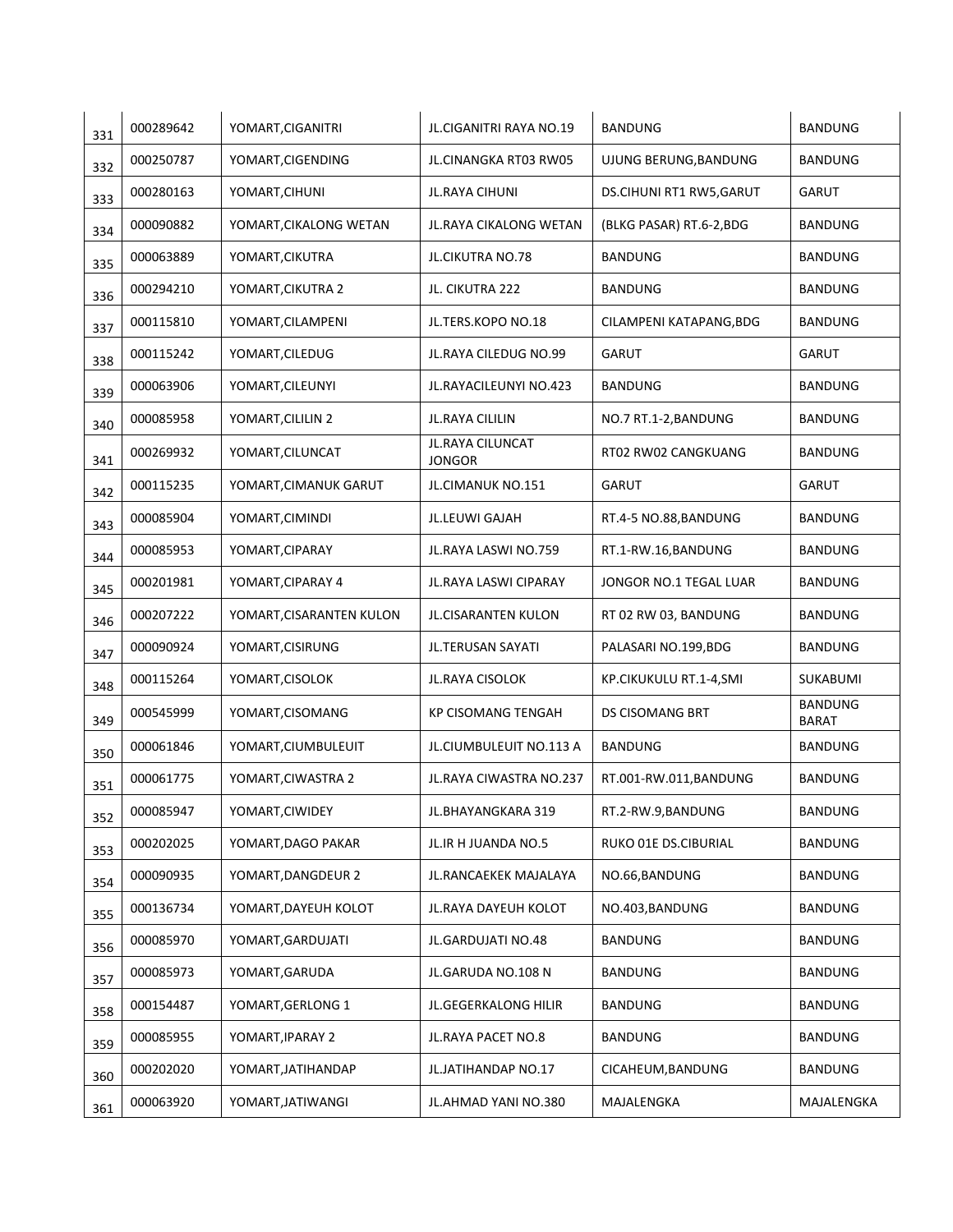| 362 | 000063908 | YOMART, KALIJATI         | JL.RAYAKALIJATI NO.261                 | <b>SUBANG</b>            | <b>SUBANG</b>   |
|-----|-----------|--------------------------|----------------------------------------|--------------------------|-----------------|
| 363 | 000209296 | YOMART, KARANG AMPEL 1   | DESA KARANG AMPEL                      | INDRAMAYU                | INDRAMAYU       |
| 364 | 000063924 | YOMART.KARANG AMPEL 2    | JL.RAYA KARANG AMPEL                   | NO.1 RT.5-1, INDRAMAYU   | INDRAMAYU       |
| 365 | 000386381 | YOMART, KARANGTENGAH     | JL.RAYA KARANG TENGAH                  | NO.639 RT.03-11 CIBADAK  | <b>SUKABUMI</b> |
| 366 | 000090890 | YOMART, KEMBAR           | JL.KEMBAR II NO.21                     | <b>BANDUNG</b>           | <b>BANDUNG</b>  |
| 367 | 000115278 | YOMART, KI BLEDUG CRBN   | JL.KI BLEDUG NO.360                    | CILEDUG, CIREBON         | <b>CIREBON</b>  |
| 368 | 000090908 | YOMART, KOPO             | JL.KH.WAHID HASYIM 373                 | <b>BANDUNG</b>           | <b>BANDUNG</b>  |
| 369 | 000090896 | YOMART, KOPO IMANUEL     | JL.WAHID HASYIM NO.168                 | <b>BANDUNG</b>           | <b>BANDUNG</b>  |
| 370 | 000063890 | YOMART, KORDON           | JL.TERUSAN BUAHBATU                    | NO.205, BANDUNG          | <b>BANDUNG</b>  |
| 371 | 000495647 | YOMART, KOSAR            | KP KOSAR-CIGIRINGSING                  | KEL PASIR ENDAH BANDUNG  | <b>BANDUNG</b>  |
| 372 | 000115234 | YOMART, LELES            | JL.RAYA LELES NO.48                    | RT.02 RW.02, GARUT       | GARUT           |
| 373 | 000085936 | YOMART, LEUWI GAJAH 3    | JL.LEUWI GAJAH NO.247                  | <b>BANDUNG</b>           | <b>BANDUNG</b>  |
| 374 | 000090907 | YOMART, LEUWIPANJANG     | JL.LEUWI PANJANG<br>NO.132             | <b>BANDUNG</b>           | <b>BANDUNG</b>  |
| 375 | 000090904 | YOMART, LEUWIPANJANG 2   | <b>JL.LEUWI PANJANG NO.22</b>          | RT.05 RW.07, BANDUNG     | <b>BANDUNG</b>  |
| 376 | 000291788 | YOMART, LIMBANGAN        | JL.RAYA LIMBANGAN<br><b>TIMUR</b>      | NO.195, GARUT            | <b>GARUT</b>    |
| 377 | 000294149 | YOMART, MAJALAYA PASEH   | JL.PAMEGAR SARI NO.22                  | KEC.MAJALAYA, BANDUNG    | <b>BANDUNG</b>  |
| 378 | 000349194 | YOMART, MALANGBONG       | JL.CIGOLENDANG RT.6<br>RW <sub>2</sub> | DS.MALANGBONG, GARUT     | <b>GARUT</b>    |
| 379 | 000481630 | YOMART, MANGLID          | JL MANGLID 16 RT 03-10                 | DS MARGAHAYU BANDUNG     | <b>BANDUNG</b>  |
| 380 | 000085962 | YOMART, MARGA ASIH       | JL.JATI UTAMA A.U NO.5                 | <b>BANDUNG</b>           | <b>BANDUNG</b>  |
| 381 | 000090913 | YOMART, MARGAHAYU PERMAI | JL.PERMAI RAYA NO.35                   | <b>BANDUNG</b>           | <b>BANDUNG</b>  |
| 382 | 000138075 | YOMART, MERDEKA GARUT    | JL.MERDEKA NO.92                       | <b>GARUT</b>             | GARUT           |
| 383 | 000090899 | YOMART,MOH.RAMDAN        | JL.MOH.RAMDHAN NO.5                    | <b>BANDUNG</b>           | <b>BANDUNG</b>  |
| 384 | 000061801 | YOMART, MTC              | JL.SOEKARNO HATTA -590                 | <b>BLOK C19, BANDUNG</b> | <b>BANDUNG</b>  |
| 385 | 000263686 | YOMART, NAGROG           | JL. NAGROG NO.36                       | KEC.UJUNGBERUNG          | <b>BANDUNG</b>  |
| 386 | 000297858 | YOMART, NATAENDAH        | KOMP NATAENDAH 11A                     | RT.03 RW.02 KAB BDG      | <b>BANDUNG</b>  |
| 387 | 000115255 | YOMART, NYOMPLONG        | JL.NYOMPLONG NO.7                      | SUKABUMI                 | SUKABUMI        |
| 388 | 000138079 | YOMART, OTISTA 2 GARUT   | JL.OTISTA NO.220                       | <b>GARUT</b>             | <b>GARUT</b>    |
| 389 | 000115288 | YOMART, PADAYUNGAN       | JL.PERINTIS<br>KEMERDEKAAN             | NO.105 PADAYUNGAN, TSM   | TASIKMALAYA     |
| 390 | 000090923 | YOMART, PALASARI         | JL.RAYA DAYEUH KOLOT                   | NO.82, BANDUNG           | <b>BANDUNG</b>  |
| 391 | 000063919 | YOMART, PALIMANAN        | JL.OTO ISKANDAR DINATA                 | NO.49, CIREBON           | <b>CIREBON</b>  |
| 392 | 000063915 | YOMART, PAMANUKAN        | JL.H.IKHSAN NO.42                      | DS.PAMANUKAN, SUBANG     | SUBANG          |
| 393 | 000501526 | YOMART, PANJALU CIAMIS   | <b>DUSUN CUKANG PADUNG</b>             | RT.7 RW.4 DESA PANJALU   | <b>CIAMIS</b>   |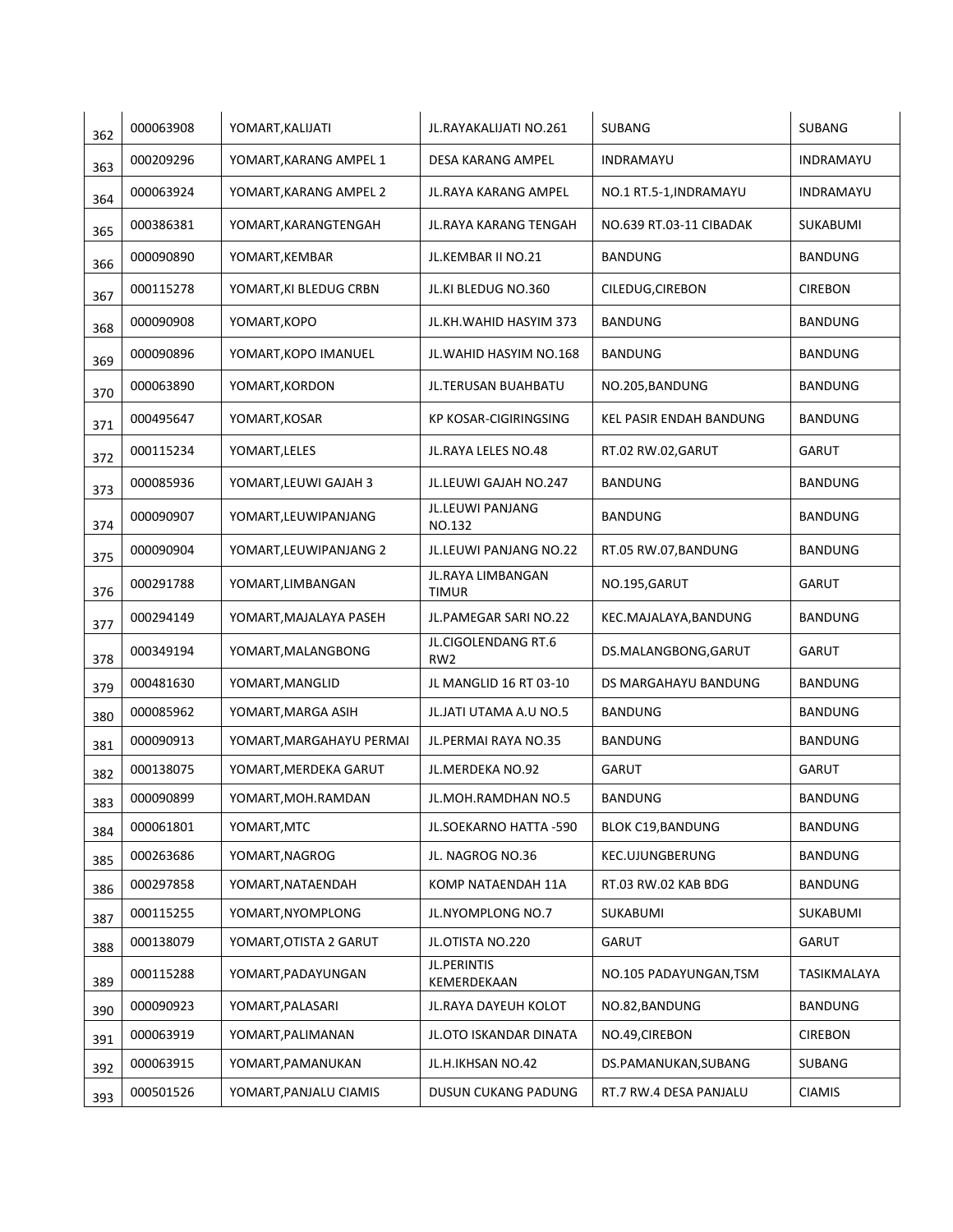| 394 | 000061798 | YOMART, PANYILEUKAN         | <b>BUMI PANYILEUKAN D2</b>        | NO.3, BANDUNG                  | <b>BANDUNG</b> |
|-----|-----------|-----------------------------|-----------------------------------|--------------------------------|----------------|
| 395 | 000090930 | YOMART, PARAKAN MUNCANG     | JL.PARAKAN MUNCANG                | KEC.CIMANGGUNG, BANDUNG        | <b>BANDUNG</b> |
| 396 | 000496501 | YOMART, PASIR HAYAM 2       | JL.KH.MUHAMMAD<br>SYUDJA I        | KP.KEBON JAMBU, CIANJUR        | <b>CIANJUR</b> |
| 397 | 000499877 | YOMART, PASIR IMPUN         | JL PASIR IMPUN 5 RT 01            | RW 05 KEL PASIR IMPUN          | <b>BANDUNG</b> |
| 398 | 000346400 | YOMART, PEMBANGUNAN2<br>GRT | JL.PEMBANGUNAN<br>KP.UMBUL        | TENGAH RT.3-9 TAROGONG         | <b>GARUT</b>   |
| 399 | 000182466 | YOMART, PLERED 2            | JL.WARUNG KANDANG                 | RT,12 RW.14, PLERED-PWK        | PURWAKARTA     |
| 400 | 000061856 | YOMART, PSM                 | JL.PSM NO.30                      | <b>BANDUNG</b>                 | <b>BANDUNG</b> |
| 401 | 000063912 | YOMART, PURWADADI           | JL.RAYA PURWADADI<br><b>NO.88</b> | PURWADADI, SUBANG              | SUBANG         |
| 402 | 000115249 | YOMART, RAMBAY              | JL.PADJAJARAN NO.7                | <b>SUKABUMI</b>                | SUKABUMI       |
| 403 | 000115818 | YOMART, RANCAEKEK           | JL.WARUNG CINA NO.330             | <b>BANDUNG</b>                 | <b>BANDUNG</b> |
| 404 | 000090921 | YOMART, RANCAMANYAR         | JL.BOJONG KONENG NO.4             | <b>BANDUNG</b>                 | <b>BANDUNG</b> |
| 405 | 000115248 | YOMART, SAMARANG            | JL.RAYA SAMARANG NO.75            | <b>GARUT</b>                   | <b>GARUT</b>   |
| 406 | 000063901 | YOMART, SARIJADI            | JL.SARIWANGI BLOK.23              | NO.25, BANDUNG                 | <b>BANDUNG</b> |
| 407 | 000063899 | YOMART, SARIMANAH           | JL.SARIMANAH KAV.106              | NO.33, BANDUNG                 | <b>BANDUNG</b> |
| 408 | 000203185 | YOMART, SILIWANGI           | JL.SILIWANGI NO.48A               | TASIKMALAYA                    | TASIKMALAYA    |
| 409 | 000496478 | YOMART, SIMPANG PSR REBO    | <b>JL.KAPTEN HALIM</b>            | <b>KP.SIMPANG NAGRID KIDUL</b> | PURWAKARTA     |
| 410 | 000250789 | YOMART, SINDANGLAYA         | JL.SINDANGLAYA 305                | DS PASIR IMPUN                 | <b>BANDUNG</b> |
| 411 | 000063909 | YOMART, SOKLAT              | JL.S.PARMAN NO.38                 | <b>SUBANG</b>                  | <b>SUBANG</b>  |
| 412 | 000085950 | YOMART, SOREANG 2           | JL.RAYA SOREANG 125               | <b>BANDUNG</b>                 | <b>BANDUNG</b> |
| 413 | 000331067 | YOMART, SUKAMAJU            | JL. SUKAMAJU 34                   | <b>BANDUNG</b>                 | <b>BANDUNG</b> |
| 414 | 000090925 | YOMART, SUKAMENAK           | JL.SAYATI PALASARI                | RT.8 RW.6, BANDUNG             | <b>BANDUNG</b> |
| 415 | 000115271 | YOMART, SUKARAJA            | JL.SUKARAJA NO.181                | SUKABUMI                       | SUKABUMI       |
| 416 | 000496488 | YOMART, SUKATANI PWK        | JL.RAYA SUKATANI KM.10            | KP.CIMANGLID, PURWAKARTA       | PURWAKARTA     |
| 417 | 000090914 | YOMART, TAMAN HOLIS INDA    | JL.TAMAN HOLIS INDAH              | BLOK A-1 NO.1, BANDUNG         | <b>BANDUNG</b> |
| 418 | 000061842 | YOMART, TAMANSARI           | JL.TAMAN SARI NO.3                | <b>BANDUNG</b>                 | <b>BANDUNG</b> |
| 419 | 000249374 | YOMART, TANJUNG KERTA       | <b>JL.CIPADUNG HARIANG</b>        | TANJUNG KERTA NO.18,SMD        | SUMEDANG       |
| 420 | 000229243 | YOMART, VETERAN             | JL.VETERAN NO.49                  | RT.31-4 NAGRIKALER, PWK        | PURWAKARTA     |

## **SURABAYA**

| l no | <b>MID.MID</b> | <b>DBA NM</b>                | <b>ADD 01</b>                             | <b>ADD 02</b>                             | <b>DBA CITY</b> |
|------|----------------|------------------------------|-------------------------------------------|-------------------------------------------|-----------------|
|      | 044302882      | <b>BILKA SUPERMARKET</b>     | JL.NGAGEL JAYA SELATAN                    | NO.103, SURABAYA                          | <b>SURABAYA</b> |
|      | 001197758      | <b>BILKAMART LONTAR</b>      | KOPERASI KONSUMEN<br><b>BERSAMA BILKA</b> | JL.BUMI INDAH BERSAMA 61<br><b>LONTAR</b> | <b>SURABAYA</b> |
|      | 001060651      | <b>BONNET PASAR SWALAYAN</b> | <b>JL.MANYAR KERTOARJO</b>                | V-62, SURABAYA                            | <b>SURABAYA</b> |
| 4    | 044308598      | CHICCO MINI MARKET           | RAYA TENGGILIS AA NO.2                    | <b>SURABAYA</b>                           | <b>SURABAYA</b> |
|      | 000202098      | CHICCO SWALAYAN-HO           | JL RAYA TENGGILIS AA-2                    | <b>SURABAYA</b>                           | <b>SURABAYA</b> |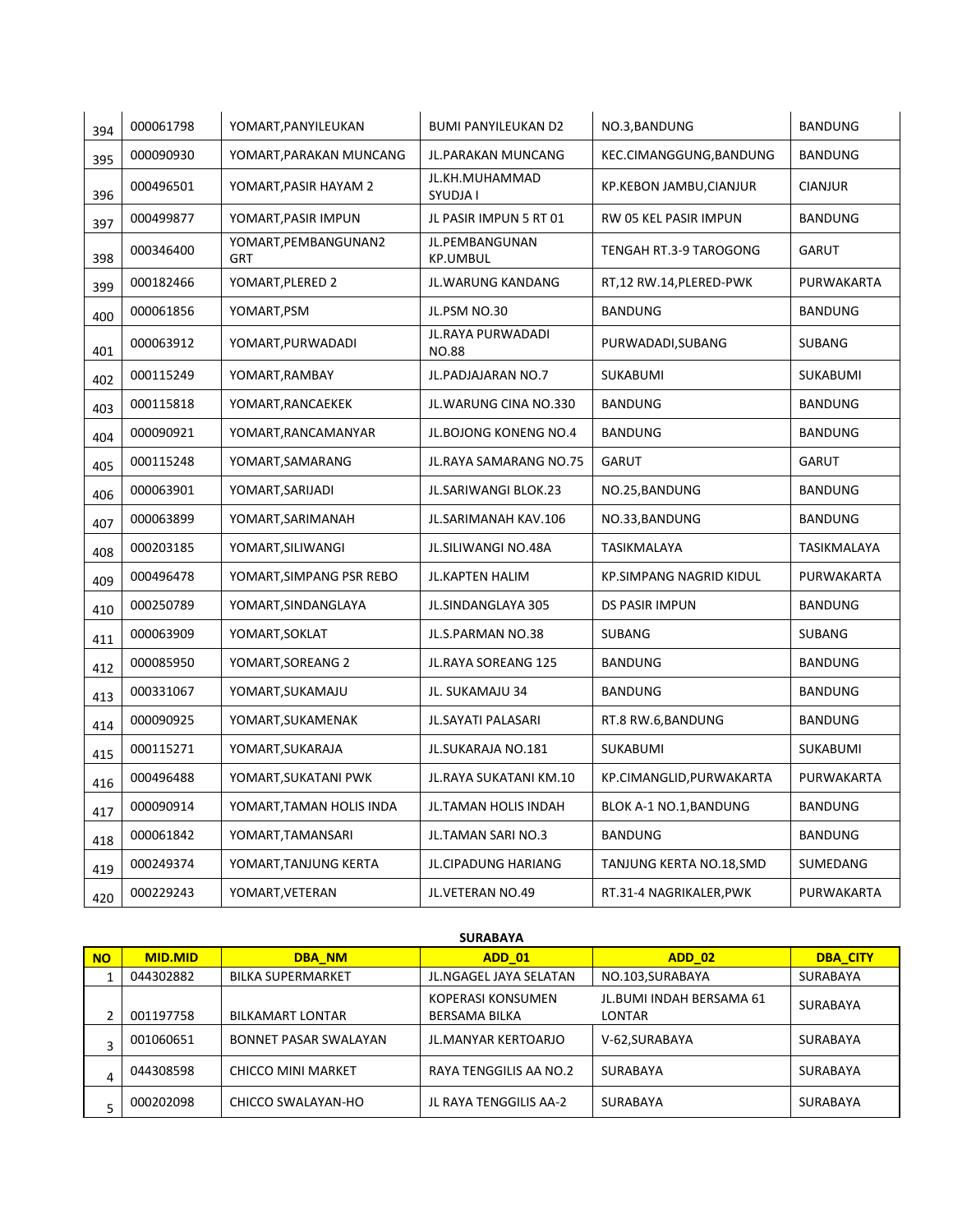| 6              | 001169272 | <b>CV GREENSMART</b>        | RK PERUM HEAVENLAND               | PARK BB 11-16 CANDI SDA   | SURABAYA        |
|----------------|-----------|-----------------------------|-----------------------------------|---------------------------|-----------------|
| $\overline{7}$ | 001169274 | <b>CV GREENSMART</b>        | JALAN BARATA JAYA XIX             | <b>16 GUBENG SURABAYA</b> | SURABAYA        |
| 8              | 001426593 | <b>GREENS BABYSHOP</b>      | JL PAHLAWAN NO 2                  | RT1 RW3 PEKAUMAN GRESIK   | SURABAYA        |
| 9              | 000786487 | GREENSMART                  | JL KH AMIR NO 12                  | MANUKAN SURABAYA          | <b>SURABAYA</b> |
| 10             | 000786861 | GREENSMART                  | PERUM PERUMNAS 20                 | NO 24 GRESIK              | <b>GRESIK</b>   |
| 11             | 000788892 | GREENSMART                  | JL RAYA TANDES NO 50-52           | TANJUNGSARI SURABAYA      | SURABAYA        |
| 12             | 000889292 | GREENSMART                  | JL MANUKAN TAMA BLOK<br>45        | M10 SURABAYA              | SURABAYA        |
| 13             | 000889296 | GREENSMART                  | JL RY SIDOMULYO NO.119-           | 120 MENGANTI GRESIK       | <b>GRESIK</b>   |
| 14             | 000889301 | GREENSMART                  | RAYA WIYUNG 16                    | SURABAYA                  | SIDOARJO        |
| 15             | 000889310 | GREENSMART                  | JL RAYA KARTINI NO.300            | <b>GRESIK</b>             | SURABAYA        |
| 16             | 000674242 | <b>GREENSMART - HO</b>      | PERUM SAFIRA GARDEN               | JLRYSEPANDE19CANDI SDA    | SURABAYA        |
| 17             | 001224350 | <b>GREENSMART CV</b>        | JL GRIYA KEBRAON SEL PK           | NIAGA BLK GE O SURABAYA   | SURABAYA        |
| 18             | 000786488 | <b>GREENSMART DRIYOREJO</b> | JL BATUMULIA 12E NO K-4           | DRIYOREJO KOTABARU GSK    | <b>GRESIK</b>   |
| 19             | 001357578 | <b>GREENSMART KAZA MALL</b> | KAZACITY MALL UNIT GS08           | LT GF EX GIANT SURABAYA   | SURABAYA        |
| 20             | 001453834 | <b>GREENSMART LAFEST</b>    | JL RAYA SAWUNGGALING              | 178 JEMUNDO TAMAN SDA     | SURABAYA        |
| 21             | 000965162 | <b>GREENSMART NATURA</b>    | RUKO NATURA SQUARE                | BLOK E 3-10 BUDURAN SDA   | SURABAYA        |
| 22             | 000559838 | <b>HOKKY</b>                | JL DARMO HARAPAN I                | SURABAYA                  | SURABAYA        |
| 23             | 001292522 | <b>HOKKY</b>                | JL IR SOEKARNO 208                | SURABAYA                  | SURABAYA        |
| 24             | 044390514 | <b>HOKKY</b>                | JL.P.SUDIRMAN 32                  | SURABAYA                  | SURABAYA        |
| 25             | 044390513 | <b>HOKKY FAMILI</b>         | ANCHOR PLAZA GRAHA                | FAMILY, SURABAYA          | SURABAYA        |
| 26             | 000373790 | LOTTEMART MARVELL CITY      | SURABAYA MARVELL CITY             | JL.NGAGEL NO.123 NGAGEL   | SURABAYA        |
| 27             | 000481697 | LOTTEMART PAKUWON MALL      | PAKUWON MALL LT. B1               | JL.PUNCAK LONTAR INDAH    | SURABAYA        |
| 28             | 000023926 | LOTTEMART SK 0%3, SIDOAR    | JL.RAYA PEPELEGI KAV.IV           | SIDOARJO                  | SIDOARJO        |
| 29             | 000028492 | MINIMARKET SAKINAH          | ARIF RAHMAN HAKIM 100             | SURABAYA                  | SURABAYA        |
| 30             | 000870176 | PALAPA TOSERBA-HO           | JLRYKALIJATEN71-75KOMP            | SPNJGTOWNHOUSEBLKD01SDA   | SURABAYA        |
| 31             | 000630888 | PAPAYA FRESH GALLERY        | JL.LAGUNA KEJAWAN<br><b>PUTIH</b> | BRT NO4 PAKUWONCITY SBY   | SURABAYA        |
| 32             | 001061267 | PAPAYA FRESH GALLERY        | JL.RAYA DARMO PERMAI              | SELATAN 3, SURABAYA       | SURABAYA        |
| 33             | 001096355 | PAPAYA FRESH GALLERY        | JL.MARGOREJO INDAH                | BLOK A 138-146, SBY       | SURABAYA        |
| 34             | 044390282 | PELANGI MINI MARKET-HO      | JL.RUKO TAMAN GAPURA              | F19-20 CITRALAND SUB, SBY | SURABAYA        |
| 35             | 044311847 | PELANGI-HO                  | JL.RUKO TAMAN GAPURA              | F 19-20 CITRALAND, SBY    | SURABAYA        |
| 36             | 000767279 | REMAJA BARAT                | JL BABAT JERAWAT NO 44            | SURABAYA                  | SURABAYA        |
| 37             | 000767299 | REMAJA BARAT                | JL BABAT JERAWAT NO 44            | SURABAYA                  | SURABAYA        |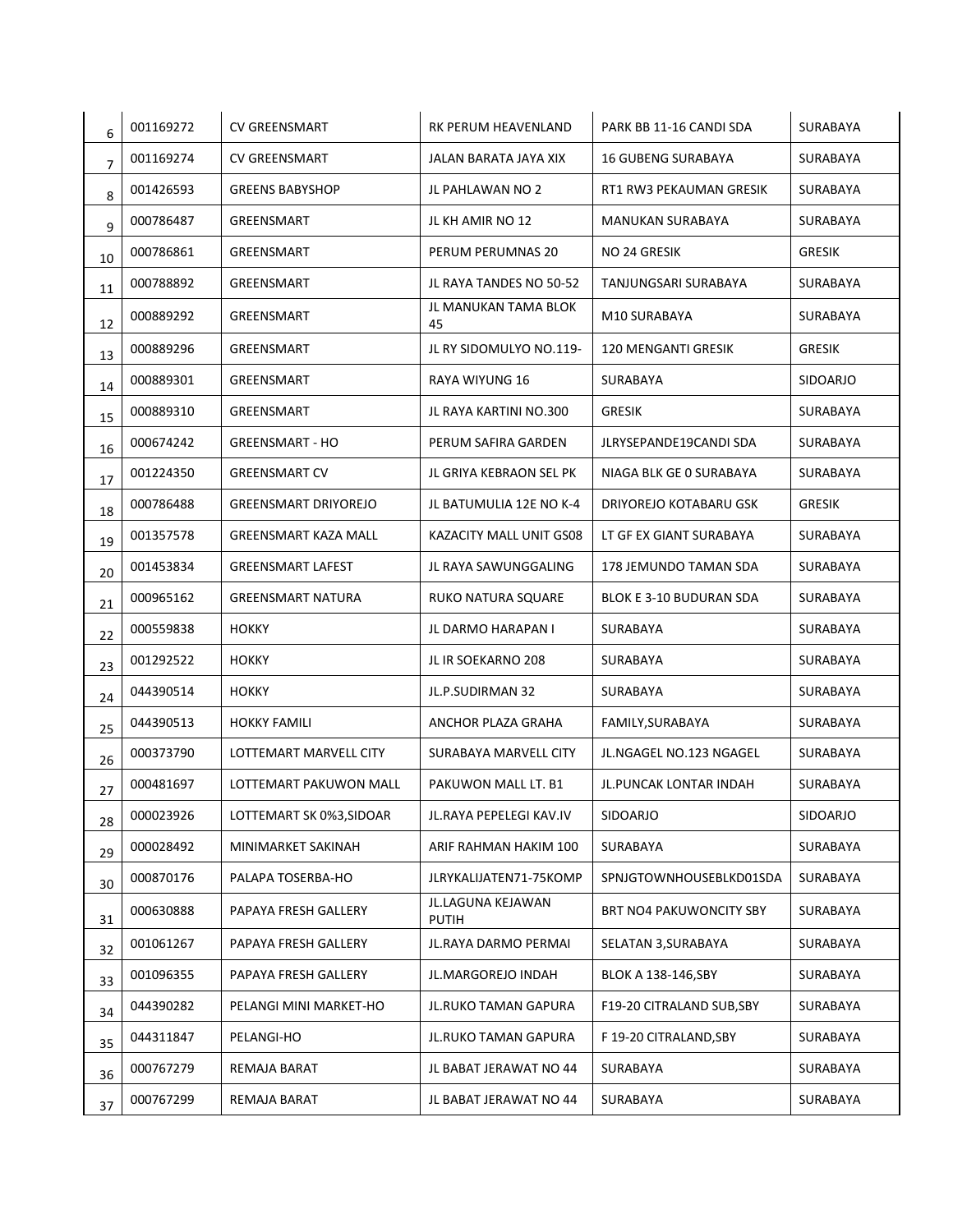| 38 | 001248771 | REMAJA DIPONEGORO        | JL DIPONEGORO NO 80              | <b>SIDOARJO</b>         | <b>SIDOARJO</b> |
|----|-----------|--------------------------|----------------------------------|-------------------------|-----------------|
| 39 | 000486863 | <b>REMAJA KLAMPIS</b>    | JL KLAMPIS JAYA RUKO             | KLAMPIS 88 E-34 SBY     | SURABAYA        |
| 40 | 000861526 | REMAJA KLAMPIS           | JL DHARMAHUSADA NO.66            | SURABAYA                | SURABAYA        |
| 41 | 000640259 | REMAJA MART LONTAR       | <b>JL LONTAR 117-119</b>         | SURABAYA                | SURABAYA        |
| 42 | 000640121 | REMAJA MART LONTAR-HO    | JL LONTAR 117-119                | SURABAYA                | SURABAYA        |
| 43 | 044305598 | REMAJA MART-HO           | JL.LONTAR 117-119                | <b>SURABAYA</b>         | SURABAYA        |
| 44 | 000105705 | REMAJA TOSERBA-HO        | JL KUTEI 70A                     | SURABAYA                | SURABAYA        |
| 45 | 000766216 | SAKINAH                  | JL JOJORAN GANG 1 NO 35          | SURABAYA                | SURABAYA        |
| 46 | 000584310 | SAKINAH 212 MART         | JL WONOREJO 46<br>MANUKAN        | SURABAYA                | SURABAYA        |
| 47 | 000658013 | SAKINAH 212 MART         | JL KALIMANTAN NO 172             | <b>GKB GRESIK</b>       | <b>GRESIK</b>   |
| 48 | 000569250 | SAKINAH MINIMARKET       | JEMUR HANDAYANI 51               | SURABAYA                | SURABAYA        |
| 49 | 000569255 | SAKINAH MINIMARKET       | KEJAWAN PUTIH TAMBAK             | NO. 48 A SURABAYA       | <b>SURABAYA</b> |
| 50 | 000569259 | SAKINAH MINIMARKET       | <b>GUNUNG ANYAR TENGAH</b><br>29 | SURABAYA                | SURABAYA        |
| 51 | 000642828 | SAKINAH MINIMARKET       | JL KEDINDING LOR GANG            | KAMBOJA NO.2 SURABAYA   | SURABAYA        |
| 52 | 000642830 | SAKINAH MINIMARKET       | JL KYAI TAMBAK DERES             | NO.64A SURABAYA         | SURABAYA        |
| 53 | 000667938 | SAKINAH MINIMARKET       | JL.KENDANGSARI LEBAR             | NO.52 A SURABAYA        | SURABAYA        |
| 54 | 000708147 | SAKINAH MINIMARKET       | RUNGKUT MENANGGAL<br><b>HRPN</b> | J-1 SURABAYA            | SURABAYA        |
| 55 | 000801793 | SAKINAH MINIMARKET       | LIDAH KULON NO 22                | SURABAYA                | SURABAYA        |
| 56 | 000801837 | SAKINAH MINIMARKET       | <b>MEDOKAN AYU NO 29</b>         | SURABAYA                | SURABAYA        |
| 57 | 000824084 | SAKINAH MINIMARKET       | SEMOLOWARU NO 175                | SURABAYA                | <b>SURABAYA</b> |
| 58 | 000865257 | SAKINAH MINIMARKET       | <b>TENGGUMUNG BARU 225</b>       | SURABAYA                | SURABAYA        |
| 59 | 000938997 | SAKINAH MINIMARKET       | <b>WONOREJO SELATAN NO</b><br>13 | <b>RUNGKUT SURABAYA</b> | SURABAYA        |
| 60 | 000939003 | SAKINAH MINIMARKET       | KEPUTIH TIMUR JAYA               | NO 8-8A SURABAYA        | SURABAYA        |
| 61 | 001151992 | SAKINAH MINIMARKET       | JLJOYOBOYO NO40<br>MEDAENG       | WARU SIDOARJO           | SIDOARJO        |
| 62 | 001194601 | SAKINAH MINIMARKET       | JL TAMBAK WEDI BARU              | NO 18 & 18A SURABAYA    | SURABAYA        |
| 63 | 044360586 | SAKINAH-HO               | ARIF RAHMAN HAKIM 32             | SURABAYA                | SURABAYA        |
| 64 | 000292304 | TOKO PALAPA TOSERBA-HO   | LETJEND SUPRAPTO 7-A             | SIDOARJO                | SIDOARJO        |
| 65 | 000625914 | <b>TOSERBA PALAPA-HO</b> | JL ADITYAWARMAN NO.47            | SURABAYA                | SURABAYA        |

| <b>MEDAN</b> |                |                          |                            |              |                 |  |
|--------------|----------------|--------------------------|----------------------------|--------------|-----------------|--|
| <b>NO</b>    | <b>MID.MID</b> | <b>DBA NM</b>            | <b>ADD 01</b>              | ADD 02       | <b>DBA CITY</b> |  |
|              | 000028146      | LOTTEMART SK, MEDAN 0%3B | JL.GATOT SUBROTO KM<br>7,8 | <b>MEDAN</b> | <b>MEDAN</b>    |  |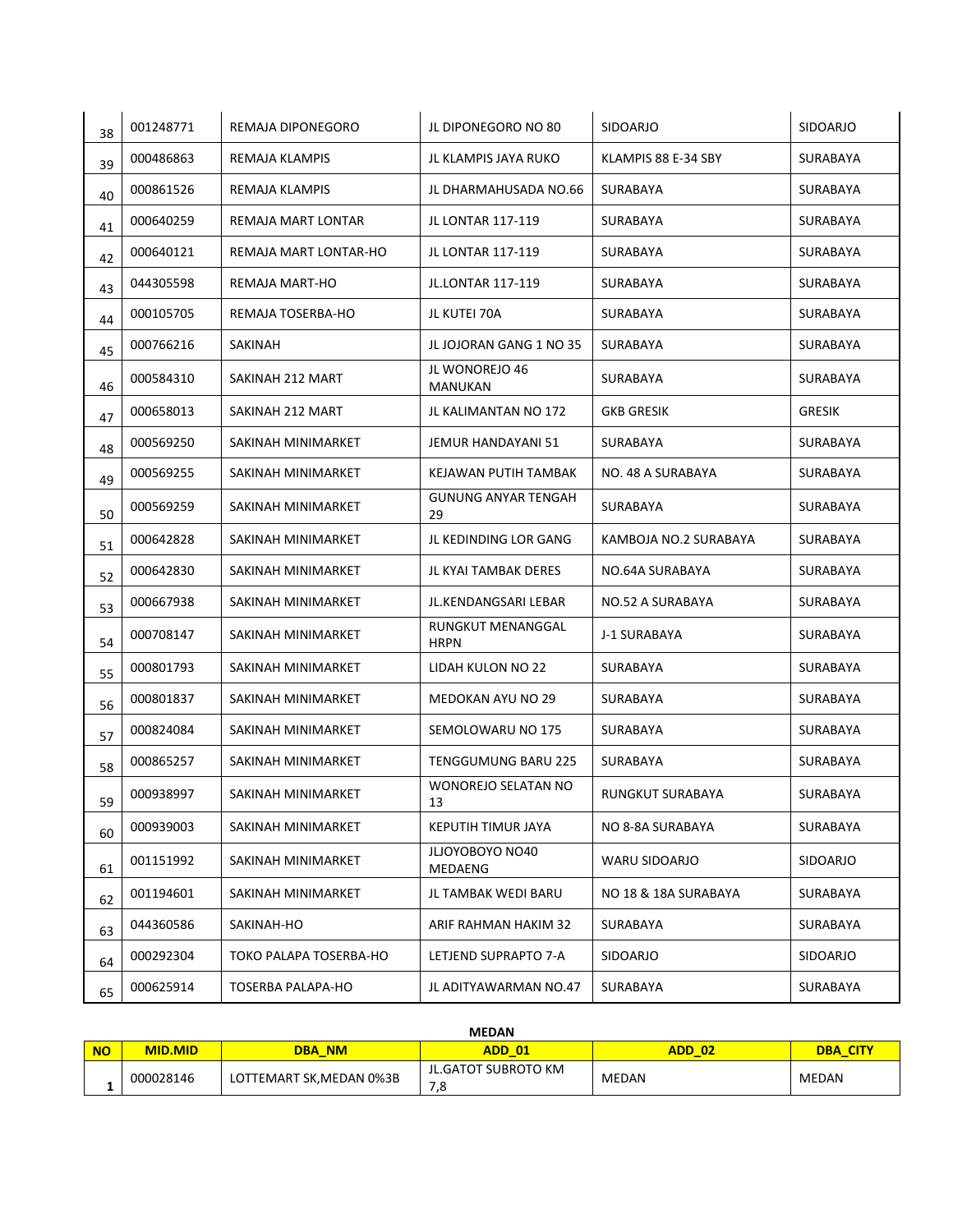| $\overline{2}$ | 000028147 | LOTTEMART SK, MEDAN 0%6B       | <b>JL.GATOT SUBROTO KM</b><br>7,8        | <b>MEDAN</b>                       | MEDAN        |
|----------------|-----------|--------------------------------|------------------------------------------|------------------------------------|--------------|
| 3              | 000028149 | LOTTEMART SK, MEDAN 0%12       | <b>JL.GATOT SUBROTO KM</b><br>7,8        | <b>MEDAN</b>                       | MEDAN        |
| 4              | 000033136 | MAJU BERSAMA-MARTUBUNG         | JL.K.L YOS SUDARSO                       | MARTUBUNG, MEDAN LAB<br><b>MDN</b> | MEDAN        |
| 5              | 000097535 | LOTTE MART, CENTER POINT       | <b>MALL MEDAN CENTER</b><br><b>POINT</b> | LT.BASEMENT, JAWA 1-MDN            | MEDAN        |
| 6              | 000097543 | LOTTE MART, CENTER POINT       | <b>MALL MEDAN CENTER</b><br><b>POINT</b> | LT.BASEMENT, JAWA 1-MDN            | MEDAN        |
| 7              | 000097544 | LOTTE MART 0%3B, CENTER        | <b>MALL MEDAN CENTER</b><br><b>POINT</b> | LT.BASEMENT, JAWA 1-MDN            | MEDAN        |
| 8              | 000097545 | LOTTE MART 0%6B, CENTER        | <b>MALL MEDAN CENTER</b><br><b>POINT</b> | LT.BASEMENT, JAWA 1-MDN            | MEDAN        |
| 9              | 000097546 | LOTTE MART 0%12B, CENTER       | <b>MALL MEDAN CENTER</b><br><b>POINT</b> | LT.BASEMENT, JAWA 1-MDN            | MEDAN        |
| 10             | 000183172 | MAJU BERSAMA-DENAI             | JL.DENAI                                 | <b>MEDAN</b>                       | MEDAN        |
| 11             | 000193601 | PONDOK INDAH PASAR BUAH        | JL.SETIABUDI NO.159                      | MEDAN SUNGGAL, MEDAN               | MEDAN        |
| 12             | 000235372 | MAJU BERSAMA-HO                | JL. DENAI NO.61-B MEDAN                  | MEDAN                              | MEDAN        |
| 13             | 000284593 | LOTTE MART, CENTER POINT       | <b>MALL MEDAN CENTER</b><br><b>POINT</b> | LT.BASEMENT, JAWA 1-MDN            | MEDAN        |
| 14             | 000284594 | LOTTE MART, CNTR P 0%3BL       | <b>MALL MEDAN CENTER</b><br><b>POINT</b> | LT.BASEMENT, JAWA 1-MDN            | MEDAN        |
| 15             | 000284595 | LOTTE MART, CNTR P 0%6BL       | <b>MALL MEDAN CENTER</b><br><b>POINT</b> | LT.BASEMENT, JAWA 1-MDN            | MEDAN        |
| 16             | 000284596 | LOTTE MART, CNTR P 0%12B       | <b>MALL MEDAN CENTER</b><br><b>POINT</b> | LT.BASEMENT, JAWA 1-MDN            | MEDAN        |
| 17             | 000296217 | SMARCO-HO                      | JL GAGAK HITAM NO 28                     | <b>MEDAN</b>                       | MEDAN        |
|                |           |                                |                                          |                                    |              |
| 18             | 000333400 | MAJU BERSAMA MEDAN MALL        | MEDAN MALL LANTAI 2 JL                   | M.T HARYONO, MEDAN                 | MEDAN        |
| 19             | 000335489 | MAJU BERSAMA MRK JINGGA        | JL. PUTRI MERAK JINGGA                   | NO.8, MEDAN                        | MEDAN        |
| 20             | 000390685 | <b>BRASTAGI SUPERMARKET-HO</b> | JL JEND GATOT SUBROTO                    | NO 288, MEDAN                      | MEDAN        |
| 21             | 000390694 | <b>BRASTAGI SUPERMARKET</b>    | <b>CAMBRIDGE SQUARE</b><br>LOWER         | GROUND, MEDAN                      | MEDAN        |
| 22             | 000403245 | MAJU BERSAMA, MKBUMI-HO        | JL MANGKUBUMI NO3-5<br>KEL               | AUR KEC.MDN MAIMUN, MDN            | MEDAN        |
| 23             | 000445705 | PLANGKARAYA SEMIMART-HO        | JL. PALANGKARAYA<br>NO.145               | D-J, MEDAN                         | MEDAN        |
| 24             | 000462960 | <b>BRASTAGI SUPERMARKET-HO</b> | JL. IMAM BONJOL SP. CUT                  | MUTIA NO. 1, MEDAN                 | MEDAN        |
| 25             | 000493685 | MAJU BERSAMA KPT.MUSLIM        | JL. KAPTEN MUSLIM                        | NO. 71, MEDAN                      | MEDAN        |
| 26             | 000547117 | MAJU BERSAMA, KATAMSO          | JL. BRIGJEND ZEIN HAMID                  | NO.41 LK.IV, MEDAN                 | MEDAN        |
| 27             | 000575285 | BRASTAGI SUPERMARKET           | <b>MANHATTAN TIMES</b><br>SQUARE         | LT.LOWER GROUND, MEDAN             | MEDAN        |
| 28             | 000681958 | MAJU BERSAMA, GLUGUR           | JL. KLY. SUDARSO NO.                     | 123-125, MEDAN                     | MEDAN        |
| 29             | 000681960 | MAJU BERSAMA-LETDA SUJ         | JL.LETDA SUJONO                          | MEDAN                              | MEDAN        |
| 30             | 000740308 | MAJU BERSAMA MMTC              | KOMP.MMTC JL.WILLIEM                     | ISKANDAR, MEDAN                    | MEDAN        |
| 31             | 000795842 | CEMARA ASRI PSR BUAH-HO        | JL.CEMARA NO.29-38                       | <b>DELI SERDANG</b>                | DELI SERDANG |
| 32             | 000980943 | <b>BRASTAGI SUPERMARKET</b>    | JL.IMAM BONJOL SP CUT<br>MUTIA NO        |                                    | MEDAN        |
| 33             | 000982175 | <b>BRASTAGI SUPERMARKET</b>    | JL.JEND.GATOT SUBROTO<br>NO.288,M        |                                    | MEDAN        |
| 34             | 000983186 | KASIMURA SUPERMART             | JL KRAKATAU NO 184-103                   | MEDAN, SUMATERA UTARA              | MEDAN        |
| 35             | 000984293 | <b>BRASTAGI SUPERMARKET</b>    | JL.IMAM BONJOL SP. CUT                   | MUTIA NO.1, MEDAN                  | MEDAN        |
| 36             | 001020840 | BRASTAGI SUPERMARKET-PL        | <b>CAMBRIDGE SQUARE</b>                  | LOWER GROUND MEDAN                 | MEDAN        |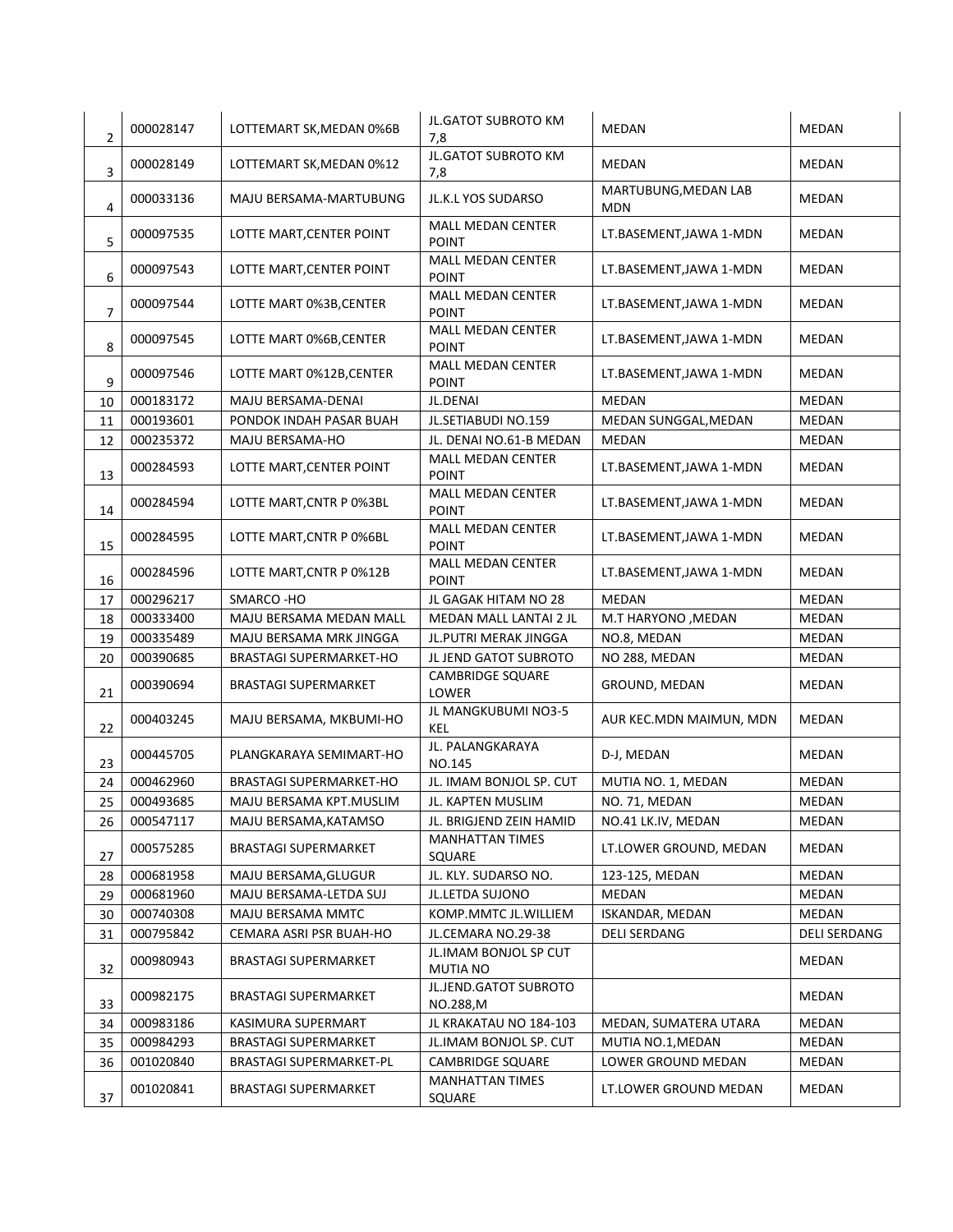| 38 | 002260199 | LOTTEMART FF, MEDAN     | <b>JL.GATOT SUBROTO KM</b><br>7,8 | KEL.LALANG, MEDAN        | MEDAN        |
|----|-----------|-------------------------|-----------------------------------|--------------------------|--------------|
| 39 | 002260973 | MAJU BERSAMA, TRITURA   | JL. TRITURA SIMPANG S.M.<br>RAJA  | MEDAN                    | <b>MEDAN</b> |
| 40 | 002261000 | MAJU BERSAMA, GLUGUR-HO | JL KLY. SUDARSO NO. 123-<br>125   | MEDAN                    | MEDAN        |
| 41 | 002261199 | KASIMURA SUPERMART      | JL. WAHIDIN NO. 34-204            | <b>MEDAN</b>             | MEDAN        |
| 42 | 002261220 | MAJU BERSAMA SWL, KRKT  | JL.GN.KRAKATAU SIMP.PER           | WIRA II BLOK A1-A3, MDN  | MEDAN        |
| 43 | 845000547 | <b>MAXIMART</b>         | THAMRIN PLAZA LT.1                | JL.THAMRIN NO.75R, MEDAN | <b>MEDAN</b> |
| 44 | 845005104 | MAJU BERSAMA-LETDA SUJO | JL.LETDA SUJONO                   | <b>MEDAN</b>             | MEDAN        |
| 45 | 845060025 | <b>MAXI MART-HO</b>     | YANG LIM PLAZA JL.EMAS            | NO.10, MEDAN             | MEDAN        |
| 46 | 845060084 | KASIMURA SUPERMART      | JL.KRAKATAU NO.184-103            | MEDAN                    | <b>MEDAN</b> |

| <b>NO</b>      | <b>MID.MID</b> | DBA_NM                  | <b>ADD_01</b>                     | <b>ADD 02</b>             | <b>DBA CITY</b>         |
|----------------|----------------|-------------------------|-----------------------------------|---------------------------|-------------------------|
| $\mathbf 1$    | 000023963      | LOTTEMART 0%12BLN, DPS  | JL.BY PASS NGURAH RAI             | NO.222X, BALI             | <b>DENPASAR</b>         |
| $\overline{2}$ | 000032780      | PEPITO EXPRESS SEMINYAK | JL.RAYA KEROBOKAN                 | SEMINYAK KUTA, BALI       | <b>BADUNG</b>           |
| 3              | 000146550      | PEPITO MARKET CANGGU    | JL RAYA CANGGU                    | <b>BADUNG</b>             | <b>BADUNG</b>           |
| 4              | 000317726      | <b>GRANDLUCKY HO</b>    | JL SUNSET ROAD NO 9               | <b>KUTA</b>               | <b>BADUNG</b>           |
| 5              | 000389403      | POPULAR DELI CANGGU     | JL SUBAK SARI CANGGU              | <b>BADUNG BALI</b>        | <b>BADUNG</b>           |
| 6              | 000426040      | POPULAR EXPRESS SANUR   | JL DANAU TAMBLINGAN               | SANUR DENPASAR            | <b>DENPASAR</b>         |
| $\overline{7}$ | 000431852      | TIARA GATSU HO          | JL GATSU BARAT NO 567             | <b>DENPASAR</b>           | <b>DENPASAR</b>         |
| 8              | 000443559      | SOPUTAN TOKO            | JL GUNUNG SOPUTAN<br><b>NO.27</b> | <b>DENPASAR</b>           | DENPASAR                |
| 9              | 000443560      | TIARA MONANG MANING     | JL BATUKARU 100 Z                 | <b>DENPASAR</b>           | DENPASAR                |
| 10             | 000453156      | PEPITO EXPRESS UMALAS   | <b>JL.UMALAS LESTARI</b>          | BALI                      | <b>BADUNG</b>           |
| 11             | 000481993      | POPULAR MARKET SANUR I. | JL.CEMARA NO.27                   | <b>SANUR INTARAN</b>      | DENPASAR                |
| 12             | 000497900      | PEPITO MARKETTEBONGKANG | JL.RAYA TEBONGKANG                | <b>UBUD - BALI</b>        | <b>GIANYAR</b>          |
| 13             | 000512415      | NIAGA SELAPARANG HO     | JL.SELAPARANG NO.36               | <b>MATARAM</b>            | <b>MATARAM</b>          |
| 14             | 000512556      | NIAGA SUPERMARKET P. HO | JL.SRIWIJAYA                      | <b>MATARAM</b>            | <b>MATARAM</b>          |
| 15             | 000512603      | NIAGA ADISUCIPTO        | JL.ADI SUCIPTO AMPENAN            | <b>MATARAM</b>            | <b>MATARAM</b>          |
| 16             | 000530957      | PEPITO MARKET ANDONG    | JL.RAYA ANDONG BR.                | AMBENGAN PELIATAN UBUD    | <b>GIANYAR</b>          |
| 17             | 000575115      | PEPITO MARKET PERERENAN | JL.RAYA PERERENAN                 | <b>CANGGU BADUNG BALI</b> | <b>BADUNG</b>           |
| 18             | 000600295      | PEPITOMARKET BATUBOLONG | JL.PANTAI BATU BOLONG             | <b>BADUNG</b>             | <b>BADUNG</b>           |
| 19             | 000601230      | PAPAYA FRESH GALLERY    | JL.RAYA PUPUTAN                   | (PLAZA RENON)             | DENPASAR                |
| 20             | 000613469      | PEPITO MARKET LOVINA    | <b>JL.RAYA SINGARAJA</b>          | SERIRIT SINGARAJA         | <b>BADUNG</b>           |
| 21             | 000736288      | <b>GOURMET MARKET</b>   | JL.RAYA ULUWATU                   | <b>JIMBARAN BALI</b>      | <b>BADUNG</b>           |
| 22             | 000737569      | FRESH MARKETKUTA LOMBOK | JL PARIWISATA PANTAI              | KUTA, DS KUTA, KEC PUJUT  | <b>LOMBOK</b><br>TENGAH |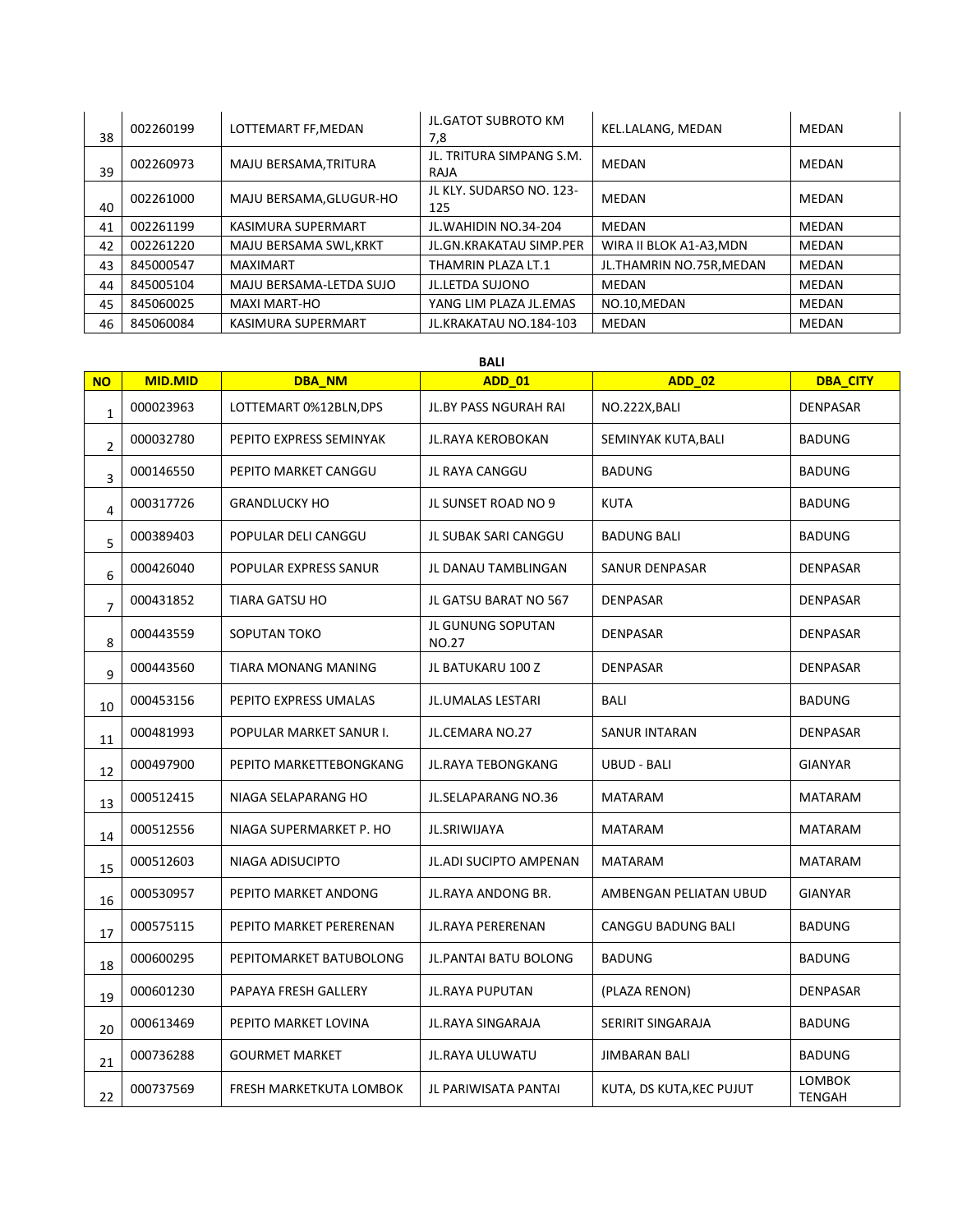| 23 | 000837557 | FRESH MARKET SENGGIGI          | JL.RAYA SENGGIGI KM 8                    | DS.SENGGIGI, BATU LAYAR        | <b>LOMBOK</b><br><b>BARAT</b>  |
|----|-----------|--------------------------------|------------------------------------------|--------------------------------|--------------------------------|
| 24 | 000848969 | POPULAR MARKET PELIATAN        | <b>JL.SERMA MADE LEBAH</b>               | <b>UBUD KAB GIANYAR</b>        | <b>GIANYAR</b>                 |
| 25 | 000853238 | FRESH MARKET MATARAM           | JL.SRIWIJAYA NO.72                       | CILINAYA MATARAM               | <b>MATARAM</b>                 |
| 26 | 000864602 | PEPITO EXPRESS PURI GAD        | PRM.PURI GADING LINGK.                   | <b>BUANA GUBUG JIMBARAN</b>    | <b>BADUNG</b>                  |
| 27 | 000896276 | PEPITO MARKET BUWIT            | JL.RAYA TANAH LOT, BR                    | <b>BUWIT KELOD, DS BUWIT</b>   | TABANAN                        |
| 28 | 000927543 | PEPITO MARKET SEMER            | <b>JL.RAYA SEMER</b><br><b>KEROBOKAN</b> | <b>KELOD KUTA UTARA</b>        | <b>BADUNG</b>                  |
| 29 | 000931901 | POPULAR EXPRESS BERAWA         | JL.RY SEMAT, DESA                        | <b>TIBUBENENG BADUNG</b>       | <b>BADUNG</b>                  |
| 30 | 001126207 | PRIMALOKA GATSU                | <b>JL.RAYA GATOT SUBROTO</b>             | NO.207 KEL.KESIMAN             | <b>DENPASAR</b>                |
| 31 | 001392327 | <b>BISTRO DELI LOMBOK KUTA</b> | JL.PARIWISATA PANTAI<br><b>KUTA</b>      | DS KUTA PUJUT LOMBOK           | <b>LOMBOK</b><br><b>TENGAH</b> |
| 32 | 005061318 | LOTTEMART SK, DPS              | JL. BY PASS NGURAH RAI<br>222X           | DENPASAR, BALI                 | <b>DENPASAR</b>                |
| 33 | 044203899 | PEPITO SUPERMARKET TB          | JL.KEDIRI NO.36                          | KEL.KUTA, BALI                 | <b>BADUNG</b>                  |
| 34 | 044204553 | PEPITO EXPRESS TAMAN G         | <b>JL.DANAU BATUR RAYA</b>               | TMN.GRIYA JIMBARAN, BALI       | <b>DENPASAR</b>                |
| 35 | 044204554 | PEPITO MARKET ULUWATU          | JL.RAYA ULUWATU                          | <b>JIMBARAN BALI</b>           | <b>BADUNG</b>                  |
| 36 | 044205421 | PEPITO MARKET NUSA DUA         | JL.BY PASS NUSA DUA                      | <b>BALI</b>                    | <b>BADUNG</b>                  |
| 37 | 044207246 | POPULAR MARKET H WURUK         | <b>JL.HAYAM WURUK</b>                    | <b>DENPASAR BALI</b>           | <b>DENPASAR</b>                |
| 38 | 044207624 | PX PETITENGET MARKET           | JL.PETITENGET SEMINYAK                   | <b>BALI</b>                    | <b>BADUNG</b>                  |
| 39 | 044207628 | PEPITO EXPRESS UDAYANA         | <b>JL.KAMPUS UDAYANA</b>                 | <b>BLKG KFC JIMBARAN, BALI</b> | <b>BADUNG</b>                  |
| 40 | 044207629 | PEPITO EXPRESS PECATU          | JL.RAYA ULUWATU                          | UNGASAN, BALI                  | <b>BADUNG</b>                  |
| 41 | 044260013 | PAPAYA FRESH GALLERY-HO        | JL.MERTHA NADI KUTA                      | <b>BADUNG</b>                  | <b>BADUNG</b>                  |
| 42 | 000515875 | MUTIARA DEWATA JAYA HO         | JL.MAYJEND SUTOYO<br><b>NO.55</b>        | <b>DENPASAR</b>                | <b>DENPASAR</b>                |

## **MAKASAR**

| <b>NO</b>      | <b>MID.MID</b> | <b>DBA NM</b>           | <b>ADD 01</b>               | <b>ADD 02</b>                | <b>DBA CITY</b> |
|----------------|----------------|-------------------------|-----------------------------|------------------------------|-----------------|
| 1              | 000028155      | LOTTE MART WH-SK 0%3BLN | JL.SULTAN ALAUDIN 95        | MAKASSAR                     | MAKASSAR        |
| $\overline{2}$ | 000028156      | LOTTE MART WH-SK 0%6BLN | <b>JL.SULTAN ALAUDIN 95</b> | <b>MAKASSAR</b>              | <b>MAKASSAR</b> |
| $\overline{3}$ | 000028157      | LOTTE MART WH-SK 0%12BL | <b>JL.SULTAN ALAUDIN 95</b> | <b>MAKASSAR</b>              | <b>MAKASSAR</b> |
| 4              | 000751940      | TOKO SATU SAMA HO       | <b>JL LANDAK</b>            | <b>NO 17</b>                 | <b>MAKASSAR</b> |
| 5              | 000868836      | <b>TOKO SATU SAMA</b>   | JL HERTASNING NO 08         | MAKASSAR                     | MAKASSAR        |
| 6              | 000778613      | <b>BENTENG MART-HO</b>  | JL. GALANGAN KAPAL          | <b>MAKASSAR</b>              | <b>MAKASSAR</b> |
| 7              | 001160370      | <b>HALO MURAH MART</b>  | JLN. HERTASNING NO.29       | <b>MAKASSAR</b>              | MAKASSAR        |
| 8              | 002502164      | LOTTE MART, PANAKUKANG  | <b>MALL PANAKUKANG</b>      | <b>JL.BOULEVARD NO.1 MKS</b> | MAKASSAR        |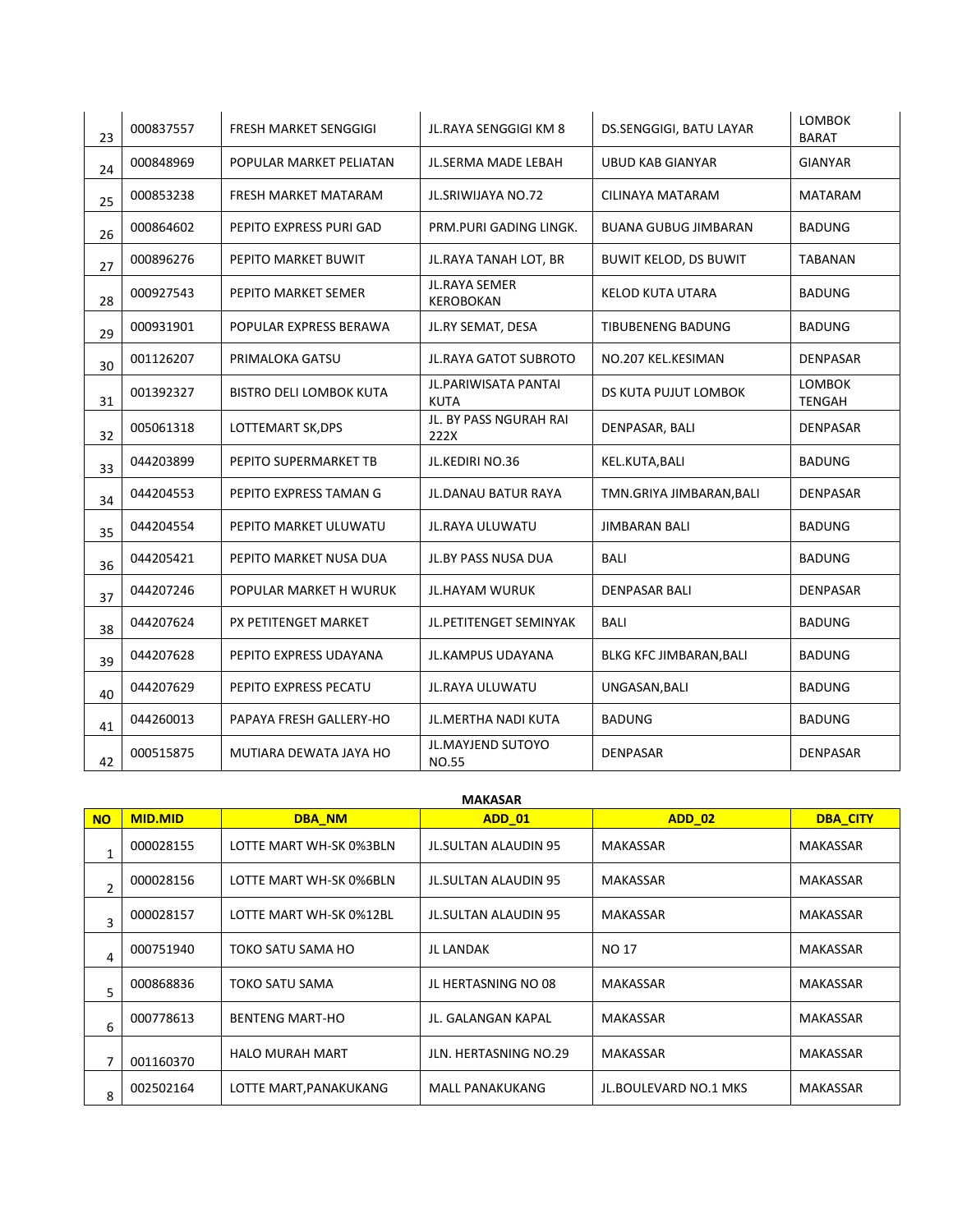| q  | 002560254 | <b>GELAEL SUPERMARKET</b> | JL.SULTAN HASANUDIN-16 | UJUNG PANDANG, MAKASSAR | MAKASSAR        |
|----|-----------|---------------------------|------------------------|-------------------------|-----------------|
| 10 | 002560652 | LOTTE MART WH-SK          | JL.SULTAN ALAUDIN 95   | MAKASSAR                | MAKASSAR        |
| 11 | 002590002 | SINAR ALAM TOKO-HO        | JL.RANGGONG NO.28      | MAKASSAR                | <b>MAKASSAR</b> |
| 12 | 002590839 | <b>EKTONG TOKO</b>        | JL.SULAWESI NO.91 C-D  | MAKASSAR                | MAKASSAR        |
| 13 | 001167031 | BAJI PAMAI                | JL RANGGONG NO 8       | <b>MAKASSAR</b>         | MAKASSAR        |

|                | YOGYAKARTA     |                            |                                          |                         |                 |  |  |  |
|----------------|----------------|----------------------------|------------------------------------------|-------------------------|-----------------|--|--|--|
| <b>NO</b>      | <b>MID.MID</b> | <b>DBA NM</b>              | <b>ADD 01</b>                            | <b>ADD 02</b>           | <b>DBA CITY</b> |  |  |  |
| $\mathbf 1$    | 000013741      | ATRIA-HO                   | JL.DAN LIRIS NO.2                        | <b>CEMANI SOLO</b>      | SRKARTA/SOLO    |  |  |  |
| $\overline{2}$ | 000063920      | YOMART, JATIWANGI          | JL.AHMAD YANI NO.380                     | MAJALENGKA              | MAJALENGKA      |  |  |  |
| 3              | 000120637      | LOTTE MART, SOLO BARU      | THE PARK SOLO                            | LIFESTYLE MALL, SOLO    | SRKARTA/SOLO    |  |  |  |
| 4              | 000129255      | YOGYA TOSERBA,MJLNGK-HO    | JL.KH.ABDUL HALIM 110                    | MAJALENGKA              | MAJALENGKA      |  |  |  |
| 5              | 000270325      | ATRIA - HO                 | JL KARTINI 33 TIMURAN                    | BANJARSARI SURAKARTA    | SRKARTA/SOLO    |  |  |  |
| 6              | 000433366      | <b>GRIYA MAJALENGKA</b>    | <b>JL.ABDUL HALIM NO.235</b>             | MAJALENGKA              | MAJALENGKA      |  |  |  |
| $\overline{7}$ | 000609347      | <b>GARDENA GRAHA PT</b>    | JL URIP SUMOHARJO<br>NO.40               | KLITREN GONDOKUSUMAN YK | YOGYAKARTA      |  |  |  |
| 8              | 000650206      | YOMART TALAGA MAJALENGK    | <b>BLOK BURUJUL</b>                      | DS.TALAGA KULON,TALAGA  | MAJALENGKA      |  |  |  |
| 9              | 000947955      | <b>PROGO SUPERMAKET</b>    | JL JAMBON KRICAK                         | <b>TEGALREJO YOG</b>    | YOGYAKARTA      |  |  |  |
| 10             | 001200029      | <b>GARDENA SUPERMARKET</b> | JL.A.YANI NO.10                          | MAGELANG                | MAGELANG        |  |  |  |
| 11             | 001200030      | <b>GARDENA STATIONERY</b>  | JL.A.YANI NO.10                          | MAGELANG                | MAGELANG        |  |  |  |
| 12             | 001200141      | <b>GARDENA STATIONERY</b>  | JL.A.YANI NO.10                          | MAGELANG                | MAGELANG        |  |  |  |
| 13             | 001200142      | <b>GARDENA SUPERMARKET</b> | JL.A.YANI NO.10                          | MAGELANG                | MAGELANG        |  |  |  |
| 14             | 001283569      | YOMART RAJAGALUH MJLKA     | <b>JL.PANGERAN MUHAMAD</b>               | BLOK WAGE RT 17/04      | MAJALENGKA      |  |  |  |
| 15             | 004060094      | <b>GARDENA DEPT.STORE</b>  | JL A.YANI NO.10                          | PANJANG MAGELANG        | MAGELANG        |  |  |  |
| 16             | 004060329      | <b>GARDENA DEPT.STORE</b>  | <b>JL.URIP SUMOHARJO</b><br>NO.40        | YOGYAKARTA              | YOGYAKARTA      |  |  |  |
| 17             | 045700227      | <b>GARDENA SUPERMARKET</b> | <b>JL.URIP SUMOHARJO</b><br>NO.40        | YOGYAKARTA              | YOGYAKARTA      |  |  |  |
| 18             | 045700228      | <b>GARDENA STATIONERY</b>  | <b>JL.URIP SUMOHARJO</b><br><b>NO.40</b> | YOGYAKARTA              | YOGYAKARTA      |  |  |  |
| 19             | 045700237      | GARDENA DEPT STORE/SPM     | <b>JL.URIP SUMOHARJO</b><br>NO.40        | YOGYAKARTA              | YOGYAKARTA      |  |  |  |
| 20             | 045700251      | PROGO DEPT.STORE-HO        | <b>JL.SURYOTOMO NO.29</b>                | NGUPASAN GONDOMANAN YK  | YOGYAKARTA      |  |  |  |
| 21             | 045700252      | PROGO SUPERMAKET           | <b>JL.SURYOTOMO NO.29</b>                | NGUPASAN GONDOMANAN YK  | YOGYAKARTA      |  |  |  |
| 22             | 001560326      | ASSALAAM HYPERMARKET       | JL.A.YANI 308 PABELAN                    | KARTASURA SUKOHARJO     | SRKARTA/SOLO    |  |  |  |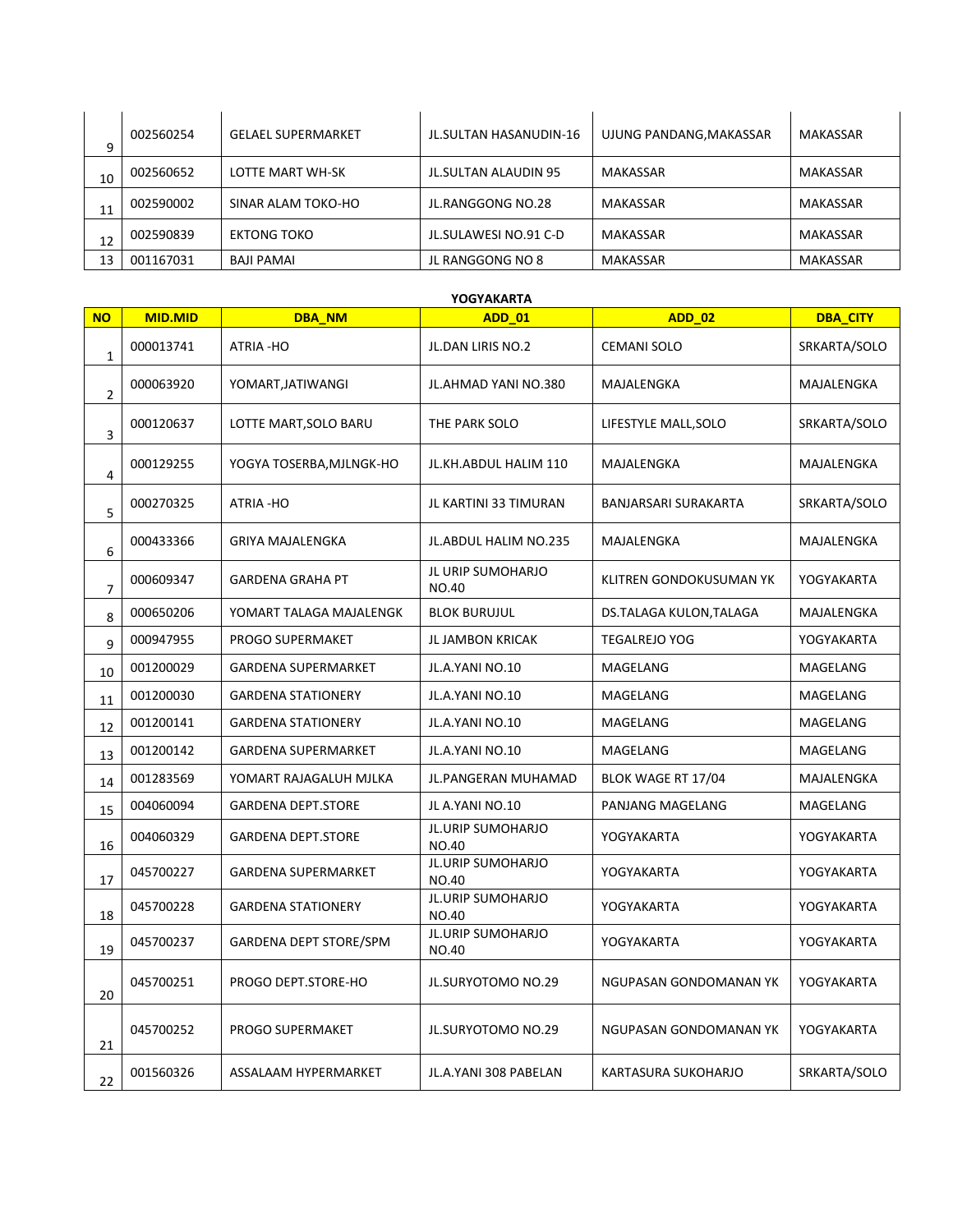| 23             | 1260126        | <b>TRIO PLAZA</b>          | <b>JL.ALUN-ALUN UTARA</b><br><b>NO.6 MAGELANG</b> | Magelang                       | Yogyakarta        |  |  |  |
|----------------|----------------|----------------------------|---------------------------------------------------|--------------------------------|-------------------|--|--|--|
|                | <b>BATAM</b>   |                            |                                                   |                                |                   |  |  |  |
| <b>NO</b>      | <b>MID.MID</b> | <b>DBA NM</b>              | <b>ADD 01</b>                                     | <b>ADD 02</b>                  | <b>DBA_CITY</b>   |  |  |  |
| $\mathbf{1}$   | 000427412      | LOTTEMART BATAM HMN0%6B    | <b>JL.ENGKU PUTERI</b>                            | KEL.TELUK TERING, BATAM        | <b>BATAM</b>      |  |  |  |
| $\overline{2}$ | 000427413      | LOTTEMART BATAM HMN0%12    | <b>JL.ENGKU PUTERI</b>                            | KEL.TELUK TERING, BATAM        | <b>BATAM</b>      |  |  |  |
| 3              | 000773237      | TOP 100 GRAND BATAM        | <b>GRAND BATAM MALL</b>                           | LOWER GROUND A-1, BATAM        | <b>BATAM</b>      |  |  |  |
| 4              | 006160510      | DIAMOND SPM, BATAM         | DC MALL, TERUSAN                                  | JL.TJ.UMA NAGOYA BATAM         | <b>BATAM</b>      |  |  |  |
| 5              | 008260092      | MAHLIGAI PASAR RAYA-HO     | JL.IR. SUTAMI                                     | <b>TANJUNG PINANG</b>          | <b>TJG PINANG</b> |  |  |  |
| 6              | 844000195      | DIAMOND SPM, BATAM         | DC MALL TERUSAN                                   | JL.TJ.UMA NAGOYA, BATAM        | <b>BATAM</b>      |  |  |  |
| $\overline{7}$ | 844060010      | JODOH CENTRE SUPERMARKET   | <b>BCS MALL</b>                                   | <b>BATAM</b>                   | <b>BATAM</b>      |  |  |  |
| 8              | 000623914      | TOP 100 NIAGA MAS          | RUKO PASAR NIAGA MAS                              | NO. 8-15, BATAM                | <b>BATAM</b>      |  |  |  |
| 9              | 000412158      | TOP 100 TUNAS-KDA          | KAWASAN INDUSTRI<br><b>TUNAS</b>                  | BIZPARK BLK B11-17, BTM        | <b>BATAM</b>      |  |  |  |
| 10             | 001444022      | JODOH CENTRE, OBM          | <b>ONE BATAM MALL</b>                             | <b>BASEMENT 1 BLOK B1 NO 1</b> | <b>BATAM</b>      |  |  |  |
| 11             | 000614618      | <b>GOGO SUPERMARKET-HO</b> | <b>HARBOUR BAY MALL</b>                           | LOWER GROUND, BATAM            | <b>BATAM</b>      |  |  |  |
| 12             | 000768173      | <b>GOGO SUPERMARKET</b>    | JL. YOS SUDARSO                                   | <b>BENGKONG, BATAM</b>         | <b>BATAM</b>      |  |  |  |

|--|

| <b>No</b>      | <b>MID.MID</b> | <b>DBA NM</b>              | <b>ADD 01</b>                            | <b>ADD 02</b>                | <b>DBA CITY</b> |
|----------------|----------------|----------------------------|------------------------------------------|------------------------------|-----------------|
| $\mathbf{1}$   | 000847176      | DIAMOND FOODCOURT SOMA     | JL.VETERAN NO. 999                       | ILIR TIMUR III, PLG          | PALEMBANG       |
| $\overline{2}$ | 000847160      | DIAMOND SPM SOMA           | JL.VETERAN NO. 999                       | ILIR TIMUR III, PLG          | PALEMBANG       |
| 3              | 002190409      | <b>GAYA BARU TOSERBA</b>   | JL. TP. RUSAM EFFENDI<br>NO. 38          | PALEMBANG                    | PALEMBANG       |
| 4              | 002160468      | <b>GRAND JM</b>            | KOMP.PERTK.PALEMBANG                     | <b>SQUARE BLOK R.18, PLG</b> | PALEMBANG       |
| 5              | 002160418      | <b>JM KENTEN</b>           | <b>JL.MP MANGKUNEGARA</b><br><b>NO.8</b> | PALEMBANG                    | PALEMBANG       |
| 6              | 000738874      | <b>JM LEMABANG</b>         | <b>JL RE MARTADINATA</b>                 | NO 1909 KEL SUNGAI BUAH      | PALEMBANG       |
| $\overline{7}$ | 002101366      | <b>JM PLAJU</b>            | JL.DI.PANJAITAN NO.01                    | RT.31 KEL.16 ULU, PLG        | PALEMBANG       |
| 8              | 002160183      | <b>JM PLAZA DEPT.STORE</b> | LETKOL ISKANDAR NO.578                   | PALEMBANG                    | PALEMBANG       |
| 9              | 002100574      | <b>JM SUKARAMI</b>         | JL.KOL.H.BARLIAN                         | NO.1915, PALEMBANG           | PALEMBANG       |
| 10             | 002160078      | PASARAYA BANDUNG           | JL.TP.RUSTAM EFFENDY 30                  | PALEMBANG                    | PALEMBANG       |
| 11             | 002160434      | LOTTEMART.PLMBG            | <b>JL.R.SUKAMTO 8A-PLG</b>               | TRADE CENTER.PALEMBANG       | PALEMBANG       |
| 12             | 000028159      | LOTTEMART, PLMBG 0%3BLN    | <b>JL.R.SUKAMTO 8A-PLG</b>               | TRADE CENTER, PALEMBANG      | PALEMBANG       |
| 13             | 000028161      | LOTTEMART, PLMBG 0%6BLN    | JL.R.SUKAMTO 8A-PLG                      | TRADE CENTER, PALEMBANG      | PALEMBANG       |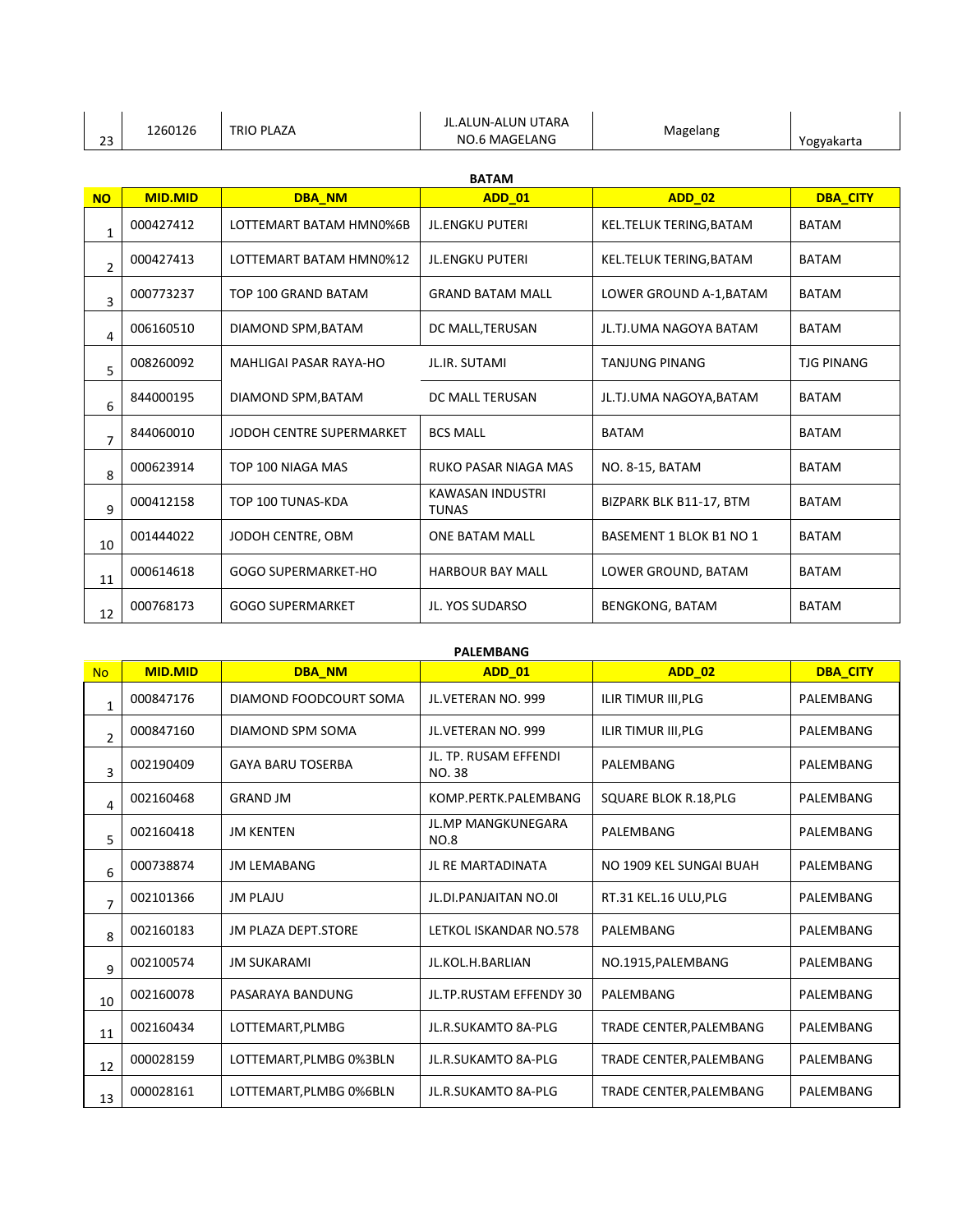| ہ ا | 10002816 | F.PLMBG 0%12BLN<br>TEMART<br>. | `8A-PLG<br>. JL.<br>SUKAMTO | TRADE CENTER.PALEMBANG | EMBANG<br>PΔ. |
|-----|----------|--------------------------------|-----------------------------|------------------------|---------------|
|     |          |                                |                             |                        |               |

## **SEMARANG**

| <b>NO</b>      | <b>MID.MID</b> | <b>DBA_NM</b>            | <b>ADD_01</b>              | <b>ADD_02</b>           | <b>DBA_CITY</b> |
|----------------|----------------|--------------------------|----------------------------|-------------------------|-----------------|
| $\mathbf 1$    | 000556113      | ADA PASAR SWALAYAN       | <b>JL.FATMAWATI 15</b>     | SEMARANG                | SEMARANG        |
| $\overline{2}$ | 003160051      | ADA PASAR SWALAYAN       | JL.RY KUDUS JEPARA KM-1    | DEPAN PSR JEMBER, KUDUS | <b>KUDUS</b>    |
| 3              | 000557330      | ADA PASAR SWALAYAN       | JL.PEMUDA 302A PATI        | PATI                    | PATI            |
| 4              | 044701242      | ADA PASAR SWALAYAN       | PEMUDA 302A                | PATI, SEMARANG          | PATI            |
| 5              | 044701243      | ADA PASAR SWALAYAN       | PEMUDA 302A                | PATI, SEMARANG          | SEMARANG        |
| 6              | 003100124      | ADA PASAR SWALAYAN-HO    | JL.RAYA KUDUS JEPARA       | KM.1,KUDUS              | <b>KUDUS</b>    |
| 7              | 000556103      | ADA SWL, SILIWANGI       | JL.MGR.SUGIOPRANOTO        | 58-60, SEMARANG         | SEMARANG        |
| 8              | 000261484      | ANEKA JAYA               | JL URIP SUMOHARJO KM<br>15 | SEMARANG                | SEMARANG        |
| 9              | 000762167      | ANEKA JAYA DEPT STORE-H  | JL SAMBIROTO RAYA 100      | SEMARANG                | SEMARANG        |
| 10             | 000174034      | ANEKA JAYA DEPT.STORE    | JL SAMBIROTO RAYA 100      | SEMARANG                | SEMARANG        |
| 11             | 000630494      | ANEKA JAYA KENDAL CV     | JL SOEKARNO HATTA RT 6     | <b>RW 5 LANGENHARJO</b> | SEMARANG        |
| 12             | 000648167      | ANEKA JAYA KENDAL CV     | JL SOEKARNO HATTA          | LANGENHARJO RT 6 RW 5   | KENDAL          |
| 13             | 001077657      | ANEKA JAYA KENDAL KS-1   | <b>JL SOEKARNO HATTA</b>   | LANGENHARJO RT 6 RW 5   | KENDAL          |
| 14             | 001077659      | ANEKA JAYA KENDAL KS-2   | <b>JL SOEKARNO HATTA</b>   | LANGENHARJO             | KENDAL          |
| 15             | 001077662      | ANEKA JAYA KENDAL KS-3   | JL SOEKARNO HATTA          | LANGENHARJO             | KENDAL          |
| 16             | 001077656      | ANEKA JAYA KENDAL KS-4   | JL SOEKARNO HATTA          | LANGENHARJO RT 6 RW 5   | KENDAL          |
| 17             | 001077653      | ANEKA JAYA KENDAL KS-5   | JL SOEKARNO HATTA          | LANGENHARJO RT 6 RW 5   | KENDAL          |
| 18             | 001178968      | ANEKA JAYA PATIMURA      | JL PATIMURA NO 32          | SEMARANG                | SEMARANG        |
| 19             | 001073498      | ANEKA JAYA XPANCUR - KS1 | JL UNTUNG SUROPATI         | NO 168 SEMARANG         | SEMARANG        |
| 20             | 001073516      | ANEKA JAYA XPANCUR-KS2   | <b>JL UNTUNG SUROPATI</b>  | NO 168 SEMARANG         | SEMARANG        |
| 21             | 001073494      | ANEKA JAYA XPANCUR-KS3   | JL UNTUNG SUROPATI         | NO 168 SEMARANG         | SEMARANG        |
| 22             | 001073502      | ANEKA JAYA XPANCUR-KS4   | JL UNTUNG SUROPATI         | NO 168 SEMARANG         | SEMARANG        |
| 23             | 001073491      | ANEKA JAYA XPANCUR-KS5   | JL UNTUNG SUROPATI         | NO 168 SEMARANG         | SEMARANG        |
| 24             | 001083795      | ANEKA JY MANGKANG KS-1   | JL URIP SUMOHARJO KM<br>15 | SEMARANG                | SEMARANG        |
| 25             | 001083771      | ANEKA JY MANGKANG KS-2   | JL URIP SUMOHARJO KM<br>15 | SEMARANG                | SEMARANG        |
| 26             | 001083766      | ANEKA JY MANGKANG KS-3   | JL URIP SUMOHARJO KM<br>15 | SEMARANG                | SEMARANG        |
| 27             | 001083799      | ANEKA JY MANGKANG KS-4   | JL URIP SUMOHARJO KM<br>15 | SEMARANG                | SEMARANG        |
| 28             | 001083763      | ANEKA JY MANGKANG KS-5   | JL URIP SUMOHARJO KM<br>15 | SEMARANG                | SEMARANG        |
| 29             | 001083774      | ANEKA JY MANGKANG KS-6   | JL URIP SUMOHARJO KM<br>15 | SEMARANG                | SEMARANG        |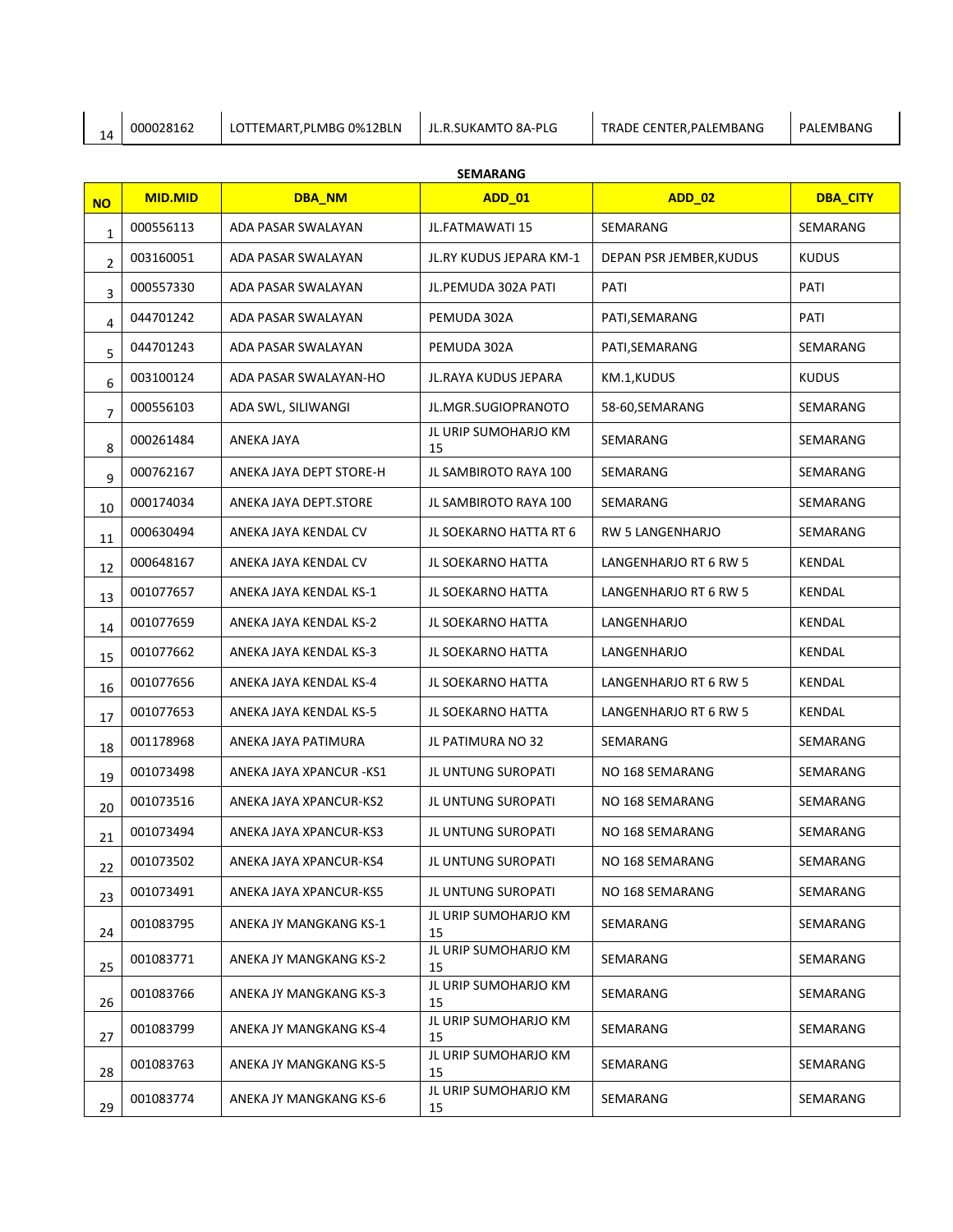| 30 | 001083791 | ANEKA JY NGALIYAN KS-1  | JL PROF DR.HAMKA<br><b>NO.38A</b>        | SEMARANG              | SEMARANG |
|----|-----------|-------------------------|------------------------------------------|-----------------------|----------|
| 31 | 001077589 | ANEKA JY NGALIYAN KS-2  | JL PROF DR.HAMKA<br><b>NO.38A</b>        | SEMARANG              | SEMARANG |
| 32 | 001076339 | ANEKA JY NGALIYAN KS-3  | JL PROF DR.HAMKA<br><b>NO.38A</b>        | SEMARANG              | SEMARANG |
| 33 | 001076345 | ANEKA JY NGALIYAN KS-4  | <b>JL PROF DR.HAMKA</b><br><b>NO.38A</b> | SEMARANG              | SEMARANG |
| 34 | 001076366 | ANEKA JY NGALIYAN KS-5  | JL PROF DR HAMKA NO<br>38A               | SEMARANG              | SEMARANG |
| 35 | 001076360 | ANEKA JY NGALIYAN KS-6  | JL PROF DR.HAMKA<br><b>NO.38A</b>        | SEMARANG              | SEMARANG |
| 36 | 001076354 | ANEKA JY NGALIYAN KS-7  | JL PROF DR.HAMKA<br><b>NO.38A</b>        | SEMARANG              | SEMARANG |
| 37 | 001077569 | ANEKA JY NGALIYAN KS-8  | JL PROF DR.HAMKA<br><b>NO.38A</b>        | SEMARANG              | SEMARANG |
| 38 | 001083787 | ANEKA JY SALATIGA KS-1  | JL IMAM BONJOL NO.37                     | SIDOREJO LOR SALATIGA | SALATIGA |
| 39 | 001083785 | ANEKA JY SALATIGA KS-2  | JL IMAM BONJOL NO.37                     | SIDOREJO LOR SALATIGA | SALATIGA |
| 40 | 001083779 | ANEKA JY SALATIGA KS-3  | JL IMAM BONJOL NO 37                     | SIDOREJO LOR          | SALATIGA |
| 41 | 001083784 | ANEKA JY SALATIGA KS-4  | JL IMAM BONJOL NO.37                     | SIDOREJO LOR SALATIGA | SALATIGA |
| 42 | 001077383 | ANEKA JY SAMBIROTO KS1  | JL SAMBIROTO RAYA 100                    | SEMARANG              | SEMARANG |
| 43 | 001077522 | ANEKA JY SAMBIROTO KS2  | JL SAMBIROTO RAYA 100                    | SEMARANG              | SEMARANG |
| 44 | 001077547 | ANEKA JY SAMBIROTO KS3  | JL SAMBIROTO RAYA 100                    | SEMARANG              | SEMARANG |
| 45 | 001077534 | ANEKA JY SAMBIROTO KS4  | JL SAMBIROTO RAYA 100                    | SEMARANG              | SEMARANG |
| 46 | 001077540 | ANEKA JY SAMBIROTO KS5  | JL SAMBIROTO RAYA 100                    | SEMARANG              | SEMARANG |
| 47 | 001077527 | ANEKA JY SAMBIROTO KS6  | JL SAMBIROTO RAYA 100                    | SEMARANG              | SEMARANG |
| 48 | 001073487 | ANEKA JY XPANCUR FASHIO | JL UNTUNG SUROPATI                       | NO 168 SEMARANG       | SEMARANG |
| 49 | 000875086 | CV ANEKA JAYA SALATIGA  | JL IMAM BONJOL NO.37                     | SIDOREJO LOR SALATIGA | SALATIGA |
| 50 | 000617608 | CV ANEKA JAYA XPANCUR H | JL UNTUNG SUROPATI                       | NO 168 SEMARANG       | SEMARANG |
| 51 | 000537565 | GAYA SWALAYAN           | KEDUNGMUNDU RAYA NO<br>888               | SEMARANG              | SEMARANG |
| 52 | 000960248 | GAYA-HO                 | JL.TLOGOSARI RAYA NO.6                   | SEMARANG              | SEMARANG |
| 53 | 001083803 | <b>GOORI</b>            | JL TLOGOSARI RAYA 2                      | NO 31-32 SEMARANG     | SEMARANG |
| 54 | 000408572 | <b>GOORI MART</b>       | JL S PARMAN NO 15                        | <b>UNGARAN</b>        | SEMARANG |
| 55 | 000794811 | GOORI SWALAYAN - HO     | JL RAYA BANDUNG REJO<br>90               | DEMAK                 | DEMAK    |
| 56 | 000025494 | GOORI SWALAYAN KARANGJA | JL RAYA KARANGJATI                       | PRINGAPUS RT 01 RW 09 | SEMARANG |
| 57 | 000110876 | ISTANA BUAH CV-HO       | JL PANDANARAN NO 104                     | SEMARANG              | SEMARANG |
| 58 | 000960420 | PASAR SWALAYAN ADA      | JL.MGR.SUGIOPRANOTO                      | 58-60,SEMARANG        | SEMARANG |
| 59 | 000006175 | PASAR SWALAYAN ADA      | JL.FATMAWATI 15                          | SEMARANG              | SEMARANG |
| 60 | 000556122 | PASAR SWALAYAN ADA      | JL.SETIABUDI 221-225                     | SEMARANG              | SEMARANG |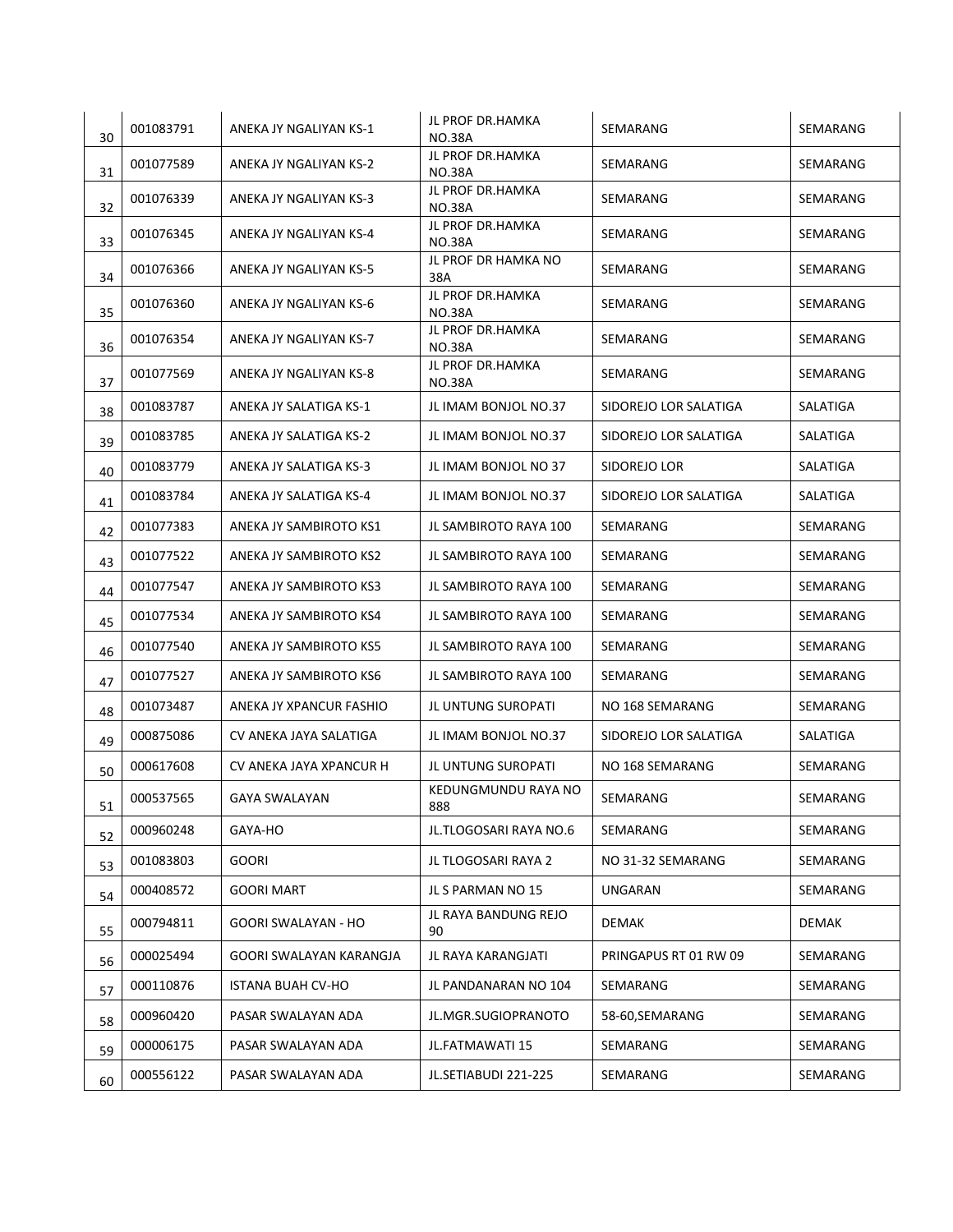| 61 | 000556125 | PASAR SWALAYAN ADA                  | JL. MAJAPAHIT 325                        | SEMARANG           | SEMARANG        |
|----|-----------|-------------------------------------|------------------------------------------|--------------------|-----------------|
| 62 | 000901719 | PASAR SWALAYAN ADA                  | <b>JL.MAJAPAHIT 325</b>                  | SEMARANG           | SEMARANG        |
| 63 | 000901720 | PASAR SWALAYAN ADA                  | JL.MGR.SUGIOPRANOTO                      | 58-60, SEMARANG    | SEMARANG        |
| 64 | 000901721 | PASAR SWALAYAN ADA                  | JL.SETIABUDI 221-225                     | SEMARANG           | SEMARANG        |
| 65 | 000960551 | PASAR SWALAYAN ADA                  | JL. MAJAPAHIT 325                        | SEMARANG           | <b>SEMARANG</b> |
| 66 | 000960674 | PASAR SWALAYAN ADA                  | JL.SETIABUDI 221-225                     | SEMARANG           | SEMARANG        |
| 67 | 000960031 | PASAR SWALAYAN ADA                  | <b>JL.FATMAWATI 15</b>                   | SEMARANG           | SEMARANG        |
| 68 | 000949260 | PASAR SWALAYAN ADA<br><b>FATMAW</b> | JL FATMAWATI NO 15<br>SEMARANG JA        |                    | SEMARANG        |
| 69 | 000949262 | PASAR SWALAYAN ADA<br><b>MAJAPA</b> | JL MAJAPAHIT NO 325<br>SEMARANG J        |                    | SEMARANG        |
| 70 | 000946206 | PASAR SWALAYAN ADA SETIAB           | JL SETIABUDI 221-225<br><b>SEMARANG</b>  |                    | SEMARANG        |
| 71 | 000949261 | PASAR SWALAYAN ADA SILIWA           | <b>JL SUGIYOPRANOTO NO</b><br>58-60 SEMA |                    | SEMARANG        |
| 72 | 000960242 | PASAR SWALAYAN ADA-HO               | JL.MGR.SUGIOPRANOTO                      | 58-60, SEMARANG    | SEMARANG        |
| 73 | 000388304 | SWALAYAN ANEKA JAYA-HO              | <b>JL PROF DR.HAMKA</b><br><b>NO.38A</b> | SEMARANG           | SEMARANG        |
| 74 | 000902814 | <b>SWALAYAN GOORI-HO</b>            | JL.PROF.HAMKA NO.99                      | NGALIYAN, SEMARANG | SEMARANG        |

| <b>NO</b>      | <b>MID</b> | <b>Nama</b>           | <b>Alamat</b>              | Alamat          | <b>KOTA</b>     |
|----------------|------------|-----------------------|----------------------------|-----------------|-----------------|
|                |            |                       | JL.MARGOMULYO NO.33        |                 |                 |
| 1              | 000010079  | 54.60194, MARGOMLY-HO | <b>SURABAYA</b>            | <b>SURABAYA</b> | <b>SURABAYA</b> |
|                |            |                       | JL.RAYA MULYOSARI 366      |                 |                 |
| $\overline{2}$ | 000023801  | 54.60102, MULYOSR-HO  | <b>SURABAYA</b>            | SURABAYA        | <b>SURABAYA</b> |
|                |            |                       | <b>RUAS TOL SURABAYA</b>   |                 |                 |
| 3              | 000208848  | 54.61245, GEMPOLRWD   | GEMPOL KM.26, SURABAYA     | SURABAYA        | <b>SURABAYA</b> |
|                |            |                       | <b>JL.TOL SURABAYA</b>     |                 |                 |
|                |            |                       | MOJOKER TO, KM 725,8       |                 |                 |
| 4              | 000745995  | 53.61140, KM 725-HO   | <b>GRESIK</b>              | <b>SURABAYA</b> | <b>SURABAYA</b> |
| 5              | 000748468  | 5460249 MASTRIP-HO    | JL MASTRIP 26 SURABAYA     | SURABAYA        | <b>SURABAYA</b> |
|                |            |                       | JL KALIANAK 152 C          |                 |                 |
| 6              | 000775608  | 54.601123 KALIANAK    | <b>SURABAYA</b>            | SURABAYA        | <b>SURABAYA</b> |
|                |            |                       | JL GRESIK NO 7 PPI         |                 |                 |
| 7              | 000804247  | 54.601.20             | <b>SURABAYA</b>            | <b>SURABAYA</b> | <b>SURABAYA</b> |
|                |            |                       | JL DR IR H SOEKARNO NO     |                 |                 |
| 8              | 001371544  | .54.601127, MERR      | 218 SURABAYA               | SURABAYA        | <b>SURABAYA</b> |
|                |            |                       | <b>DS DAHANREJO KEC</b>    |                 |                 |
| 9              | 001427547  | 54.61106, DAHANREJO   | <b>KEBOMAS KAB GRESIK</b>  | <b>SURABAYA</b> | <b>SURABAYA</b> |
|                |            |                       | JL.PANJANG JIWO NO.54      |                 |                 |
| 10             | 044301390  | 5460264, PJG JIWO-HO  | <b>SURABAYA</b>            | SURABAYA        | <b>SURABAYA</b> |
|                |            |                       | JL.HR.MUHAMMAD 48-50       |                 |                 |
| 11             | 044301425  | 54.60263, HR. MUHM-HO | <b>SURABAYA</b>            | <b>SURABAYA</b> | <b>SURABAYA</b> |
|                |            |                       | <b>JL.MANYAR KERTOARJO</b> |                 |                 |
| 12             | 044301427  | 54.60239, MANYAR-HO   | NO.116, SURABAYA           | SURABAYA        | <b>SURABAYA</b> |
|                |            |                       | <b>RUAS TOL SURABAYA</b>   |                 |                 |
| 13             | 044301428  | 54.61245, GEMPOL-HO   | GEMPOL KM.26, SURABAYA     | SURABAYA        | <b>SURABAYA</b> |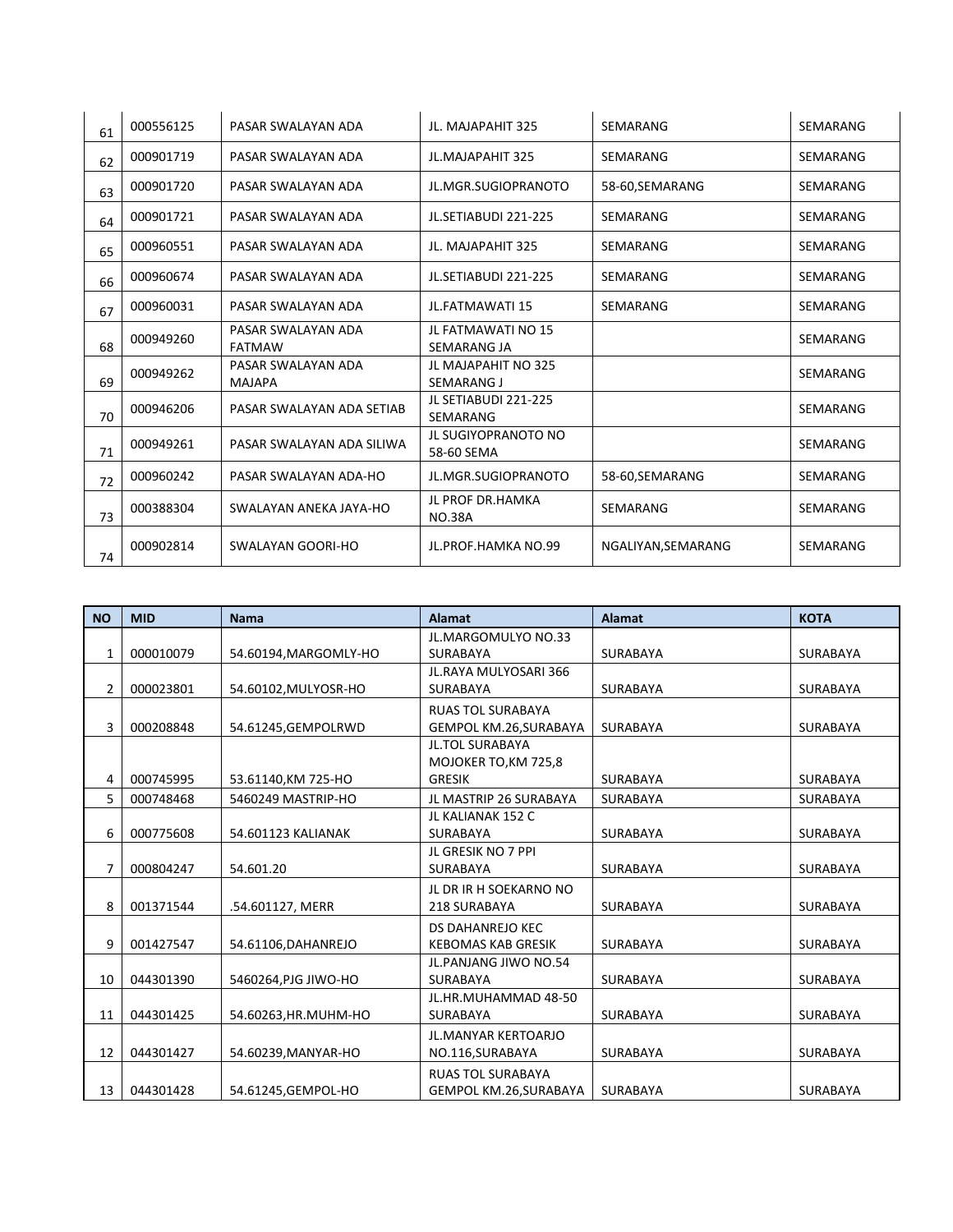|    |           |                       | JL.MAYJEND SUNGKONO                      |                 |                 |
|----|-----------|-----------------------|------------------------------------------|-----------------|-----------------|
| 14 | 044301431 | 54.60259, M.SKNO-HO   | NO.147, SURABAYA                         | SURABAYA        | SURABAYA        |
|    |           |                       | <b>JL.RAYA MARGOREJO</b>                 |                 |                 |
| 15 | 044301694 | 54.601111, MARGORJ-HO | INDAH NO.70, SURABAYA                    | SURABAYA        | SURABAYA        |
|    |           |                       | JL.RAYA NGINDEN 14-16                    |                 |                 |
| 16 | 044302123 | 54.601109, NGINDEN-HO | SURABAYA                                 | SURABAYA        | SURABAYA        |
|    |           |                       | JL.MAYJEN SUNGKONO 47                    |                 |                 |
| 17 | 044303151 | 54.60213, M.SKNO-HO   | SURABAYA<br>DS.SEMAMBUNG                 | SURABAYA        | SURABAYA        |
|    |           |                       | <b>GEDANGAN JL.RAYA</b>                  |                 |                 |
| 18 | 044303253 | 54.61263, JUANDA G-HO | JUANDA, SDA, SBY                         | <b>SURABAYA</b> | SURABAYA        |
|    |           |                       | JL.RAYA ARJUNA NO.80                     |                 |                 |
| 19 | 044304432 | 54.60196, ARJUNA-HO   | SURABAYA                                 | SURABAYA        | SURABAYA        |
|    |           |                       | JL.JOYOBOYO NO.53                        |                 |                 |
| 20 | 044304433 | 54.60268,JOYOBOYO-    | SURABAYA                                 | SURABAYA        | SURABAYA        |
|    |           |                       | JL.KAPAS KRAMPUNG 99                     |                 |                 |
| 21 | 044305258 | 54.60103, KPS KRAM-HO | SURABAYA<br>JL.GUNUNGSARI NO.53          | SURABAYA        | SURABAYA        |
| 22 | 044305309 | 54.60253, GN.SARI-HO  | SURABAYA                                 | SURABAYA        | SURABAYA        |
|    |           |                       | JL.MARGOMULYO NO.30                      |                 |                 |
| 23 | 044305312 | 54.601112, MRGMLY-HO  | SURABAYA                                 | SURABAYA        | SURABAYA        |
|    |           |                       | JL.RAYA MERR KALIJUDAN                   |                 |                 |
| 24 | 044305408 | 54.601113, MERR-HO    | SURABAYA                                 | SURABAYA        | <b>SURABAYA</b> |
|    |           |                       | JL.RAYA BALONGBENDO                      |                 |                 |
| 25 | 044307115 | 54.61265, WNKUPANG-HO | WONOKUPANG, SIDOARJO                     | SURABAYA        | SURABAYA        |
| 26 | 044307451 | 54.601120, KENJERAN   | JL.KENJERAN 99 SURABAYA                  | SURABAYA        | SURABAYA        |
|    |           |                       | <b>EMERALD MANSION EM-</b>               |                 |                 |
|    |           |                       | TX1 JL.CITRA RAYA                        |                 |                 |
| 27 | 044308156 | 54.601119, CITRALAND  | BLVRD, SBY                               | SURABAYA        | SURABAYA        |
| 28 |           |                       | <b>JL.SUMATRA 25-27-29</b>               |                 |                 |
|    | 044370098 | 54.60190, SMTRA-HO    | SURABAYA                                 | SURABAYA        | SURABAYA        |
| 29 | 044370120 |                       | JL.ARIEF RACHMAN HAKIM                   | SURABAYA        | SURABAYA        |
|    |           | 54.60146, ARH-HO      | NO.150, SURABAYA                         |                 |                 |
| 30 | 044370158 | 54.60195,SSMANGARJ    | JL.SISINGAMANGARAJA<br>XII-003, SURABAYA | SURABAYA        | SURABAYA        |
|    |           |                       | JL.NGINDEN SEMOLO 80                     |                 |                 |
| 31 | 044370200 | 54.601102, NGINDEN    | SURABAYA                                 | SURABAYA        | SURABAYA        |
|    |           |                       | <b>TOL SURABAYA GEMPOL</b>               |                 |                 |
| 32 | 044370209 | 54.61248, GEMPOL-HO   | KM 25 SIDOARJO, SBY                      | SURABAYA        | SURABAYA        |
|    |           |                       | DHARMAHUSADA 114-116                     |                 |                 |
| 33 | 044370260 | 54.60106, DHARMA-HO   | SURABAYA                                 | SURABAYA        | SURABAYA        |
|    |           |                       | KLAMPIS JAYA 19                          |                 |                 |
| 34 | 044370261 | 54.602699, KLAMPIS-HO | SURABAYA                                 | SURABAYA        | SURABAYA        |
|    |           |                       | RAYA MENGANTI 250                        |                 |                 |
| 35 | 044370262 | 54.60262,RY.MENGN-HO  | SURABAYA                                 | SURABAYA        | SURABAYA        |
|    | 044370267 |                       | NGAGEL JAYA UTARA 91                     |                 |                 |
| 36 |           | 54.60193, NGAGEL-HO   | SURABAYA<br>TROPODO 9 WARU               | SURABAYA        | SURABAYA        |
| 37 | 044370268 | 54.61255, TROPODO-H   | SIDOARJO                                 | SURABAYA        | SURABAYA        |
|    |           |                       | DIPONEGORO 21                            |                 |                 |
| 38 | 044370269 | 54.61250, DIPONEGO-   | SIDOARJO                                 | SURABAYA        | SURABAYA        |
|    |           |                       | RAYA LONTAR 123                          |                 |                 |
| 39 | 044370276 | 54.60272, LONTAR-HO   | SURABAYA                                 | SURABAYA        | SURABAYA        |
|    |           |                       | HR MUHAMMAD 113                          |                 |                 |
| 40 | 044370277 | 54.60245, HR. MHMD-HO | SURABAYA                                 | SURABAYA        | SURABAYA        |